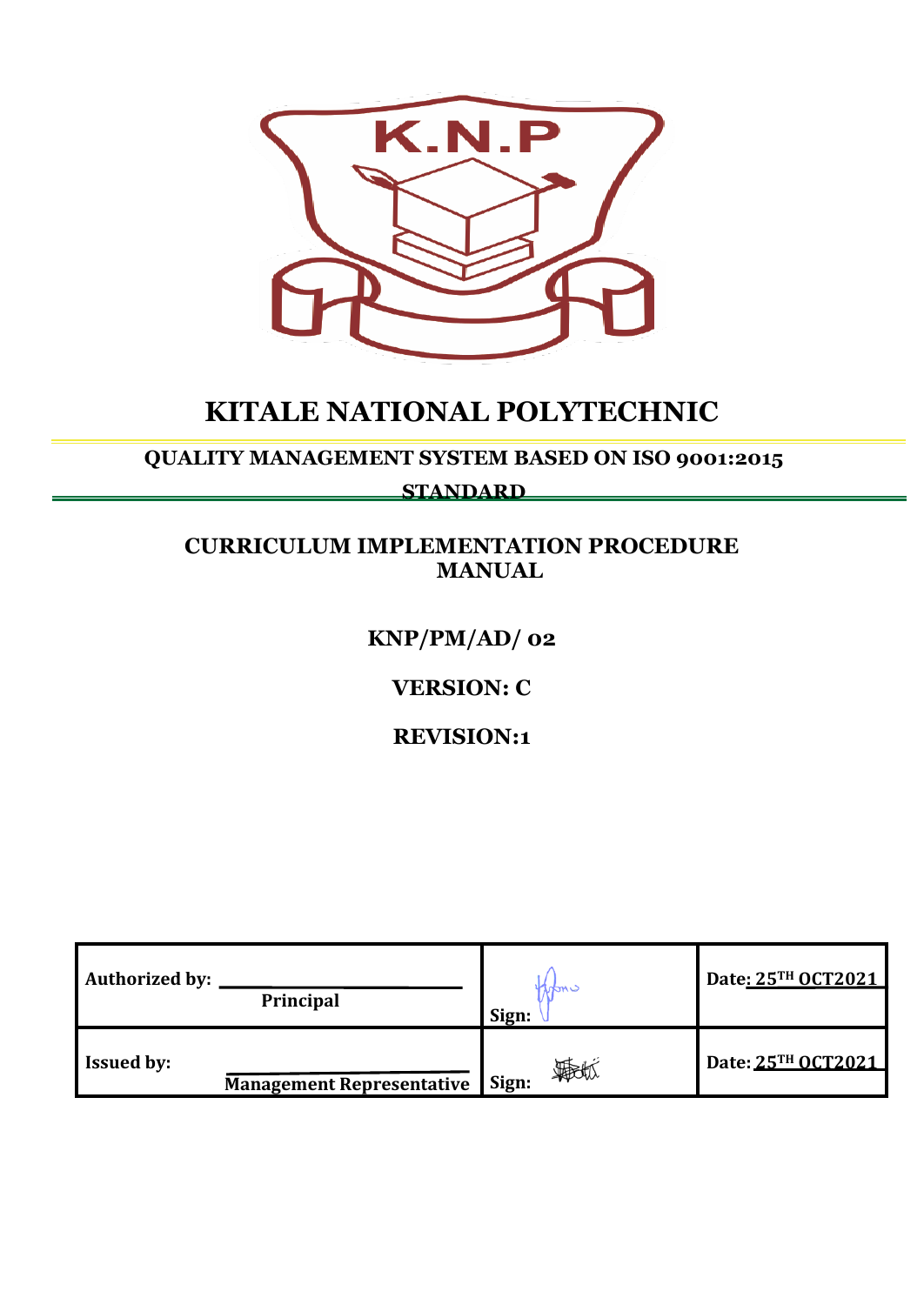

# **TABLE OF CONTENTS**

| PROCEDURE NUMBER 1: WORK LOAD ALLOCATION AND TIME TABLING  |
|------------------------------------------------------------|
|                                                            |
| PROCEDURE NUMBER 3: CONDUCTING THEORY AND PRACTICAL        |
|                                                            |
|                                                            |
| PROCEDURE NUMBER 6: CURRICULUM DEVELOPMENT AND REVIEW  22  |
| PROCEDURE NUMBER 7: MONITORING TRAINER PERFORMANCE IN      |
|                                                            |
| PROCEDURE NUMBER 8: SETTING, MODERATING AND ADMINISTRATION |
|                                                            |
| PROCEDURES NUMBER 9: MARKING AND RELEASE OF INTERNAL EXAM  |
|                                                            |
| PROCEDURE NUMBER 10: REGISTERING FOR EXTERNAL EXAMS  39    |
|                                                            |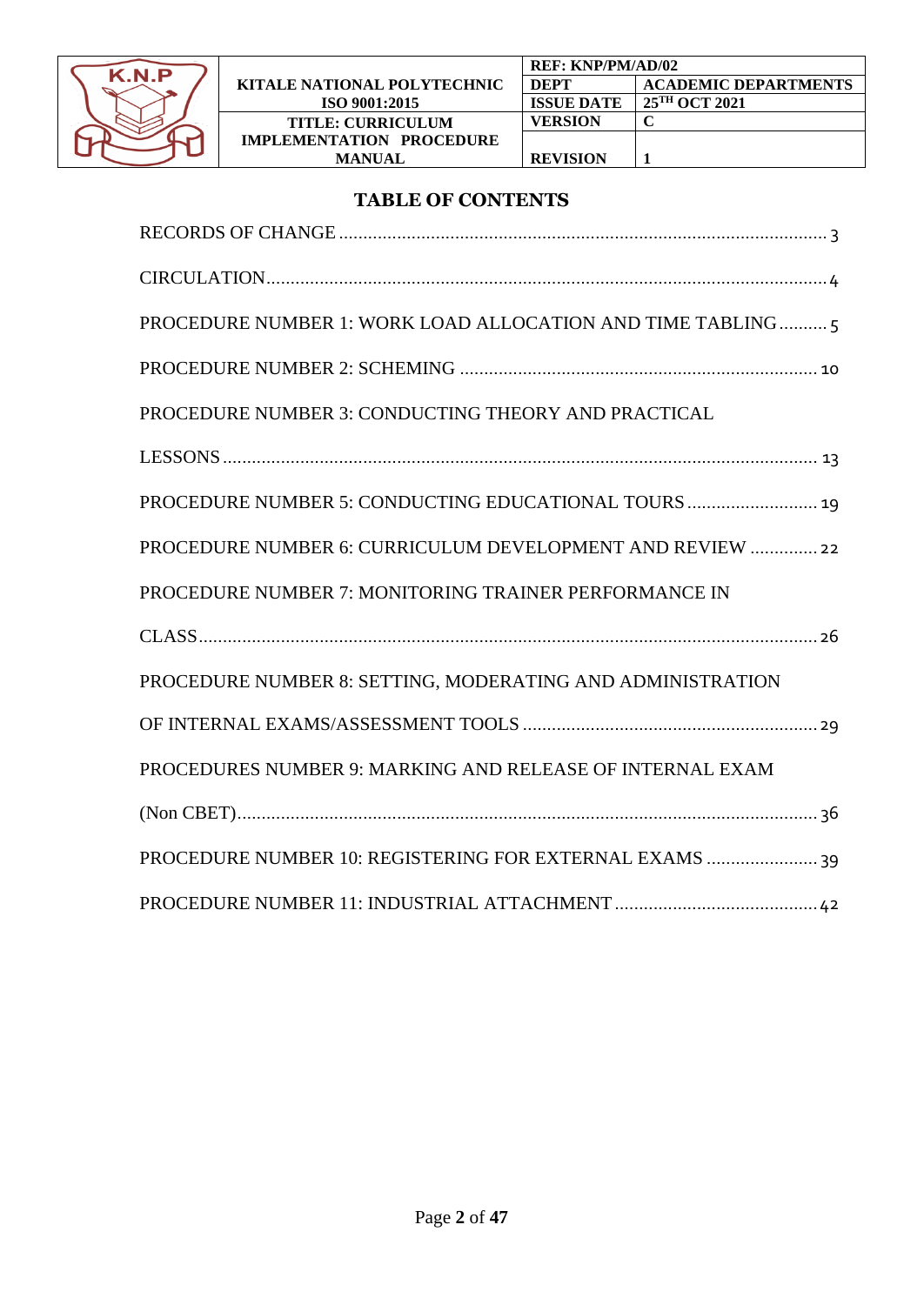

|                             | <b>REF: KNP/PM/AD/02</b> |                             |
|-----------------------------|--------------------------|-----------------------------|
| KITALE NATIONAL POLYTECHNIC | <b>DEPT</b>              | <b>ACADEMIC DEPARTMENTS</b> |
| ISO 9001:2015               | <b>ISSUE DATE</b>        | 25 <sup>TH</sup> OCT 2021   |
| <b>TITLE: CURRICULUM</b>    | VERSION                  |                             |
| IMPLEMENTATION PROCEDURE    |                          |                             |
| <b>MANUAL</b>               | <b>REVISION</b>          |                             |

# <span id="page-2-0"></span>**RECORDS OF CHANGE**

| $\overline{NO}$ | <b>DETAILS OF CHANGE</b> | <b>DATE</b> |
|-----------------|--------------------------|-------------|
|                 |                          |             |
|                 |                          |             |
|                 |                          |             |
|                 |                          |             |
|                 |                          |             |
|                 |                          |             |
|                 |                          |             |
|                 |                          |             |
|                 |                          |             |
|                 |                          |             |
|                 |                          |             |
|                 |                          |             |
|                 |                          |             |
|                 |                          |             |
|                 |                          |             |
|                 |                          |             |
|                 |                          |             |
|                 |                          |             |
|                 |                          |             |
|                 |                          |             |
|                 |                          |             |
|                 |                          |             |
|                 |                          |             |
|                 |                          |             |
|                 |                          |             |
|                 |                          |             |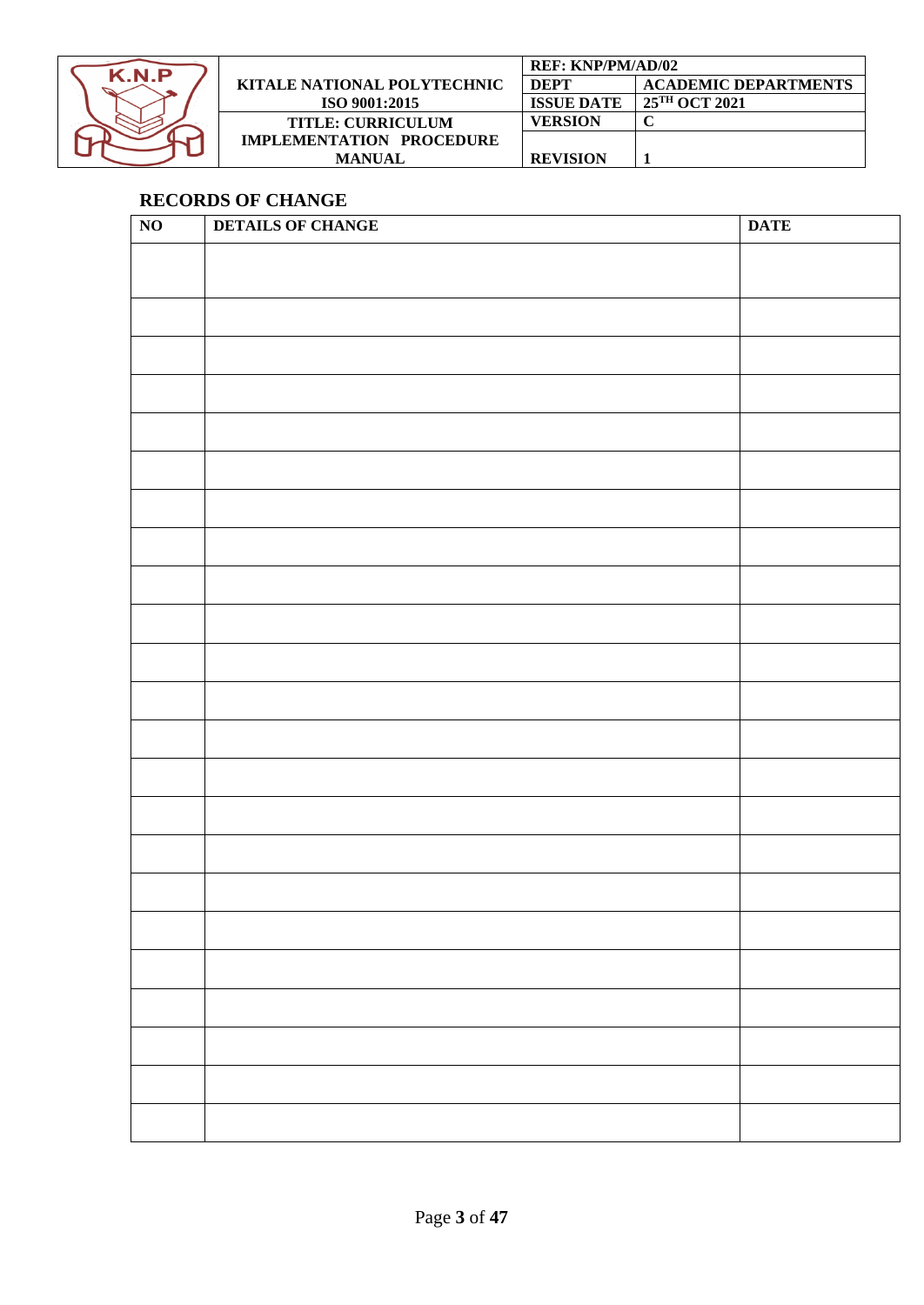

|                                 | <b>REF: KNP/PM/AD/02</b> |                             |
|---------------------------------|--------------------------|-----------------------------|
| KITALE NATIONAL POLYTECHNIC     | <b>DEPT</b>              | <b>ACADEMIC DEPARTMENTS</b> |
| ISO 9001:2015                   | <b>ISSUE DATE</b>        | 25 <sup>TH</sup> OCT 2021   |
| <b>TITLE: CURRICULUM</b>        | <b>VERSION</b>           |                             |
| <b>IMPLEMENTATION PROCEDURE</b> |                          |                             |
| <b>MANUAL</b>                   | <b>REVISION</b>          |                             |

# <span id="page-3-0"></span>**CIRCULATION**

| <b>NAME</b>                        | COPY NO.         |
|------------------------------------|------------------|
| Principal                          | 1.               |
| Deputy Principal Administration    | 2.               |
| <b>Deputy Principal Academics</b>  | $\overline{3}$ . |
| Registrar                          | 4.               |
| Dean of students                   | 5.               |
| Management representative          | 6.               |
| <b>HOD</b> Agriculture             | 7.               |
| HOD Building and civil engineering | 8.               |
| <b>HOD Business</b>                | 9.               |
| <b>HOD</b> Electrical /electronic  | 10.              |
| <b>HOD Hospitality Management</b>  | 11.              |
| <b>HOD ICT</b>                     | 12.              |
| <b>HOD Liberal Studies</b>         | 13.              |
| <b>HOD Applied Sciences</b>        | 14.              |
| <b>HOD Mechanical Engineering</b>  | 15.              |
| <b>Examinations Officer</b>        | 16.              |
| <b>Finance Officer</b>             | 17.              |
| Procurement Officer                | 18.              |
| HOD Guidance and Counseling        | 19.              |
| <b>HOD Library</b>                 | 20.              |
| <b>Industrial Liaison Officer</b>  | 21.              |
| PC Coordinator                     | 22.              |
| <b>Sports Officer</b>              | 23.              |
| <b>External Auditor</b>            | 24.              |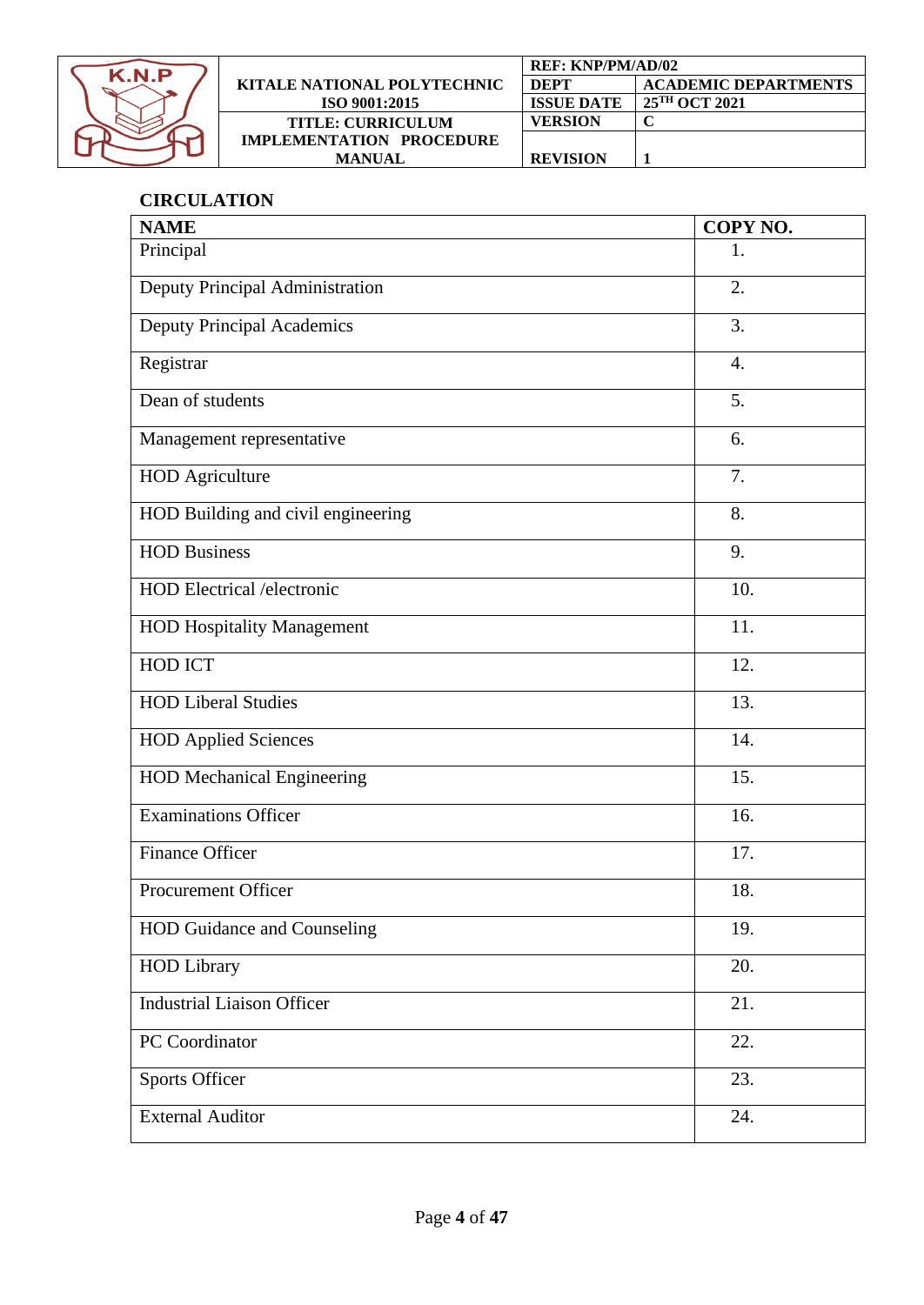

# <span id="page-4-0"></span>**PROCEDURE NUMBER 1: WORK LOAD ALLOCATION AND TIME TABLING**

**1.0 GENERAL** 

# **1.1 PURPOSE**

The purpose of this procedure is to ensure effective Work Load Allocation and Timetabling

# **1.2 SCOPE**

This procedure applies to all workload allocation at KITALE NATIONAL POLYTECHNIC

# **1.3 TERMS AND DEFINITIONS**

- a) Workload- Number of teaching hours per lecturer per week.
- b) HOD Head of Department
- c) HOS- Head of section
- d) CBE –Curriculum based establishment
- e) CBET Competency Based Education and Training
- f) EO-Exams Officer
- g) DEO Deputy Exams Officer

# **1.4 REFERENCE**

a) Current syllabi

# **1.5 PRINCIPAL RESPONSIBILITY**

The Deputy Principal Academics shall ensure that this procedure is followed effectively

## **1.6 INTERFACES/INTERACTIONS**

- a) Procurement for provision of materials
- b) HOS's for provision of draft workloads
- c) HOD's verify, consolidate and harmonize draft workloads for validation and onward transfer of workloads to chairman timetable committee

# **1.7 PERFORMANCE TARGET**

The performance shall be measured through the overall performance of the Department basing on;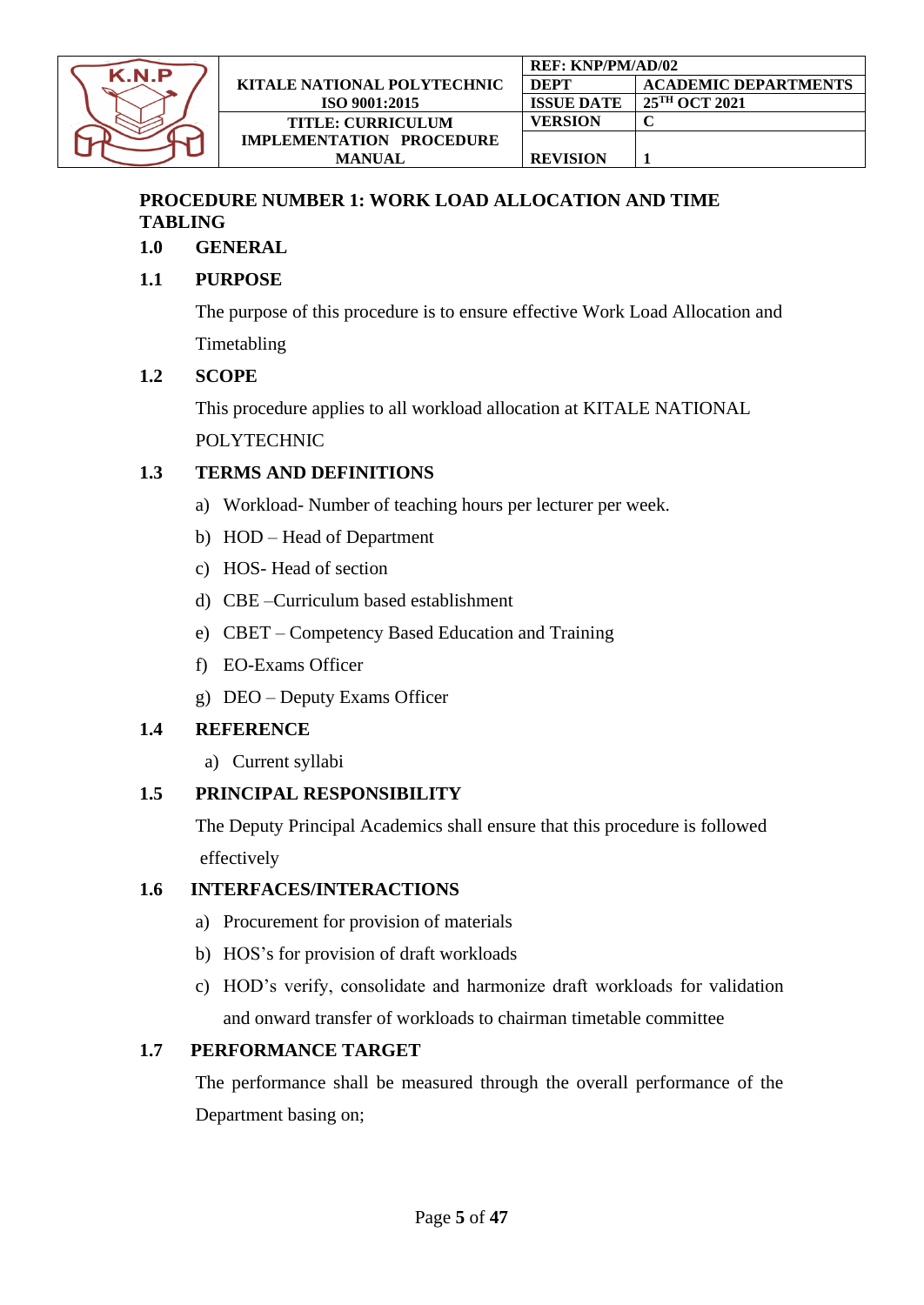

| KITALE NATIONAL POLYTECHNIC<br>ISO 9001:2015 |  |
|----------------------------------------------|--|
| <b>TITLE: CURRICULUM</b>                     |  |
| <b>IMPLEMENTATION PROCEDURE</b>              |  |
| MANUAL                                       |  |

|               | <b>REF: KNP/PM/AD/02</b> |                             |
|---------------|--------------------------|-----------------------------|
| DEPT<br>'HNIC |                          | <b>ACADEMIC DEPARTMENTS</b> |
|               | <b>ISSUE DATE</b>        | 25 <sup>TH</sup> OCT 2021   |
|               | <b>VERSION</b>           |                             |
| NURE          |                          |                             |
|               | <b>REVISION</b>          |                             |

| <b>PERFORMANCE</b><br><b>TARGET</b>    | <b>MONITORING AND MEASUREMENT</b>            |
|----------------------------------------|----------------------------------------------|
| <b>WORKLOAD</b>                        |                                              |
| Timely and complete workload list for  | Compare time of completion, check if all     |
| trainers by week 10                    | subjects and classes have been allocated.    |
| Fairly distributed workload for all    | Compare individual workloads with PSC-       |
| trainers as per PSC-MOE/CBE            | <b>MOE/CBE</b>                               |
| Complete, clear and effective          | Check time of completion and availability of |
| timetables for classes, trainers and   | copies to trainers and at strategic          |
| rooms by last day of every term.       | noticeboards.                                |
|                                        | Review for omissions and collisions          |
| Complete master timetable by first day | Compare time of completion and availability  |
| of every term                          | of master timetable in the principal, D/P    |
|                                        | academics and D/P admin offices              |

# **1.8 RESOURCES**

The resources to be used in the process are listed below:-

- a) Stationery
- b) Computer
- c) Printer
- d) Personnel

# **1.9 INPUTS AND OUTPUTS**

| <b>INPUTS FOR WORKLOAD</b>   | <b>OUTPUTS FOR WORKLOAD</b>           |
|------------------------------|---------------------------------------|
| <b>ALLOCATION</b>            | <b>ALLOCATION</b>                     |
| Syllabus                     | Complete workload allocation document |
| List of trainers             |                                       |
| List of classes              |                                       |
| Number of trainees per class |                                       |
| <b>INPUTS FOR TEACHING</b>   | <b>OUTPUTS FOR TEACHING</b>           |
| <b>TIMETABLING</b>           | <b>TIMETABLING</b>                    |
| Complete workload document   | Complete and clear timetables         |
| List of tuition rooms        |                                       |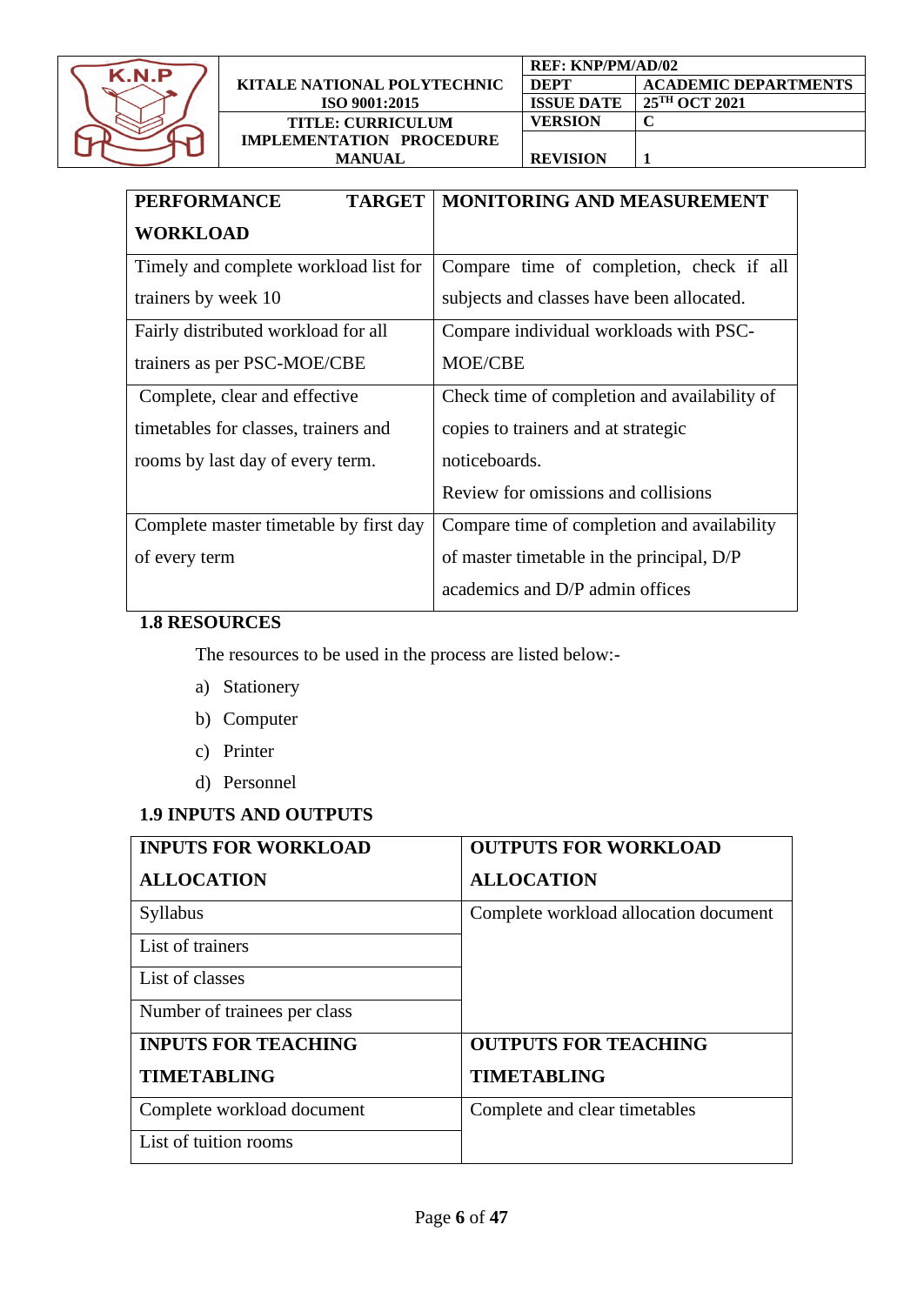

|                             | <b>REF: KNP/PM/AD/02</b> |                             |
|-----------------------------|--------------------------|-----------------------------|
| KITALE NATIONAL POLYTECHNIC | DEPT                     | <b>ACADEMIC DEPARTMENTS</b> |
| ISO 9001:2015               | <b>ISSUE DATE</b>        | 25 <sup>TH</sup> OCT 2021   |
| <b>TITLE: CURRICULUM</b>    | VERSION                  |                             |
| IMPLEMENTATION PROCEDURE    |                          |                             |
| <b>MANUAL</b>               | <b>REVISION</b>          |                             |

| <b>INPUTS FOR EXAMINATION</b>           | <b>OUTPUTS FOR EXAMINATION</b> |  |
|-----------------------------------------|--------------------------------|--|
| <b>TIMETABLE</b>                        | <b>TIMETABLE</b>               |  |
| List of courses, corresponding subjects | <b>Examination timetable</b>   |  |
| and number of students per course       |                                |  |
| List of available rooms and room sizes  |                                |  |
| List of available invigilators          |                                |  |

#### **2.0 METHOD:**

## **2.1 WORK LOAD ALLOCATION**

- 2.1.1 The procedures shall start with the HODs allocating workload in collaboration with HOS to the respective teaching staff at least two weeks before end of every academic term based on,
	- a) List of the subjects to be taught per class
	- b) Establish time allocation per subject.
	- c) Resolve who shall be training the various subjects.
- 2.1.2 Upon identifying the above the respective HOD shall formulate the workload allocation draft schedule with the following:
	- a) Class
	- b) Subject
	- c) Combined/common subjects for given classes
	- d) Number of hours per subject, per week.
	- e) Respective subject teacher
	- f) Activity Theory or practice
	- g) No of students
- 2.1.3 The respective HOD shall communicate & avail a copy of the same to the D/Principal Academics at the end of the term and hand over to timetable committee immediately

## **2.2 TIME TABLING**

## **2.2.1 TEACHING TIMETABLE**

2.2.1.1 This procedure shall start upon receipt of departmental workload by the timetabling committee from the Deputy Principal Academics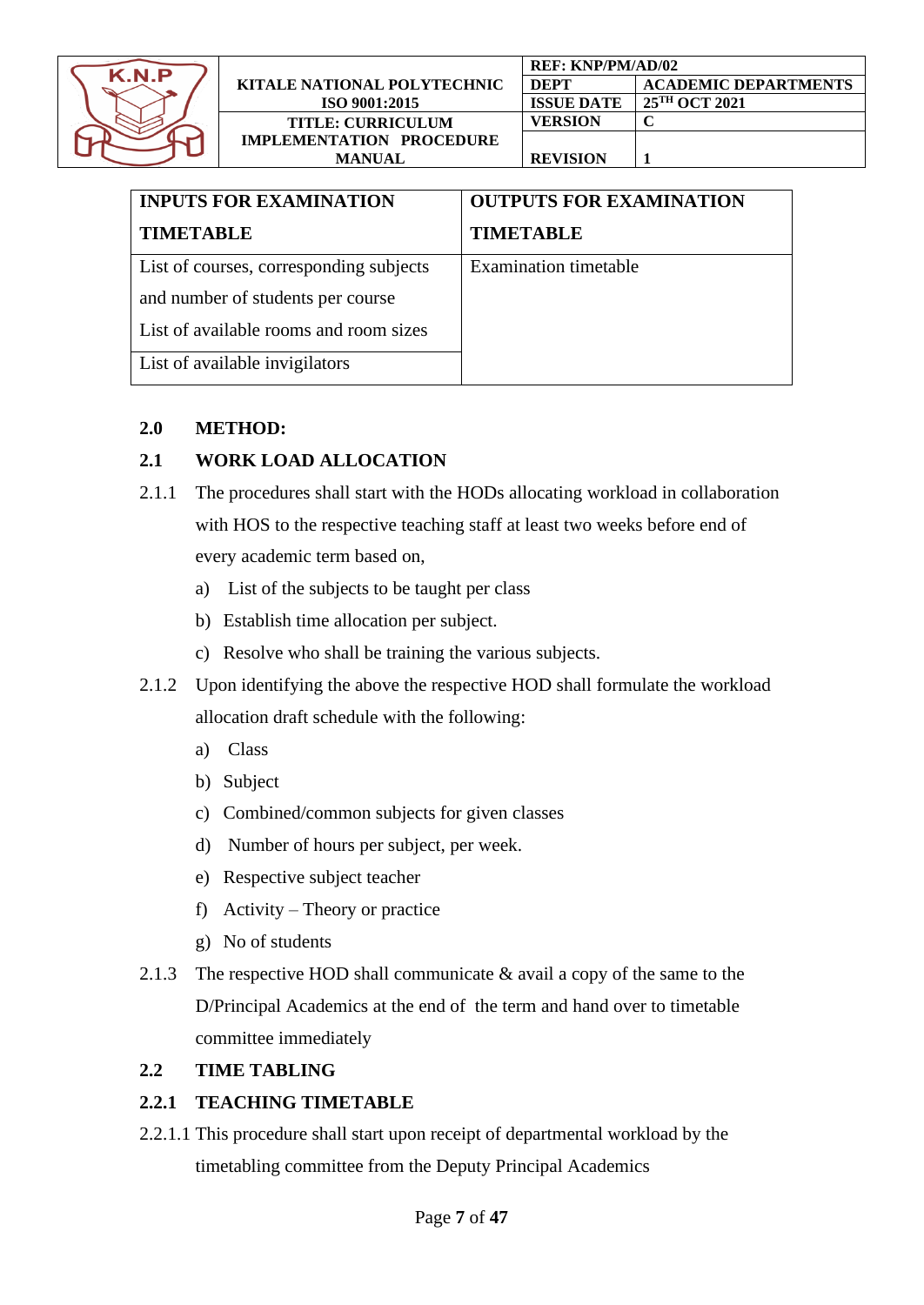

- 2.2.1.2 Upon receipt of the workloads, the committee shall analyze the workload from the various departments guided by:-
	- (a) Common subjects
	- (b) Number of students per class
	- (c) Nature of the lesson i.e. practical or theory lesson
	- (d) Hours per subject
	- (e) Availability of rooms
- 2.2.1.3 The chairman of the time tabling committee shall ensure that the timetable is generated using the computer software and communicated to all academic departments for concurrence*.*
- 2.2.1.4 In the event of omissions, collisions, arising from the timetable the respective HOD shall report to the chairman of the timetabling committee two weeks before opening.

The chairman of the committee shall then ensure printing hard copies as follows:

- a) personal timetables for lecturers
- b) class timetables
- c) room timetable
- d) master timetable
- 2.2.1.5 The master timetable shall be posted on the notice boards/rooms as per the academic policy and a copy of the same availed to the principal's and the deputy principals' and this activity shall be deemed complete.

#### **2.2.2.0 ASSESMENT TIMETABLE**

- 2.2.2.1 This procedure shall start with EO communicating to the HODs as per internal communications procedure to prepare the terms internal CBET Assessment timetable through the CBET champion
- 2.2.2.2 The CBET champion will prepare the time tables guided by:
	- a) Number of courses and the subjects as indicated in the OS
	- b) Rooms available and size
	- c) Time allocated for each assessment.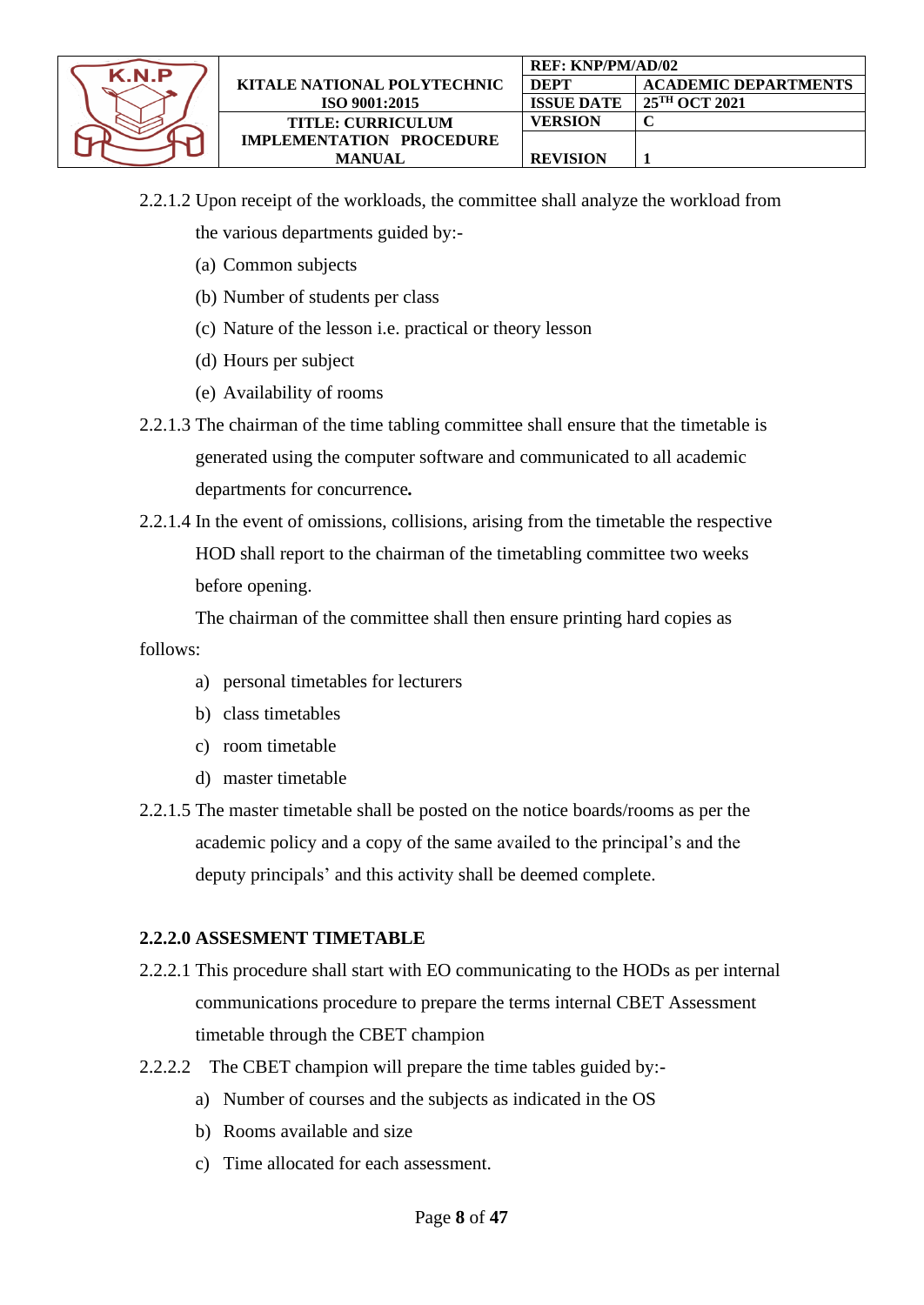

2.2.2.3 The timetable draft shall be harmonized by EO and the CBET Champion in terms of allocation of Internal Assessors and copies of final timetable printed and posted to departmental notice boards and copies to Deputy Principal Academics, and the procedure shall be deemed complete.

#### **2.2.3.0 EXAMINATION TIMETABLE**

- 2.2.2.1 This procedure shall start with EO communicating to the HODs as per internal communications procedure to prepare the terms internal examination timetable
- 2.2.2.2 Upon receipt the departmental examination officer shall prepare a draft

timetable

guided by:-

- d) Number of courses
- e) Number of subjects
- f) Number of students per course
- g) The nature of the examination i.e. practical or theory
- h) Rooms available and size
- i) Time allocated for each exam.
- 2.2.2.3 The timetable draft shall be harmonized by EO and all DEOs, allocation of invigilators and copies of final timetable printed and posted to departmental notice boards and copies to Deputy Principal Academics, and the procedure shall be deemed complete.

## **3.0 LIST OF APPLICABLE RECORDS/REPORTS**

- a) Departmental workload allocation document
- b) Teaching time table
- c) Departmental internal examinations timetable
- d) Communications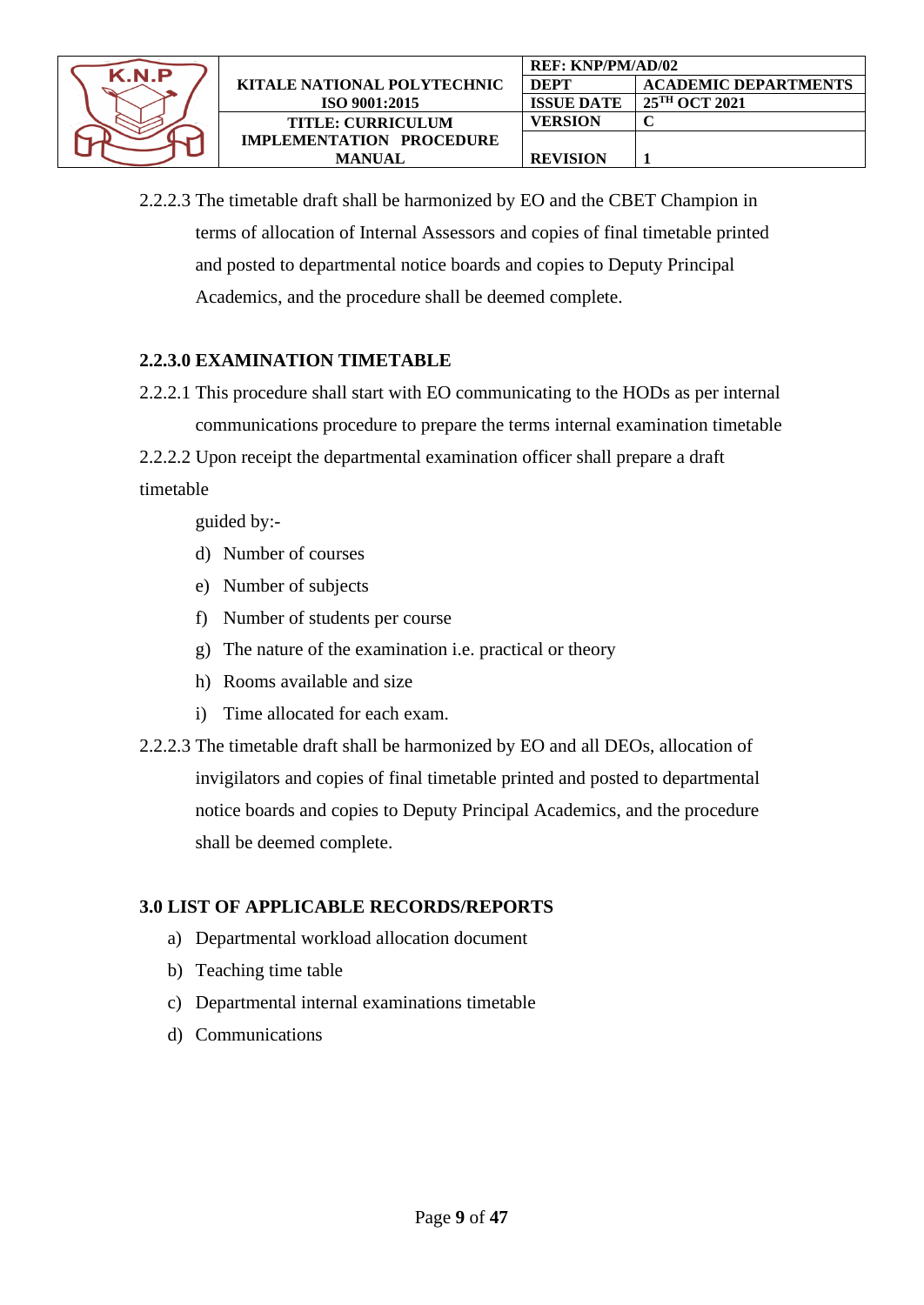

#### <span id="page-9-0"></span>**PROCEDURE NUMBER 2: SCHEMING**

#### **1.0 GENERAL**

## **1.1 PURPOSE**

The purpose of this procedure is to ensure effective and efficient scheming

#### **1.2 SCOPE**

The procedure is applicable to all scheming of all subjects taught at KNP

#### **1.3 REFERENCE**

- a) Current term dates from MOE
- b) Current syllabi

## **1.4 TERMS DEFINITION**

- a) IQAS Internal Quality Assurance and Standards
- b) HOS Head of Section
- c) HOD Head of department
- d) D/P AC Deputy Principal Academics
- e) MOE Ministry of Education

## **1.5 PRINCIPAL RESPONSIBILITY**

The Deputy Principal Academics shall ensure that this procedure is followed effectively

#### **1.6 INTERFACES/INTERACTIONS**

- a) Procurement for provision of materials
- b) D/P Academics for issuance of trainers' teaching timetables
- c) HOS for counterchecking schemes of work and course outlines for conformity with syllabi
- d) HOD for verification of schemes of work and course outlines

#### **1.7 PERFORMANCE TARGET**

The performance shall be measured through the overall performance of the Department basing on;

| PERFORMANCE TARGET                | MONITORING AND MEASUREMENT                 |
|-----------------------------------|--------------------------------------------|
| Complete schemes of work by first | Compare with current syllabi to ensure all |
| day of every term.                | topics for the term are covered. Check for |
|                                   | completion by stipulated time and approval |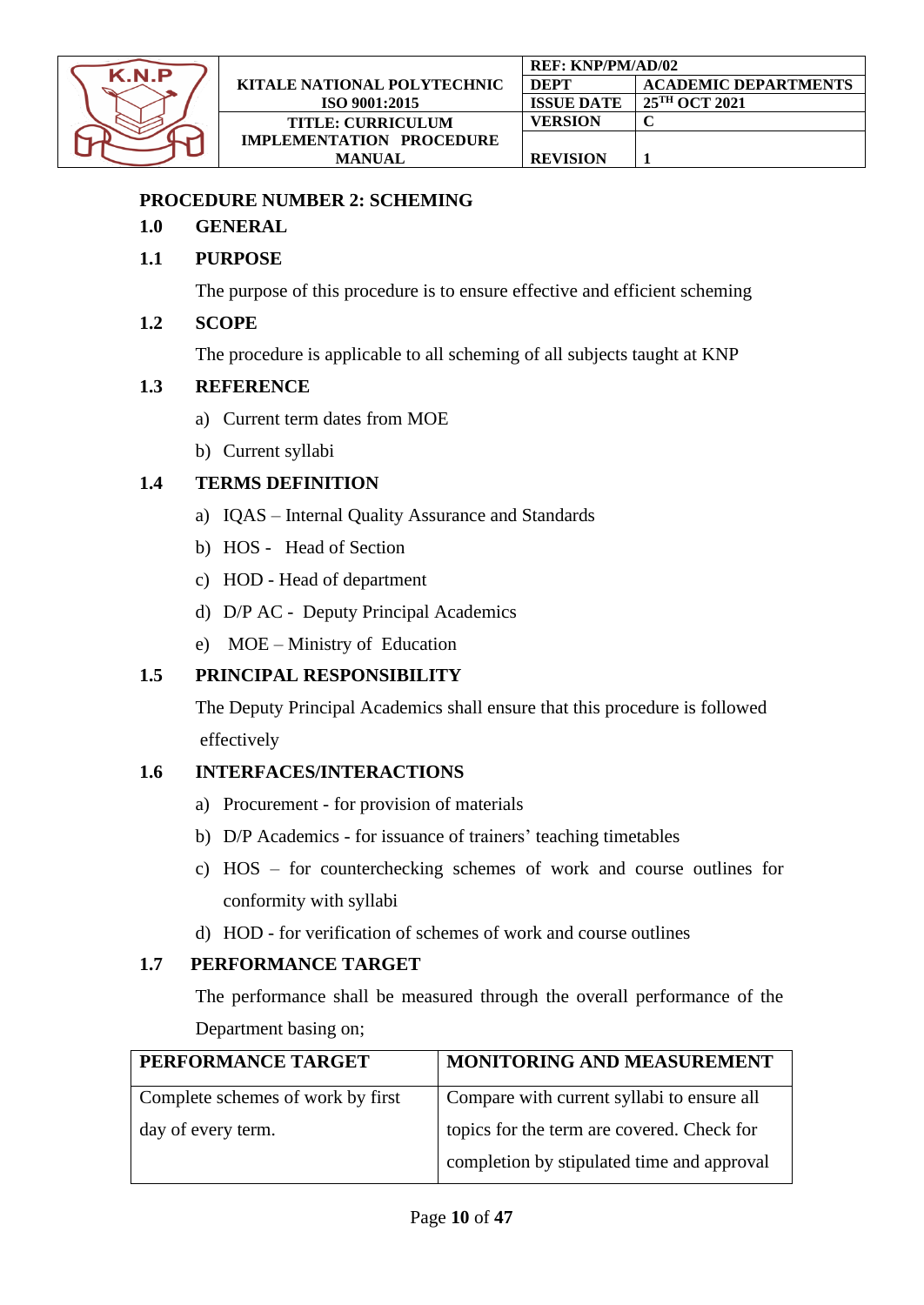

| by HOS and HOD. |
|-----------------|
|-----------------|

#### **1.8 RESOURCES**

The resources to be used in the process are listed below:-

- a) Personnel
- b) Stationery
- c) ICT equipment and facilities

#### **1.9 INPUTS AND OUTPUTS**

| <b>INPUTS</b>             | <b>OUTPUTS</b>                        |
|---------------------------|---------------------------------------|
| <b>Teaching Timetable</b> | Complete and approved schemes of work |
| Syllabus                  |                                       |
| Schemes of work template  |                                       |
| Course outline template   |                                       |
| <b>MOE</b> term dates     |                                       |
| KNP calendar of events    |                                       |

#### **2.0 METHOD**

- 2.1 The procedure shall start upon completion of workload allocation and timetabling. Lecturers shall prepare and submit schemes of work and course outlines for each subject as per the academic policy and syllabi.
- 2.2 The HOS shall check the schemes of work /course outline for conformity using the following criteria:
	- a) Checking achievable objectives
	- b) Checking that the scheme of work is duly filled
	- c) Checking for references
	- d) Counter checking for concurrence with course outline
- 2.3 Upon conformity the lecturer shall sign the scheme submission register and the HOS shall hand in the schemes of work together with the course outline to the HOD for approval.
- 2.4 The procedure shall be deemed complete upon the HOD approving the schemes by appending his/her signature or official stamp if hardcopy or paste his/her signature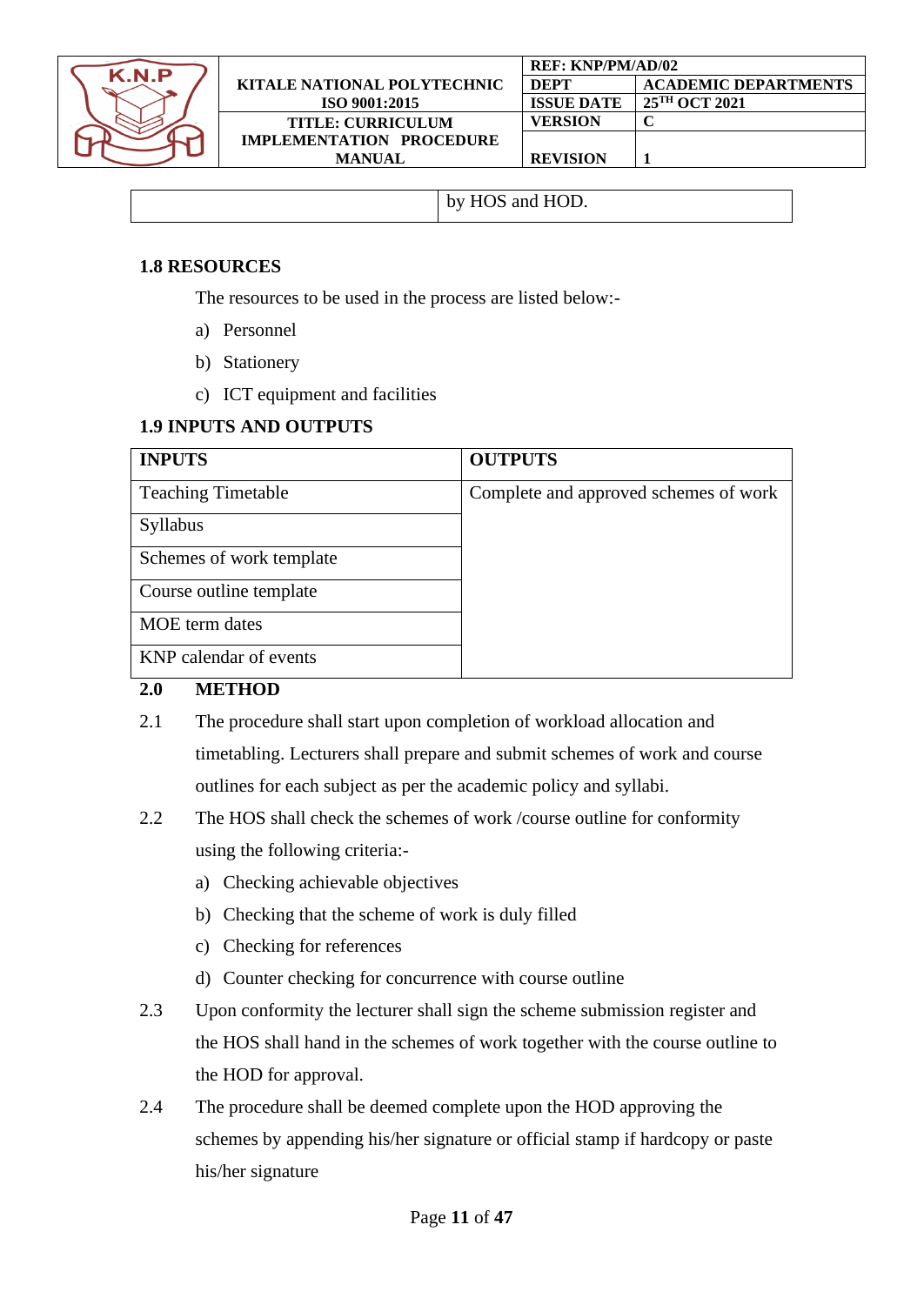

|                                    | <b>REF: KNP/PM/AD/02</b> |                             |
|------------------------------------|--------------------------|-----------------------------|
| <b>KITALE NATIONAL POLYTECHNIC</b> | <b>DEPT</b>              | <b>ACADEMIC DEPARTMENTS</b> |
| ISO 9001:2015                      | <b>ISSUE DATE</b>        | $25^{\text{TH}}$ OCT 2021   |
| <b>TITLE: CURRICULUM</b>           | VERSION                  |                             |
| <b>IMPLEMENTATION PROCEDURE</b>    |                          |                             |
| <b>MANUAL</b>                      | <b>REVISION</b>          |                             |

in soft copy.

# **3.0 LIST OF APPLICABLE RECORDS/REPORTS**

- a) Schemes of work
- b) Course outline
- c) Updated schemes of work submission register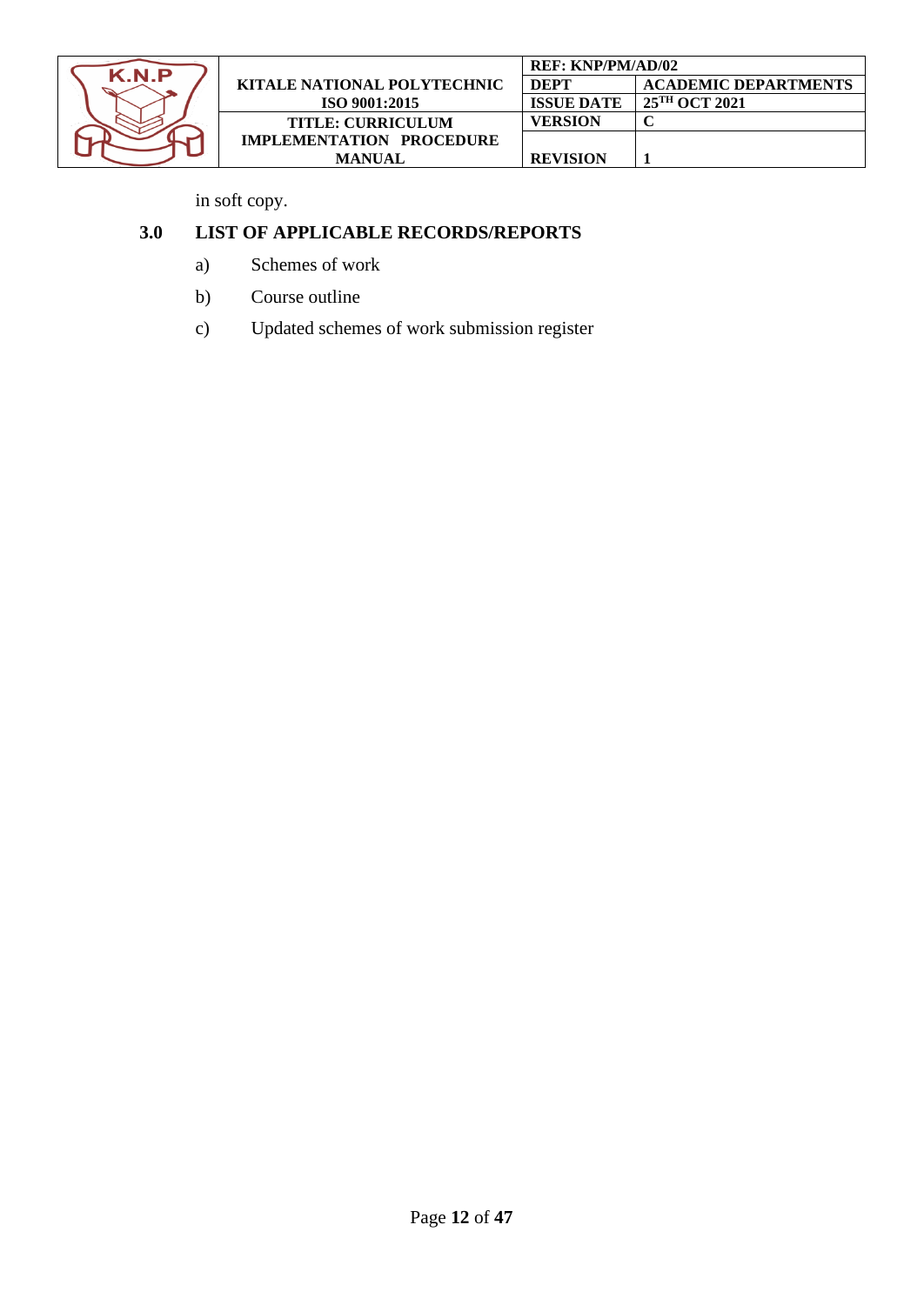

# <span id="page-12-0"></span>**PROCEDURE NUMBER 3: CONDUCTING THEORY AND PRACTICAL LESSONS**

## **1.0 GENERAL**

# **1.1 PURPOSE**

The purpose of this procedure is to ensure effectiveness and efficiency in conducting lessons

# **1.2 SCOPE**

This procedure applies to all theory lessons taught at KNP.

# **1.3 TERMS AND DEFINITIONS**

a) D/P AC - Deputy Principal Academics

## **1.4 REFERENCE**

a) NONE

## **1.5 PRINCIPAL RESPONSIBILITY**

The D/P Academics shall ensure that this procedure is followed effectively.

## **1.6 INTERFACES/INTERACTIONS**

- 1. Other academic departments- for provision of teaching personnel
- 2. Procurement- for provision of materials
- 3. Library for provision of reference materials
- 4. Administration for provision of personnel

## **1.7 PERFORMANCE TARGET**

The performance shall be measured through the overall performance of the Department basing on;

| PERFORMANCE TARGET                | MONITORING AND MEASUREMENT                    |
|-----------------------------------|-----------------------------------------------|
| 100% class attendance by trainers | Review of class attendance sheets on          |
|                                   | monthly basis.                                |
| 100% syllabus coverage            | Review of records of work termly.             |
| 100% class attendance by trainees | Review of duly filled class attendance sheets |
|                                   | on monthly basis                              |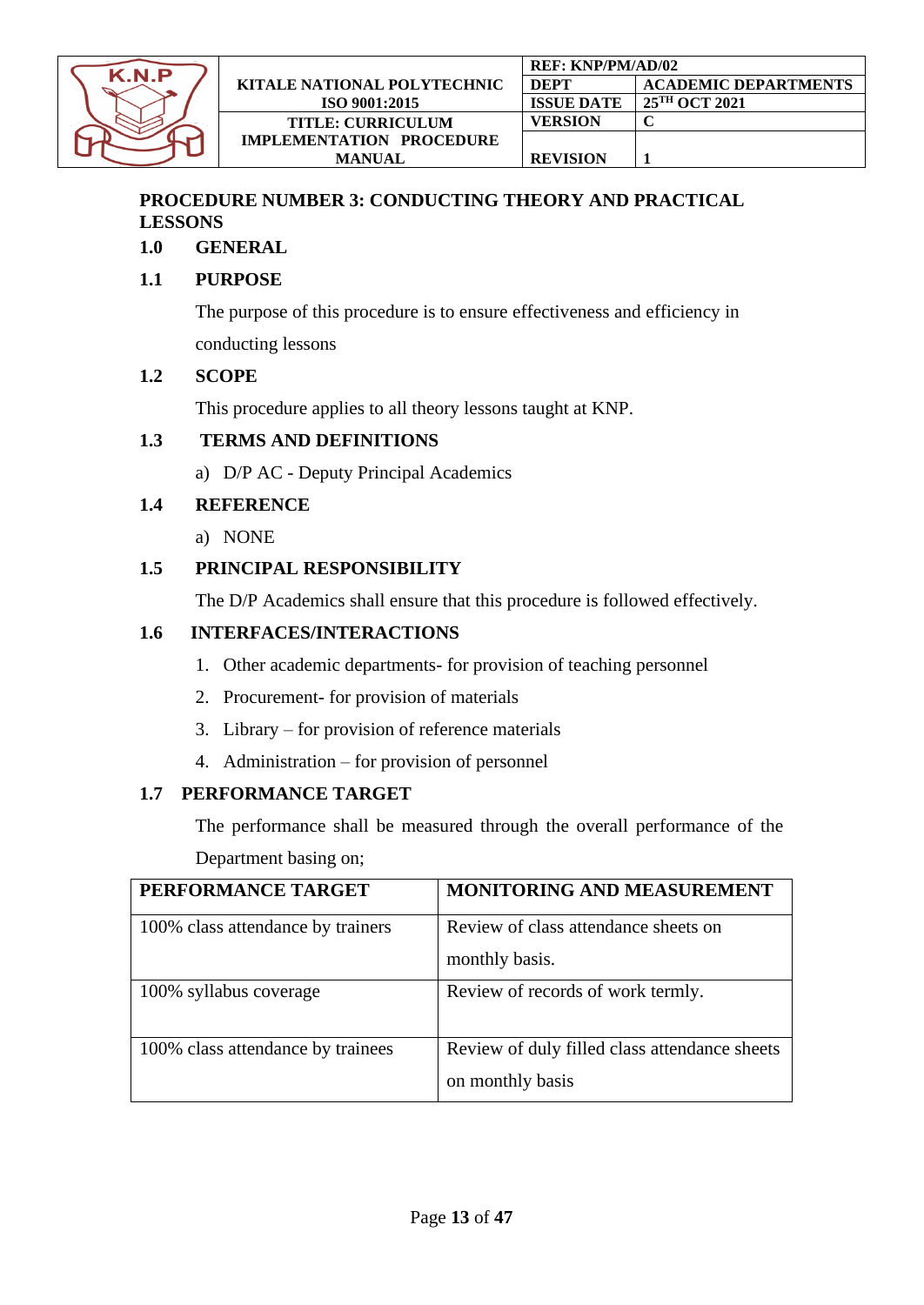

|                                    | <b>REF: KNP/PM/AD/02</b> |                             |
|------------------------------------|--------------------------|-----------------------------|
| <b>KITALE NATIONAL POLYTECHNIC</b> | <b>DEPT</b>              | <b>ACADEMIC DEPARTMENTS</b> |
| ISO 9001:2015                      | <b>ISSUE DATE</b>        | 25 <sup>TH</sup> OCT 2021   |
| <b>TITLE: CURRICULUM</b>           | VERSION                  |                             |
| <b>IMPLEMENTATION PROCEDURE</b>    |                          |                             |
| MANUAL                             | <b>REVISION</b>          |                             |

## **1.8 RESOURCES**

The resources to be used in the process are listed below:-

- a) Personnel
- b) Materials and Equipment
- c) Tuition facilities (e.g class rooms, Workshops and laboratories)
- d) ICT equipment and facilities

#### **1.9 INPUTS AND OUTPUTS**

| <b>INPUTS</b>                     | <b>OUTPUTS</b>                                 |
|-----------------------------------|------------------------------------------------|
| Stationery                        | with<br>Well-equipped<br>trainees<br>$\bullet$ |
| Schemes of work                   | knowledge and skills                           |
| Timetable                         | Duly filled attendance sheets.                 |
| Lesson notes                      | Relevant notes and references                  |
| Reference books and manuals       |                                                |
| Course outlines                   |                                                |
| Participants                      |                                                |
| Unfilled attendance sheets        |                                                |
| Practical materials and equipment |                                                |

#### **2.0 METHOD**

- 2.1 This procedure shall start with the subject lecturer preparing for a theory lesson. In the preparation, the subject lecturer shall be guided by
	- a) Timetable
	- b) Lesson notes/practical instructions
	- c) Teaching Aids where applicable
	- d) Scheme of work and Course outline
- 2.2 On the lesson day the lecturer shall go to the classroom and begin by conducting a roll call.

#### **2.3.0 THEORY LESSON**

- 2.3.1 The lecturer guided by the lesson notes shall guide the students through the lesson as follows:
	- a) Review of the previous lesson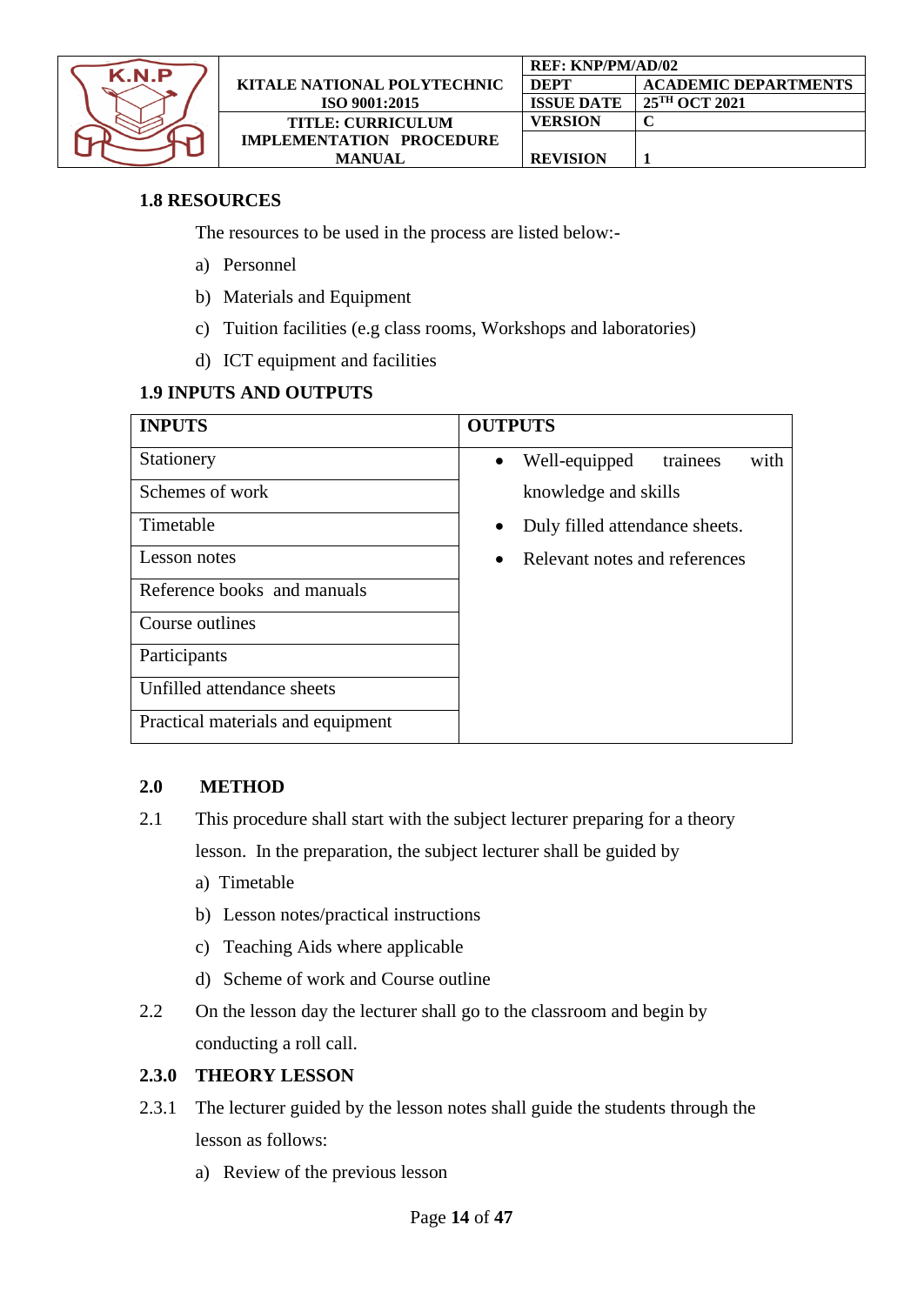

- b) State lesson title as well as lesson objectives
- c) Write lesson title on the board
- d) Introduce the topic and deliver the content as per the lesson notes and engage the students at every level.
- 2.3.2 This procedure shall be deemed complete when the lecturer summarizes the lesson, gives assignment(s) and releases students for other classes and activities as per the timetable

#### **2.4.0 PRACTICAL LESSON**

- 2.4.1 The laboratory/workshop/farm technician shall be communicated to by the trainer at least a day before the lesson. Following communication from the concerned trainer he/she shall prepare the laboratory/workshop prior to the practical lesson.
- 2.4.3 In preparing the laboratory/workshop, the technician shall:
	- (a) Open the workshop
	- (b) Ensure cleanliness of the laboratory/workshop
	- (c) Arrange the required material/equipment
	- (d) Ensure functionality of materials/equipment to be used
	- (e) Issue the practical requirements/ guidelines
	- (f) Safety and safe storage of tools and equipment
	- (g) Close the workshop
- 2.4.4 On the lesson day the lecturer shall go to the laboratory/workshop and begin by conducting a roll call and brief the students on how to conduct themselves in the laboratory/workshop.
- 2.4.5 The trainer shall:
	- a) Introduce the practical lesson
	- b) Issue the practical lessons procedure
	- c) Demonstrate the practical where applicable
	- d) Supervise the practical lesson
	- e) Evaluate the practical work where applicable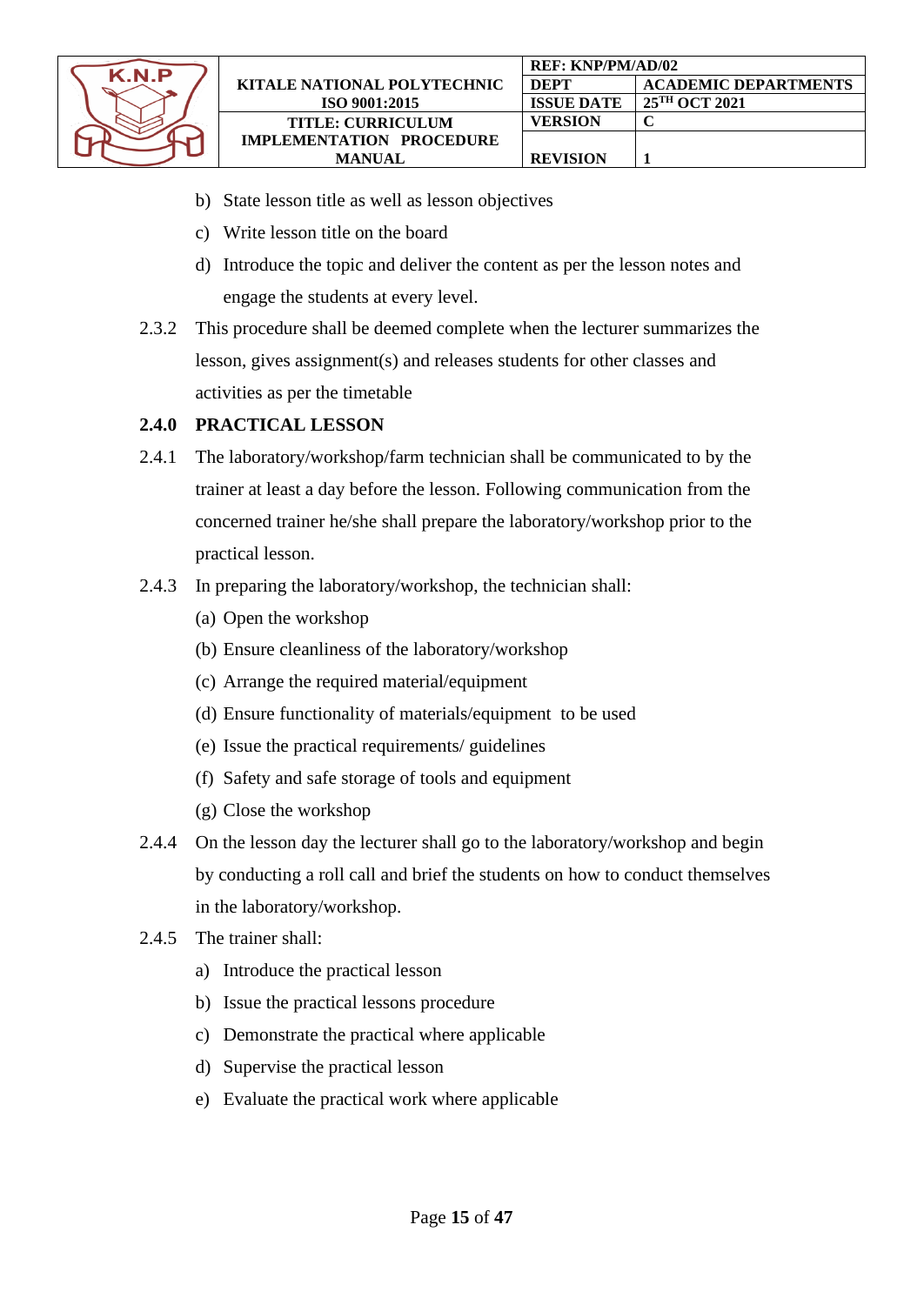

2.4.6 This procedure shall be deemed complete upon the lecturer summarizing the practical lesson and ensure cleaning of the equipment (where applicable), work environment and return of tools and equipment to the technician.

# **3.0 LIST OF APPLICABLE RECORDS/REPORTS**

- a) Duly filled class attendance register
- b) Course outline
- c) Updated records of work
- d) Duly filled practical lesson form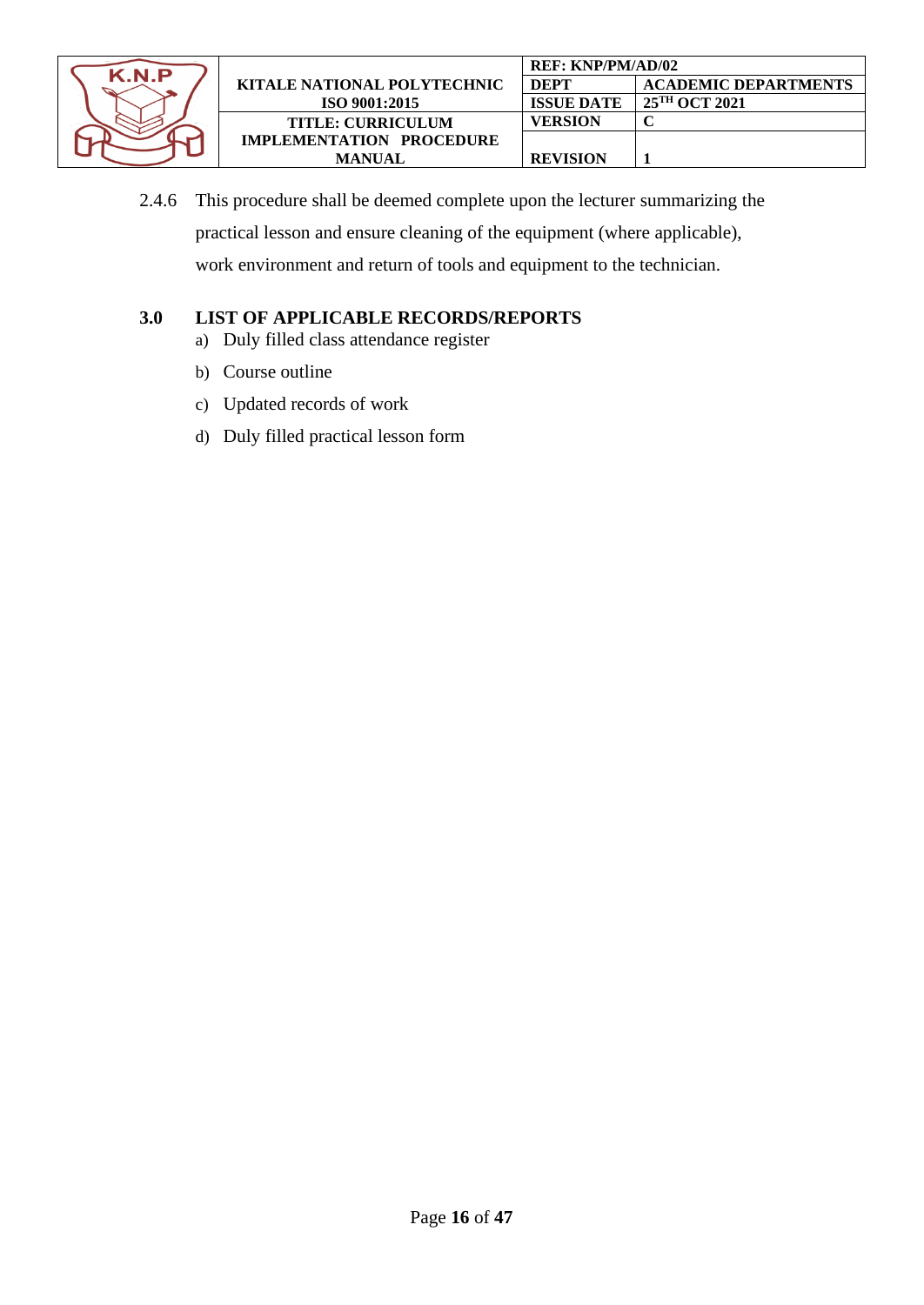

# **PROCEDURE NUMBER 4: MONITORING STUDENT CLASS ATTENDANCE**

**1.0 GENERAL**

## **1.1 PURPOSE**

The purpose of this procedure is to ensure effective monitoring of student class attendance

#### **1.2 SCOPE**

This procedure applies to all activities related to monitoring of student class attendance in KNP

#### **1.3 REFERENCES**

- a) KNP Academic Policy (2016)
- b) Education Act Cap 211

## **1.4 DEFINITION OF TERMS**

- a) KNEC -Kenya National Examination Council
- b) HOD -Head of Department
- c) D/P AC -Deputy Principal Academics

## **1.5 PRINCIPAL RESPONSIBILITY**

The deputy principal academics shall ensure adherence to this procedure

#### **1.6 INTERFACES/INTERACTIONS**

- 1. Procurement for provision of materials
- 2. Subject lecturer- for filling of attendance sheets
- 3. HOS- for issuance and verification of attendance sheets

#### **1.7 PERFORMANCE TARGET**

The performance shall be measured through the overall performance of the Department basing on;

| PERFORMANCE TARGET                | MONITORING AND MEASUREMENT                  |
|-----------------------------------|---------------------------------------------|
| 100% class attendance by trainees | Dully filled and analyzed attendance sheets |

#### **1.8 RESOURCES**

The resources to be used in the process are listed below:-

a) Personnel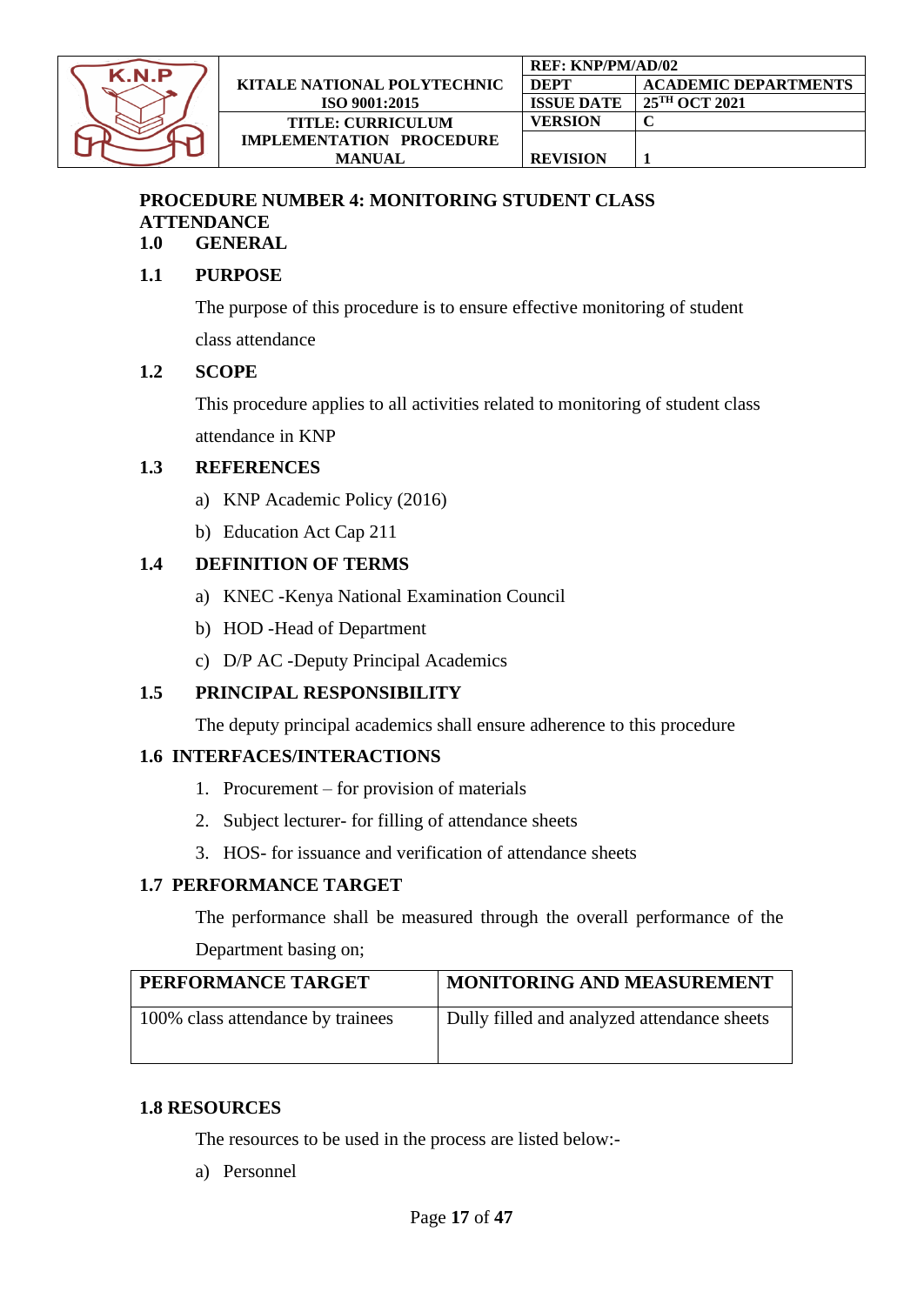

|                                    | <b>REF: KNP/PM/AD/02</b> |                             |
|------------------------------------|--------------------------|-----------------------------|
| <b>KITALE NATIONAL POLYTECHNIC</b> | <b>DEPT</b>              | <b>ACADEMIC DEPARTMENTS</b> |
| ISO 9001:2015                      | <b>ISSUE DATE</b>        | 25 <sup>TH</sup> OCT 2021   |
| <b>TITLE: CURRICULUM</b>           | <b>VERSION</b>           |                             |
| <b>IMPLEMENTATION PROCEDURE</b>    |                          |                             |
| MANUAL                             | <b>REVISION</b>          |                             |

- b) Stationery
- c) ICT equipment and facilities

#### **1.9 INPUTS AND OUTPUTS**

| <b>INPUTS</b>                       | <b>OUTPUTS</b>                   |
|-------------------------------------|----------------------------------|
| Attendance sheets                   | Dully filled, analyzed and filed |
| Stationery                          | attendance sheets                |
| Trainees                            |                                  |
| <b>ICT</b> equipment and facilities |                                  |

#### **2.0 METHOD**

- **2.1** This procedure shall start with the HOS issuing the attendance sheet to respective subject lecturers.
- **2.2** Upon receipt of attendance sheet the subject lecturer shall complete the sheet as per the provisions of the form
- **2.3** At the beginning of every lesson the subject teacher shall take a roll call against the sheet
- **2.4** At the end of the lesson the subject teacher shall record the details of the lesson taught on the record of work sheet
- **2.5** The lecturer shall submit the attendance sheet and record of work sheet monthly to the respective HOD for verification as per the scheme of work.
- 2.6 In the event that the record of work is not in line with the schemes of work, the HOD shall return it to the subject lecturers with recommendations
- **2.7** This procedure shall be deemed complete upon the HOD ensuring the filing the duly filled sheets.

## **3.0 LIST OF APPLICABLE RECORDS/APPLICABLE**

- a. Duly filled attendance sheet
- b. Duly filled record of work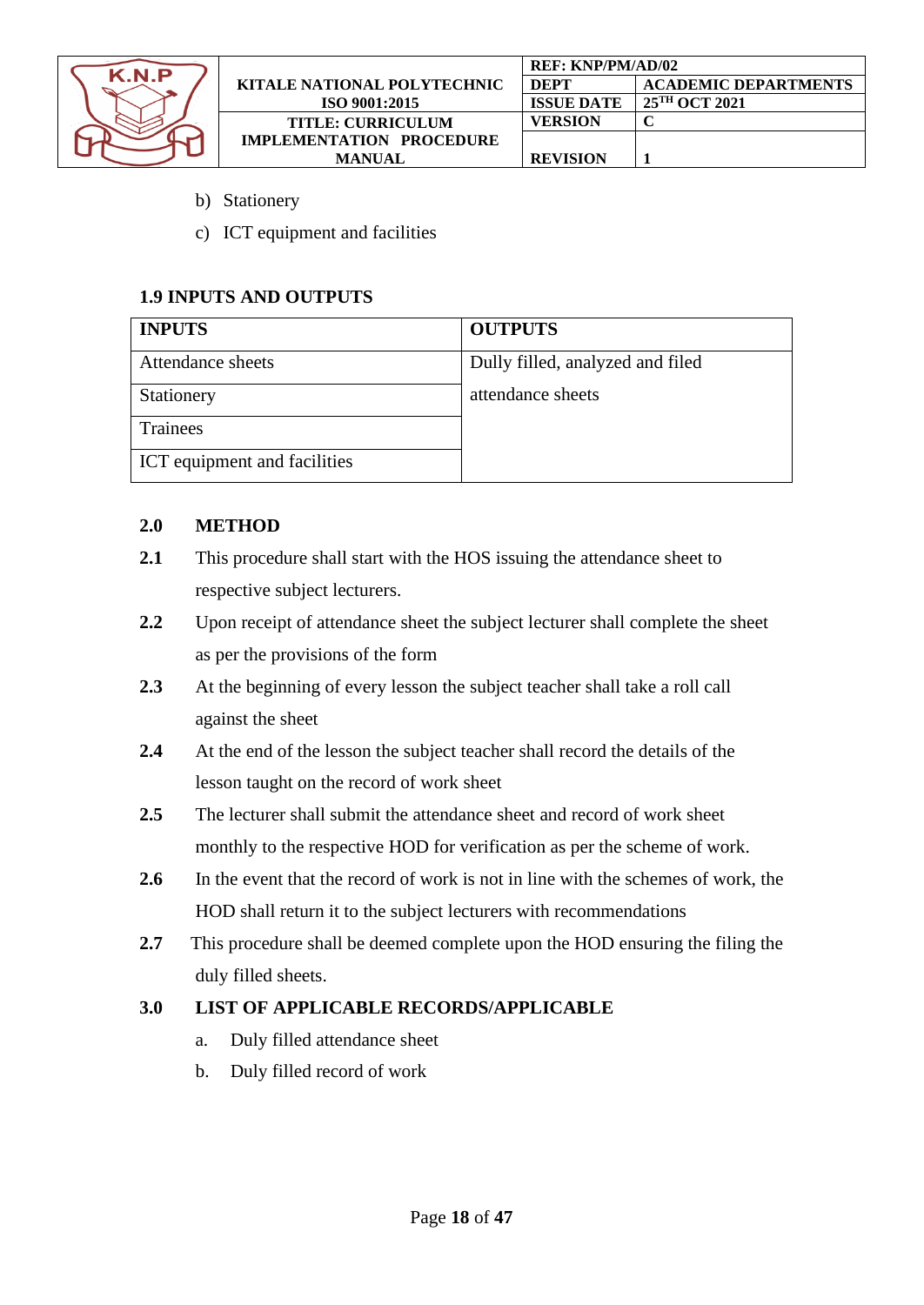

#### <span id="page-18-0"></span>**PROCEDURE NUMBER 5: CONDUCTING EDUCATIONAL TOURS**

#### **1.0 GENERAL**

## **1.1 PURPOSE**

The purpose of this procedure is to ensure effectiveness and efficiency in conducting educational trips/ tours at KNP.

#### **1.2 SCOPE**

The procedure shall apply to all educational trips conducted in KNP.

#### **1.3 REFERENCES**

- a) Education act Cap 211
- b) Traffic Act Cap 403
- c) KNP Academic policy (2008)
- d) Tour Schedule

#### **1.4 DEFINITION OF TERMS**

- a) D.T.C Departmental Trips Coordinator
- b) H.O.D Head of Department
- c) M.O.D Master on Duty
- d) D/P AD Deputy Principal Administration

#### **1.5 PRINCIPAL RESPONSIBILITY**

The D/P Administration shall ensure adherence to this procedure

## **1.6 INTERFACES/INTERACTIONS**

- a) Organizations to be contacted for request for tour places
- b) Principal for approval of trip and budget
- c) Finance for provision for funds
- d) DP Admin for provision of bus
- e) DP Academics for information
- f) HOD for tour planning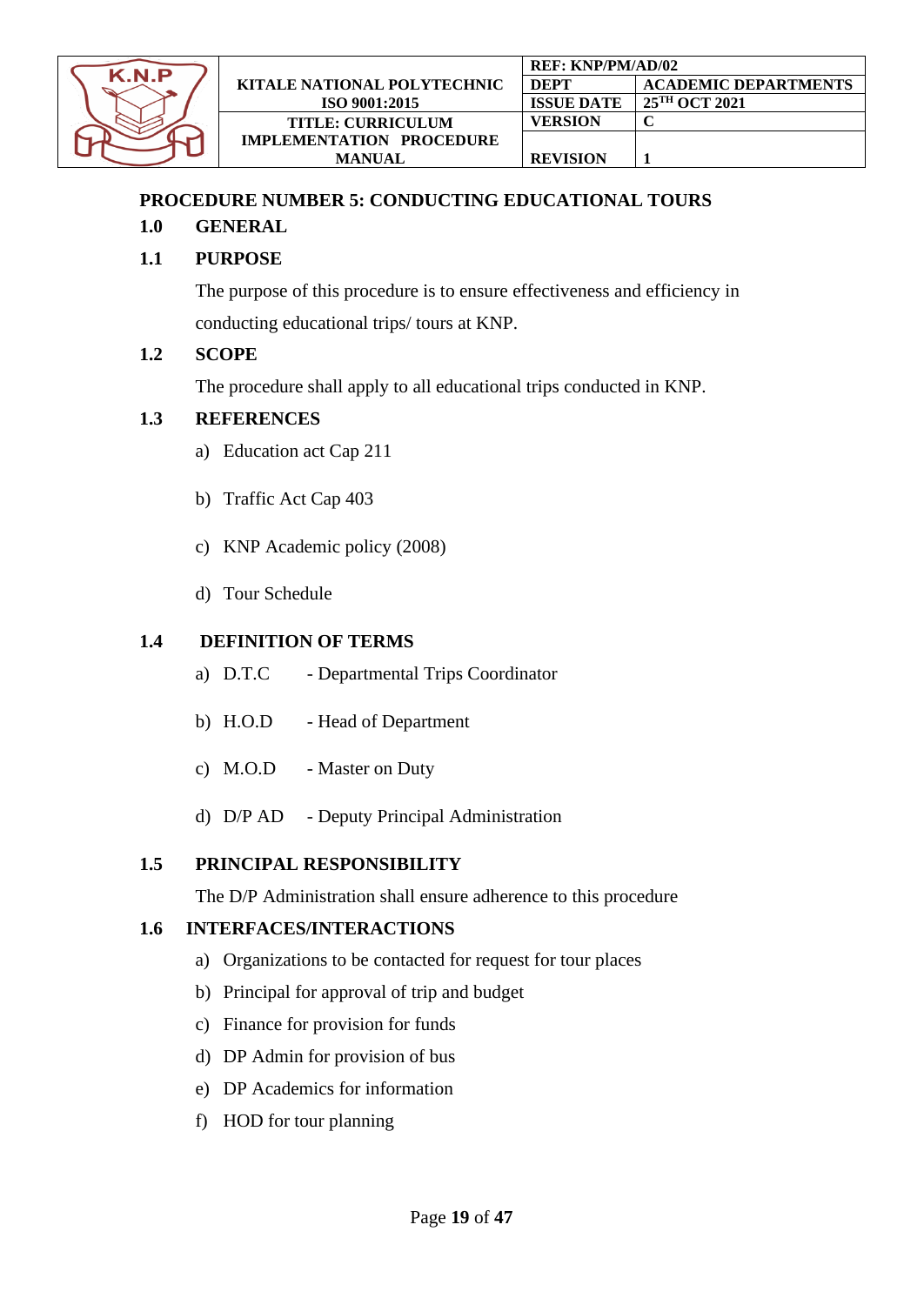

|                                    | <b>REF: KNP/PM/AD/02</b> |                             |
|------------------------------------|--------------------------|-----------------------------|
| <b>KITALE NATIONAL POLYTECHNIC</b> | DEPT                     | <b>ACADEMIC DEPARTMENTS</b> |
| ISO 9001:2015                      | <b>ISSUE DATE</b>        | $125^{\text{TH}}$ OCT 2021  |
| <b>TITLE: CURRICULUM</b>           | VERSION                  |                             |
| <b>IMPLEMENTATION PROCEDURE</b>    |                          |                             |
| <b>MANUAL</b>                      | <b>REVISION</b>          |                             |

#### **1.7 PERFORMANCE TARGET**

The performance shall be measured through the overall performance of the

Department basing on;

| PERFORMANCE TARGET                   | <b>MONITORING AND MEASUREMENT</b>          |
|--------------------------------------|--------------------------------------------|
| Efficiently conducted academic tour. | Analyze dully written tour report within 7 |
|                                      | days after the report                      |

#### **1.8 RESOURCES**

The resources to be used in the process are listed below:-

- a) Transport facilities
- b) Funds
- c) Personnel
- d) Organizations to be visited

#### **1.9 INPUTS AND OUTPUTS**

| <b>INPUTS</b>                    | <b>OUTPUTS</b>                         |
|----------------------------------|----------------------------------------|
| <b>Educational Tour schedule</b> | Academic trip report                   |
| Funds                            | Correspondence /letters/communications |
| Lists of trainees and trainers   |                                        |
| Tour feedback questionnaire      |                                        |
| <b>Budget</b>                    |                                        |

#### **2.0 METHOD**

- 2.1 This procedure shall begin with the DTC identifying the places for visit.
- 2.2 One week after the identification of the places for visit, the D.T.C shall write a request/inquiry letter to the identified places through the principal
- 2.3 In cases where no response is received within one month, the D.T.C shall make follow ups and consider the alternatives for the tours (by considering the 3 choices in 2.1 above)
- 2.4 The DTC shall then book the bus by checking the bus booking book whether the bus is available on the scheduled date of travel in liaison with the D/P Administration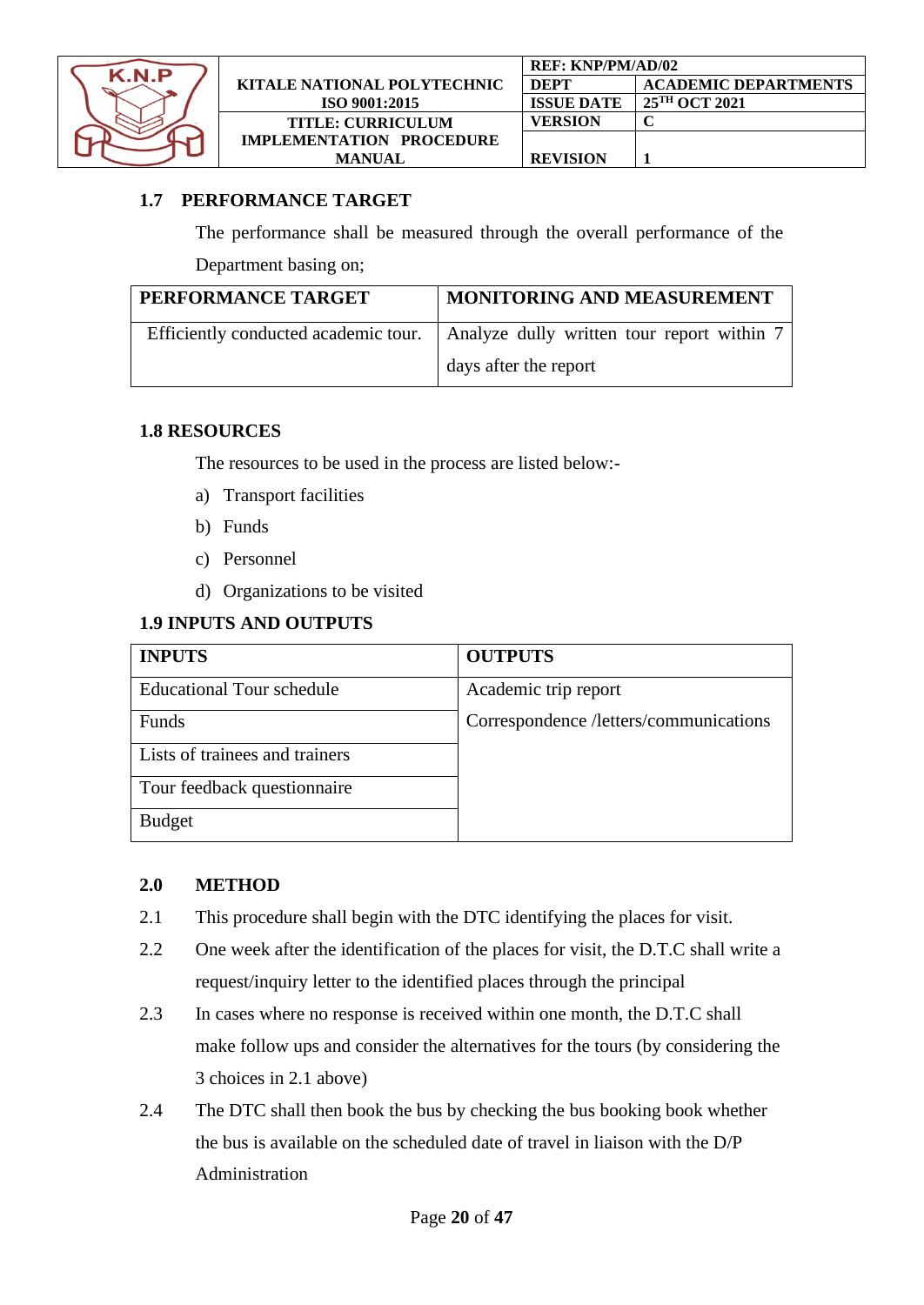

- 2.5 In the event that the bus is not available, the D.T.C shall contact the intended place of visit as per the external communication procedure in the operations manual to reschedule the tour to a proposed date.
- 2.6 In the event that the bus is available, the DTC shall book the bus and confirm the date of visit as per the external communication procedure number 2 in the operations procedure manual number 10
- 2.7 The D.T.C shall make 2 copies of tentative budget to be approved by the Principal upon confirmation from place of visit.
- 2.8 On approval, one copy shall be forwarded to the Finance Officer.
- 2.9 The Finance Officer shall facilitate the visit by issuing the required funds a day before the scheduled date of departure.
- 2.10 On the scheduled date of travel the D.T.C shall prepare a list of all students and staff going for the tour and submit copies of the same to the cateress, D.P administration and academics, Dean of students, M.O.D, and the respective HODs for planning and accountability purposes.
- 2.11 In the course of the tour, in case of any emergency encountered, the lecturer in charge of the tour shall communicate to the HOD for advice.
- 2.12 The procedure shall be deemed complete upon the return of the students and lecturers in charge to the Polytechnic. The lecturer in charge of the tour shall be required to write a report on the tour and forward it to the DP Academics within 7 days and a copy of the same to the HOD upon their return.

## **3.0 LIST OF APPLICABLE RECORDS/REPORTS**

- a) KNP educational tours schedule
- b) Tour report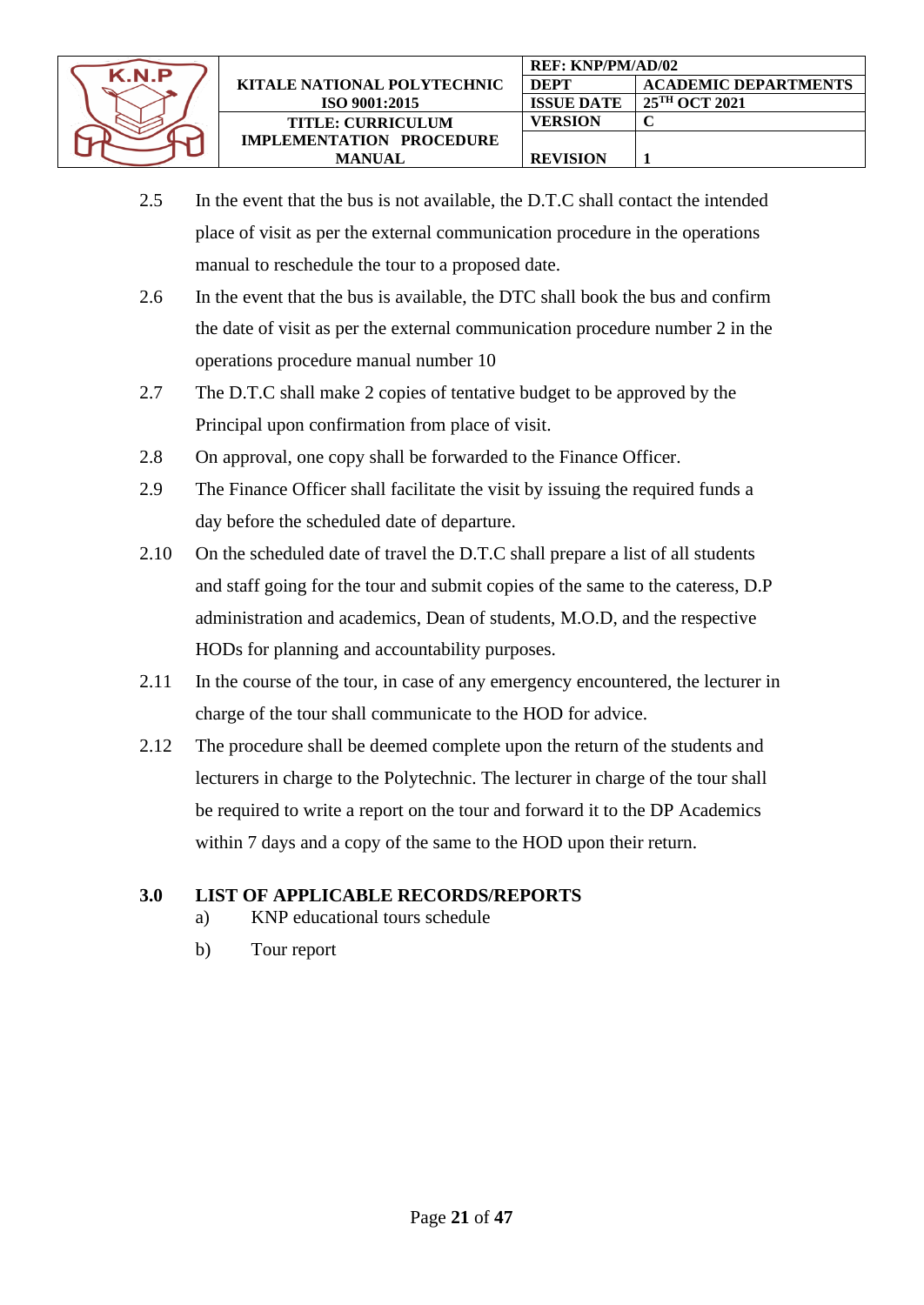

# <span id="page-21-0"></span>**PROCEDURE NUMBER 6: CURRICULUM DEVELOPMENT AND REVIEW**

# **1.0 GENERAL**

# **1.1 PURPOSE**

The purpose of this procedure is to ensure effectiveness and efficient development of CBET Curriculum and the reviews of the same curricula whenever need arises

#### **1.2 SCOPE**

This procedure applies to all internal CBET and Non CBET courses offered AND certificated by the Polytechnic.

#### **1.3 REFERENCES**

- a) KNP Academic Policy (2016)
- b) Current Report on Training Needs Assessment
- c) KNP CBET Policy 2021

## **1.4 TERMS AND DEFINITIONS**

AQASC-Academic Quality Assurance and Standards Committee

#### **1.5 PRINCIPAL RESPONSIBILITY**

The deputy Principal Academics shall ensure adherence to this procedure.

#### **1.6 INTERFACES/INTERACTIONS**

- a) The KNP Council for approval and adoption of developed curricula
- b) Procurement for provision of materials
- c) Finance for provision of funds
- d) Registrar for admission of trainees
- e) Principal for approval of development and review budgets

#### **1.7 PERFORMANCE TARGET**

The performance shall be measured through the overall performance of the Department basing on;

| PERFORMANCE TARGET       | <b>MONITORING AND MEASUREMENT</b>           |
|--------------------------|---------------------------------------------|
| Completed new curriculum | Dully developed and certified curriculum by |
|                          | TVETA/CDACC and the KNP Council for         |
|                          | internally developed ones                   |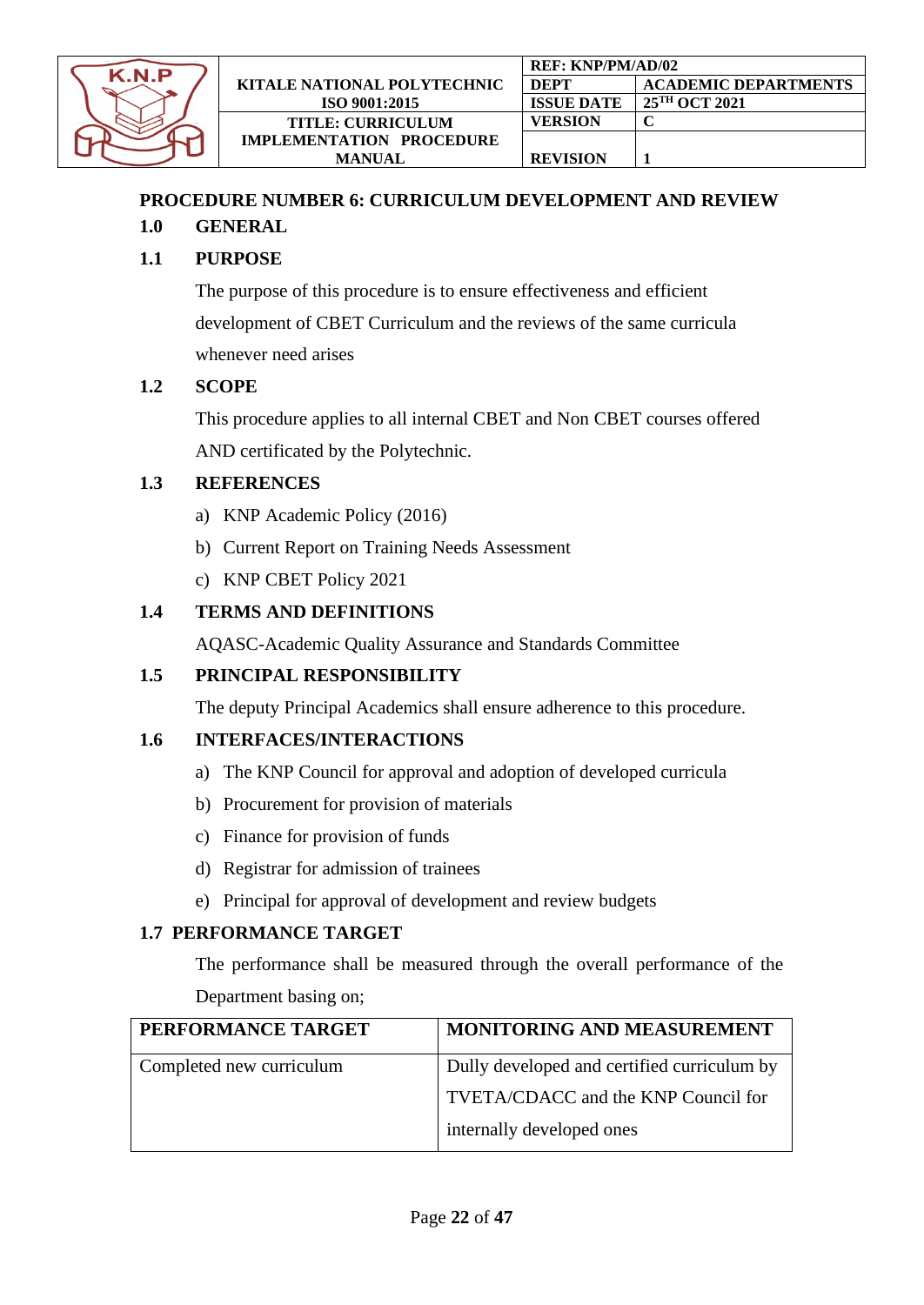

| Reviewed curriculum | Dully reviewed curriculum |
|---------------------|---------------------------|
|                     |                           |

#### **1.8 RESOURCES**

The resources to be used in the process are listed below:-

- a) Personnel
- b) Funds
- c) Stationery

#### **1.9 INPUTS AND OUTPUTS**

| <b>INPUTS</b>                                     | <b>OUTPUTS</b>                |
|---------------------------------------------------|-------------------------------|
| Current Curriculum and the Needs Draft curriculum |                               |
| Assessment reports                                | Minutes of curriculum         |
| Stationery                                        | development/review meetings   |
| CDACC/TVETA guidelines                            | Correspondence/communications |
| Materials and equipment                           |                               |
| Need for development/review                       |                               |

## **2.0 METHOD**

#### **2.1 CURRICULUM NEED ASSESSTMENT**

- 2.1.1 This procedure shall start with respective department expressing the need for a certain course considering;
	- a) The need(s) of society
	- b) Target group(s)
	- c) Frequency of enquiry for a certain course.
- 2.1.2 The requests shall be forwarded to the academic board committee for verification and appraisal. They shall consider the following;
	- a) Physical facilities
	- b) Human Resource
	- c) The demand for the course
	- d) Ability to establish the appropriate curriculum for the course.
	- e) Legal and statutory requirements for the course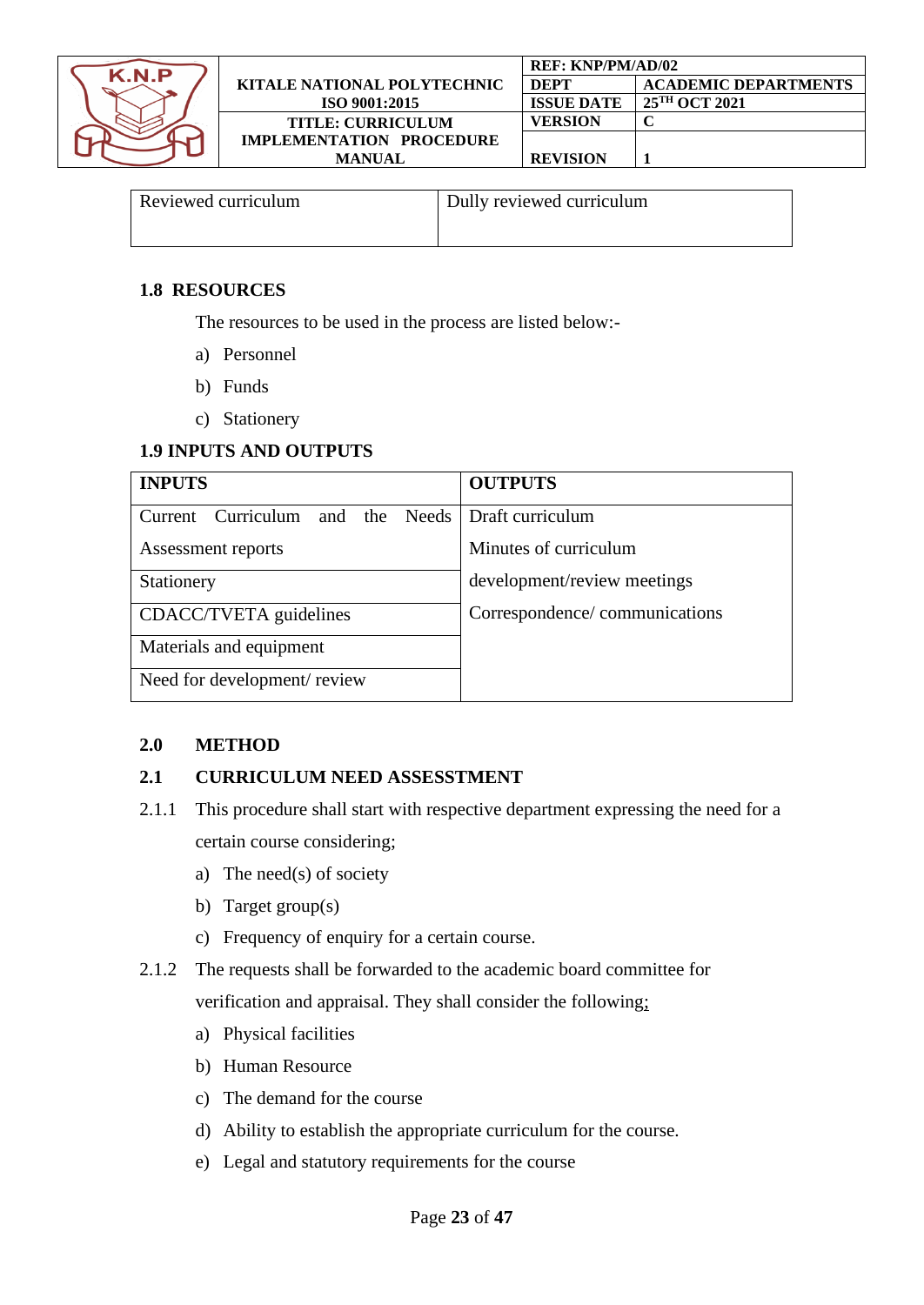

- 2.1.3 In the event that criteria in 2.3 are not met the academic board committee shall advice the respective department as necessary.
- 2.1.4 Upon verification, the chairperson of the academic committee shall forward the recommendations to the principal for approval as per criteria in 2.2 above
- 2.1.5 In the event of disapproval the principal shall communicate to the academic board committee and this activity shall be deemed complete.

## **2.2 Curriculum Development.**

- 2.2.1 This procedure shall start with a specific department making a request through the CBET/curriculum Development and Reviews coordinator for permission to conduct a needs assessment with an intension of developing a curriculum.
- 2.2.2 The request document shall be elaborate on the following items that shall have been deliberated upon by subject specialists in the department.
	- a) Proposed needs of the stated customer
	- b) Statutory and regulatory requirements
	- c) Minimum academic requirement
	- d) Time factors
	- e) Evaluation
	- f) Certification
	- g) Physical and human resources
	- h) Reference materials from other established curricula
- 2.2.2 The draft shall be forwarded to the chairperson ABC for verification and approval
- 2.2.3 Upon approval, the chairperson ABC shall forward the draft to the principal for onward transmission to the council for information, approval and adoption.
- 2.2.4 This activity shall be deemed complete on production of a report on needs assessment, Development of the draft curriculum and effective piloting final draft of the curriculum and effective implementation of the developed curriculum

## **2.3 Curriculum review**

- 2.3.1 This activity shall start with identification of need to review.
- 2.3.2 In identifying the need, the customer or implementers, shall consider: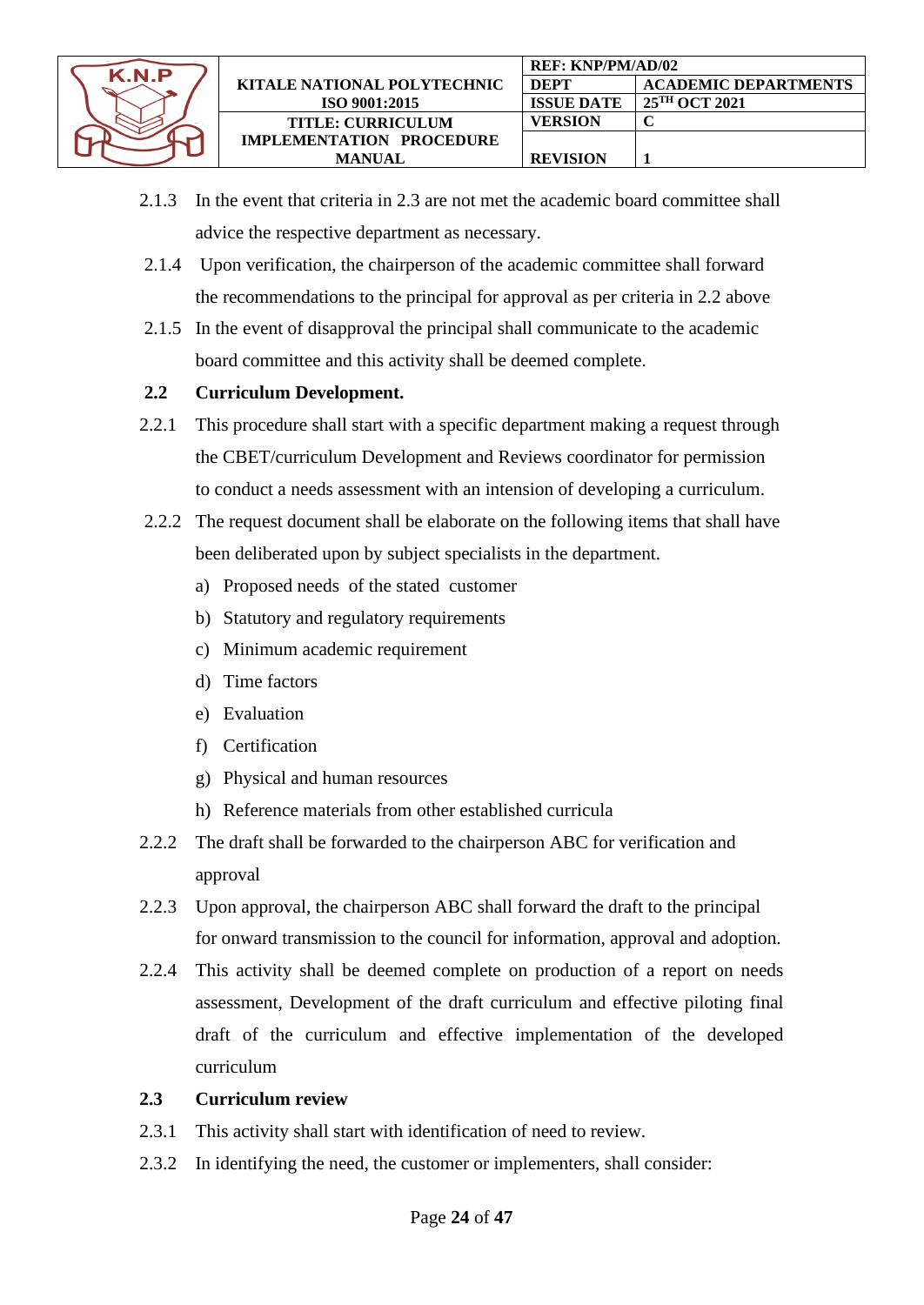

- a) Industry demand
- b) Assessment results
- c) Changing technology
- 2.3.3 The request shall be forwarded to the relevant HOD who shall then convene a meeting to review the curriculum as per the criteria above.
- 2.3.4 This procedure shall proceed as per clause 2.2.2 to the end. The procedure shall be deemed complete

#### **3.0 LIST OF APPLICABLE RECORDS/REPORTS**

- a) Training needs assessment reports
- b) Minutes of curriculum development/ review meetings
- c) Reviewed curriculum
- d) Communication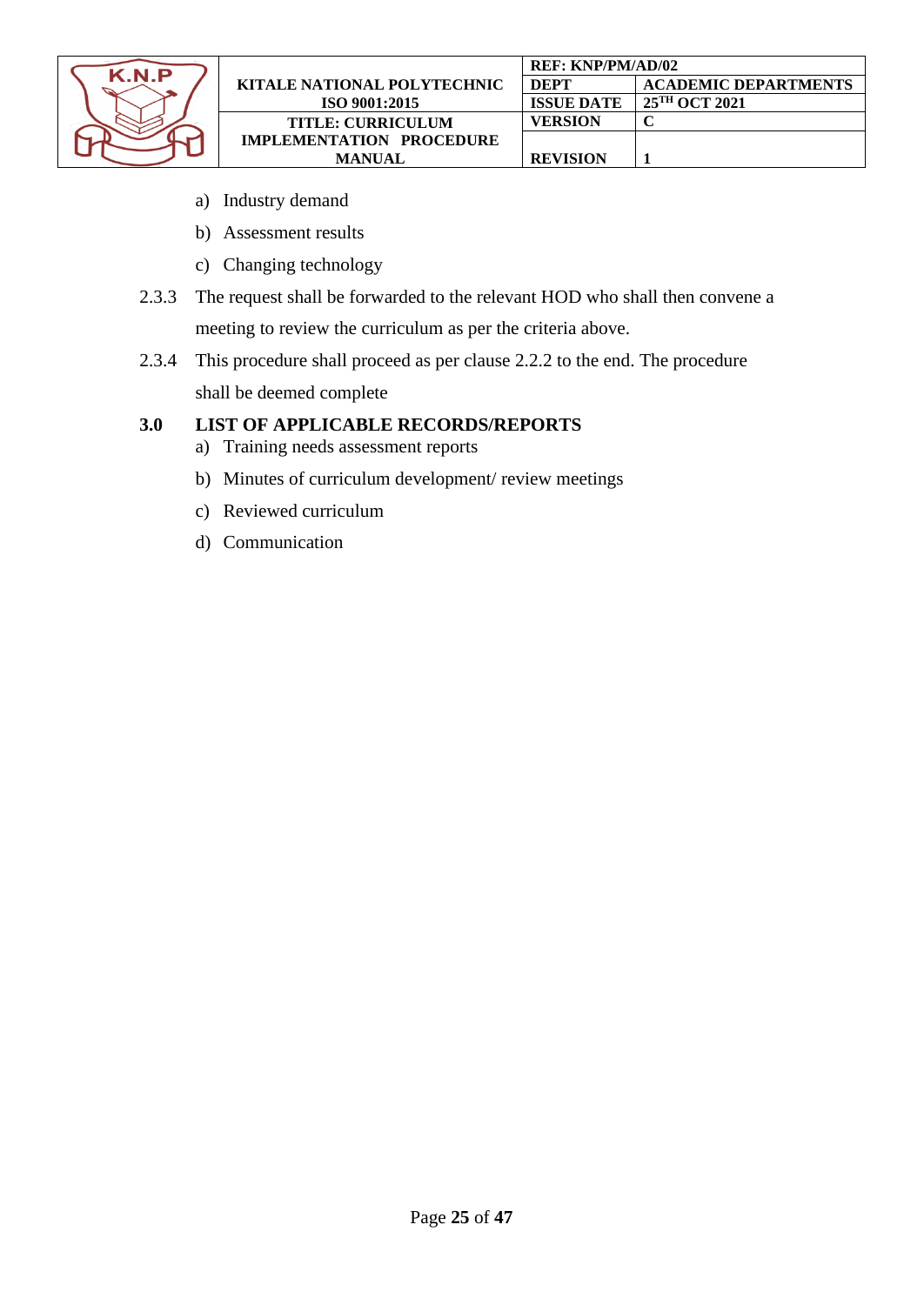

# <span id="page-25-0"></span>**PROCEDURE NUMBER 7: MONITORING TRAINER PERFORMANCE IN CLASS**

# **1.0 GENERAL**

#### **1.1 PURPOSE**

The purpose of this procedure is to ensure effectiveness in the monitoring of trainers performance in class.

#### **1.2 SCOPE**

The procedure applies to monitoring the performance in class of all lecturers of KNP

## **1.3 REFERENCES**

- a) PSC code of regulations
- b) KNP Academic Policy (2016)

## **1.4 DEFINITION OF TERMS**

**HOD -** Head of Department

#### **1.5 PRINCIPAL RESPONSIBILITY**

The Deputy Principal Academics shall ensure that this procedure is strictly adhered to.

#### **1.6 INTERFACES/INTERACTIONS**

- a) D/P Academics for issuance of timetables for trainees
- b) Trainers for feedback on analysis of the weekly data tool and questionnaires
- c) Procurement for provision of materials

#### **1.7 PERFORMANCE TARGET**

The performance shall be measured through the overall performance of the Department basing on;

| PERFORMANCE TARGET                                | <b>MONITORING AND MEASUREMENT</b>                                            |
|---------------------------------------------------|------------------------------------------------------------------------------|
| 100% class attendance by trainees and<br>trainers | Analysis of class attendance sheet.                                          |
| Quality delivery of teaching services             | Analysis of records of work on monthly<br>basis and schemes on termly basis. |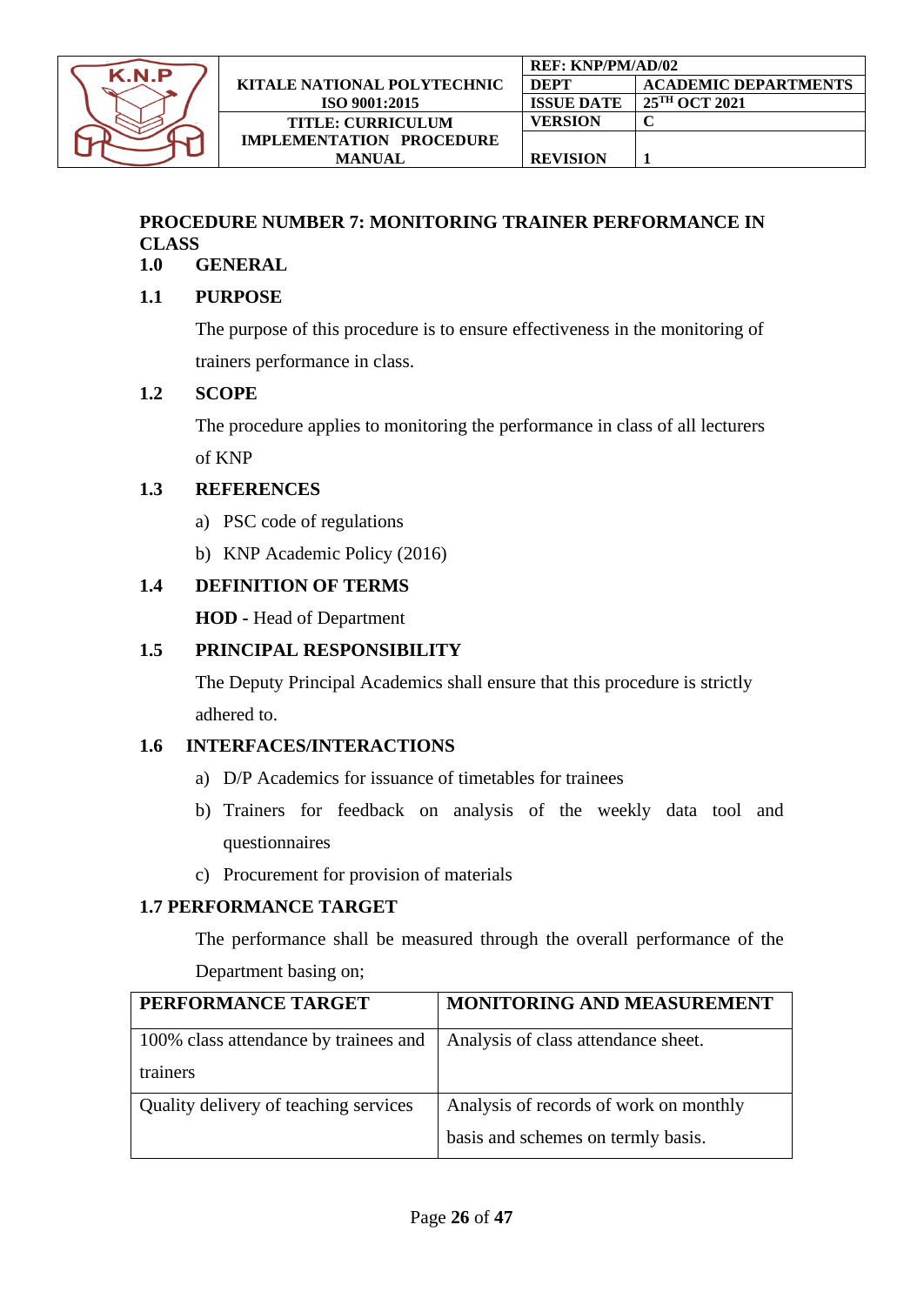

|                                    | <b>REF: KNP/PM/AD/02</b> |                             |  |
|------------------------------------|--------------------------|-----------------------------|--|
| <b>KITALE NATIONAL POLYTECHNIC</b> | <b>DEPT</b>              | <b>ACADEMIC DEPARTMENTS</b> |  |
| ISO 9001:2015                      | <b>ISSUE DATE</b>        | 25 <sup>TH</sup> OCT 2021   |  |
| <b>TITLE: CURRICULUM</b>           | VERSION                  |                             |  |
| <b>IMPLEMENTATION PROCEDURE</b>    |                          |                             |  |
| <b>MANUAL</b>                      | <b>REVISION</b>          |                             |  |

## **1.8 RESOURCES**

The resources to be used in the process are listed below: -

- a) Personnel
- b) Stationery
- c) Computer
- d) Printer

## **1.9 INPUTS AND OUTPUTS**

| <b>INPUTS</b>                      | <b>OUTPUTS</b>                                                   |
|------------------------------------|------------------------------------------------------------------|
| Weekly data tool                   | Duly filled and analyzed weekly data tool                        |
| Students'                          | feedback on Lecturer's   Duly filled and analyzed questionnaires |
| performance questionnaire          | Dully filled and analyzed termly lesson                          |
| Termly lesson observation schedule | observation form                                                 |

#### **2.0 METHOD**

- 2.1 The procedure shall begin with all lecturers being issued with a termly timetable by the Deputy Principal Academics which will guide their class attendance for onward transmission to each class representatives.
- 2.2 The HOD shall extract details of lessons missed and contact the affected trainers to establish the cause and take corrective action.
- 2.3. Any agreed and affected make up lessons shall be accompanied by supportive evidence.
- 2.4. In the event that the trainer does not show improvement, the respective HOD shall refer the affected trainer to the DP academics in writing.
- 2.5 The DP academics shall sermon the affected trainer and discuss the way forward.
- 2.6 This procedure shall be deemed complete upon feedback from the DP academics.

## **2.7 LIST OF APPLICABLE RECORDS/REPORTS**

- a) Duly filled class weekly data tool
- b) Updated form for corrective action for lessons missed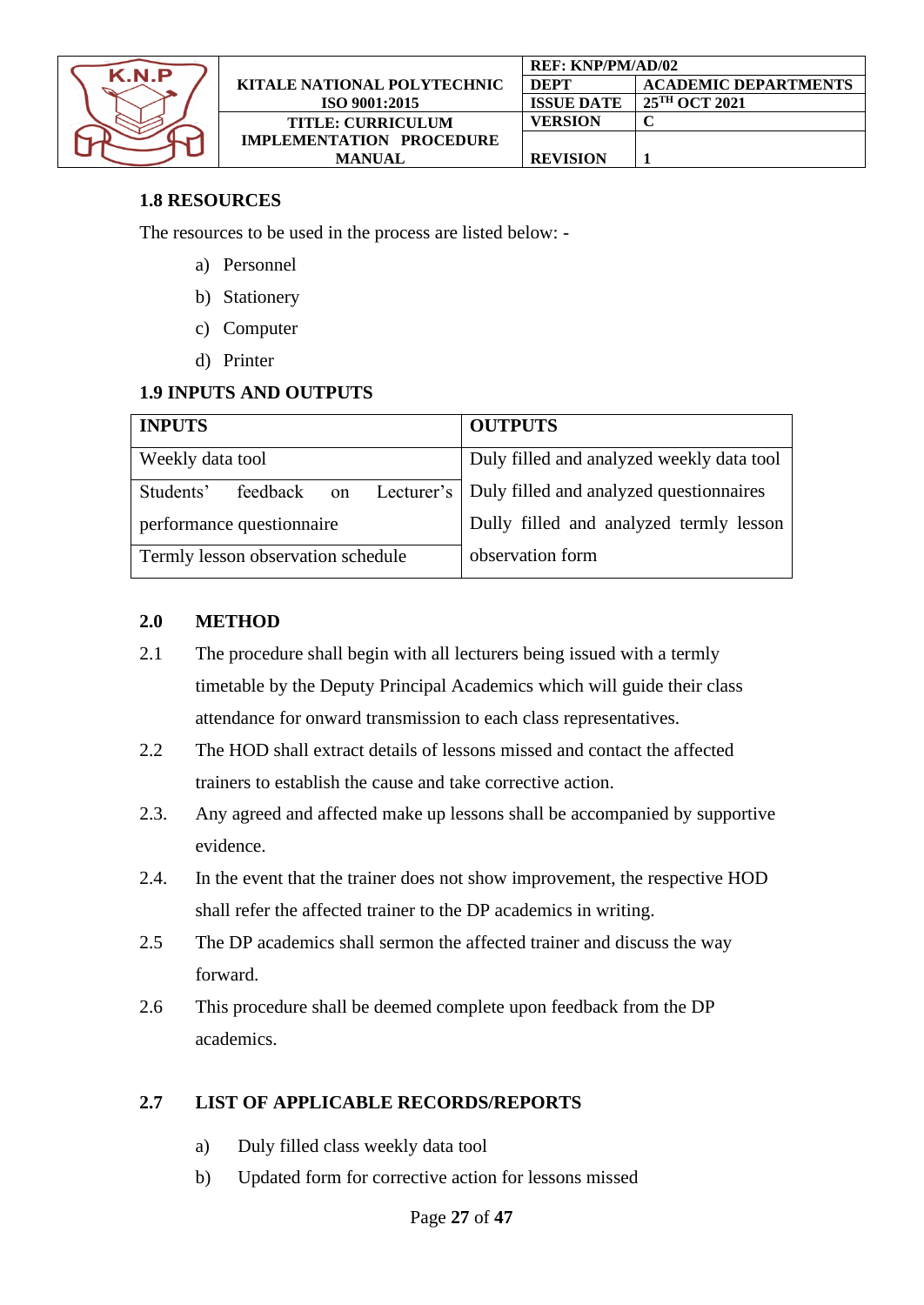

|                                    | <b>REF: KNP/PM/AD/02</b> |                             |  |
|------------------------------------|--------------------------|-----------------------------|--|
| <b>KITALE NATIONAL POLYTECHNIC</b> | <b>DEPT</b>              | <b>ACADEMIC DEPARTMENTS</b> |  |
| ISO 9001:2015                      | <b>ISSUE DATE</b>        | 25 <sup>TH</sup> OCT 2021   |  |
| <b>TITLE: CURRICULUM</b>           | VERSION                  |                             |  |
| <b>IMPLEMENTATION PROCEDURE</b>    |                          |                             |  |
| <b>MANUAL</b>                      | <b>REVISION</b>          |                             |  |

- c) Duly filled missed lesson make up attendance form
- d) Duly filled students' feedback on lecturer's performance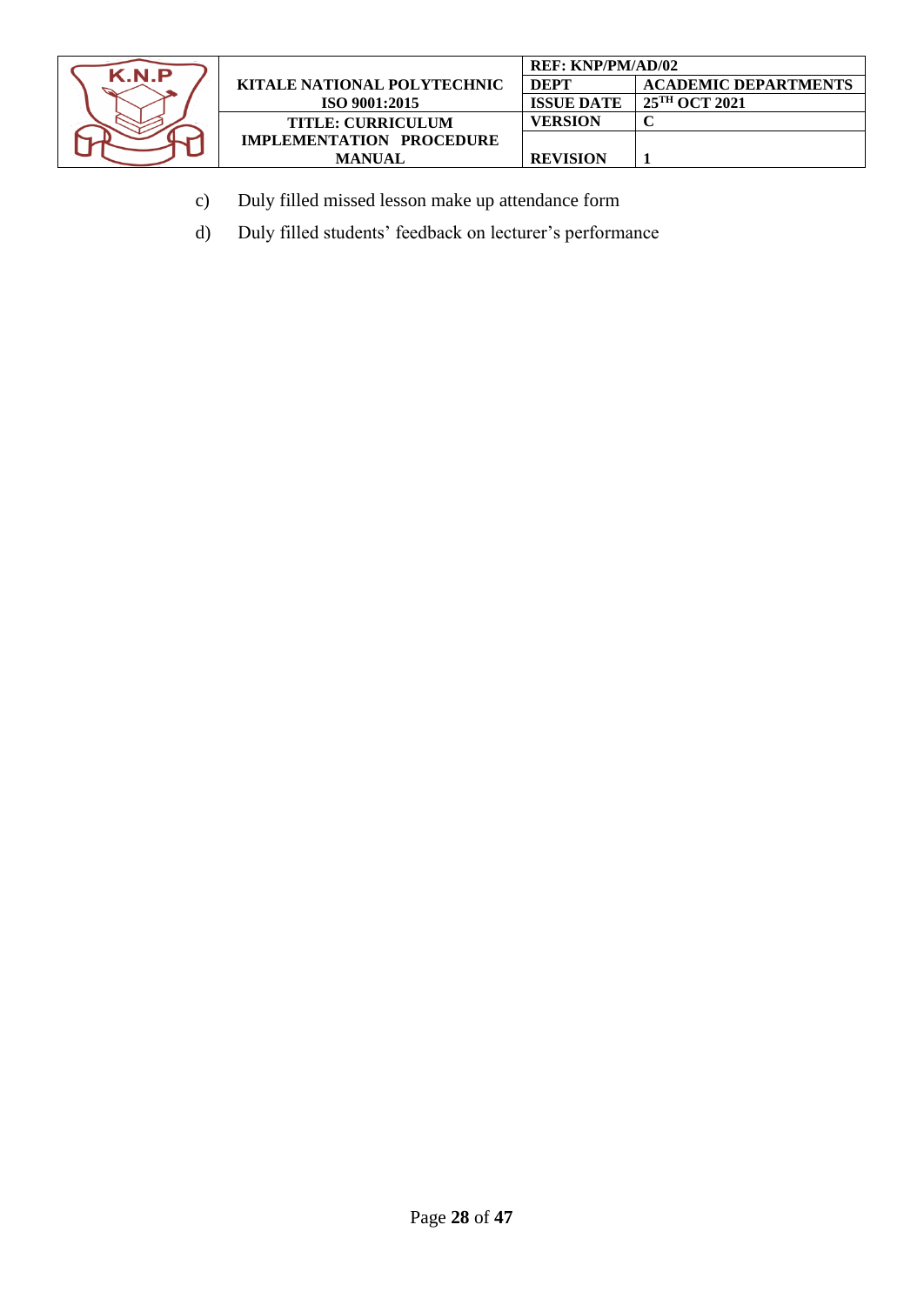

# <span id="page-28-0"></span>**PROCEDURE NUMBER 8: SETTING, MODERATING AND ADMINISTRATION OF INTERNAL EXAMS/ASSESSMENT TOOLS**

## **1.0 GENERAL**

# **1.1 PURPOSE**

The purpose of this procedure is to ensure timely and effective setting, moderation/ verification and administration of all internal exams/assessment tools at the Polytechnic.

## **1.2 SCOPE**

This procedure applies to all the setting of all internal exams/ assessment, moderation/ verification and administration of end of term / end of stage examination/assessment.

## **1.3 REFERENCES**

- a) Academic policy (2018)
- b) Current KICD syllabus
- c) CCDAC curriculum
- d) KNP syllabus/curriculum

# **1.4 TERMS DEFINITIONS**

- a) HOD Head of Department/ verifier
- b) HOS Head of Section
- c) DHOD Deputy Head of Department
- d) EO- Exams Officer/ Assessment officer
- e) DEO –Departmental Examination Officer
- f) OS –Occupational Standards

# **1.5 PRINCIPAL RESPONSIBILITY**

The examinations officer (EO) shall be responsible to ensure that this procedure is followed.

## **1.6 INTERFACES/INTERACTIONS**

- a) procurement officer for provision of stationery
- b) departmental exam officers for submission of moderated verified exams
- c) communication procedure for guidance in regards to communication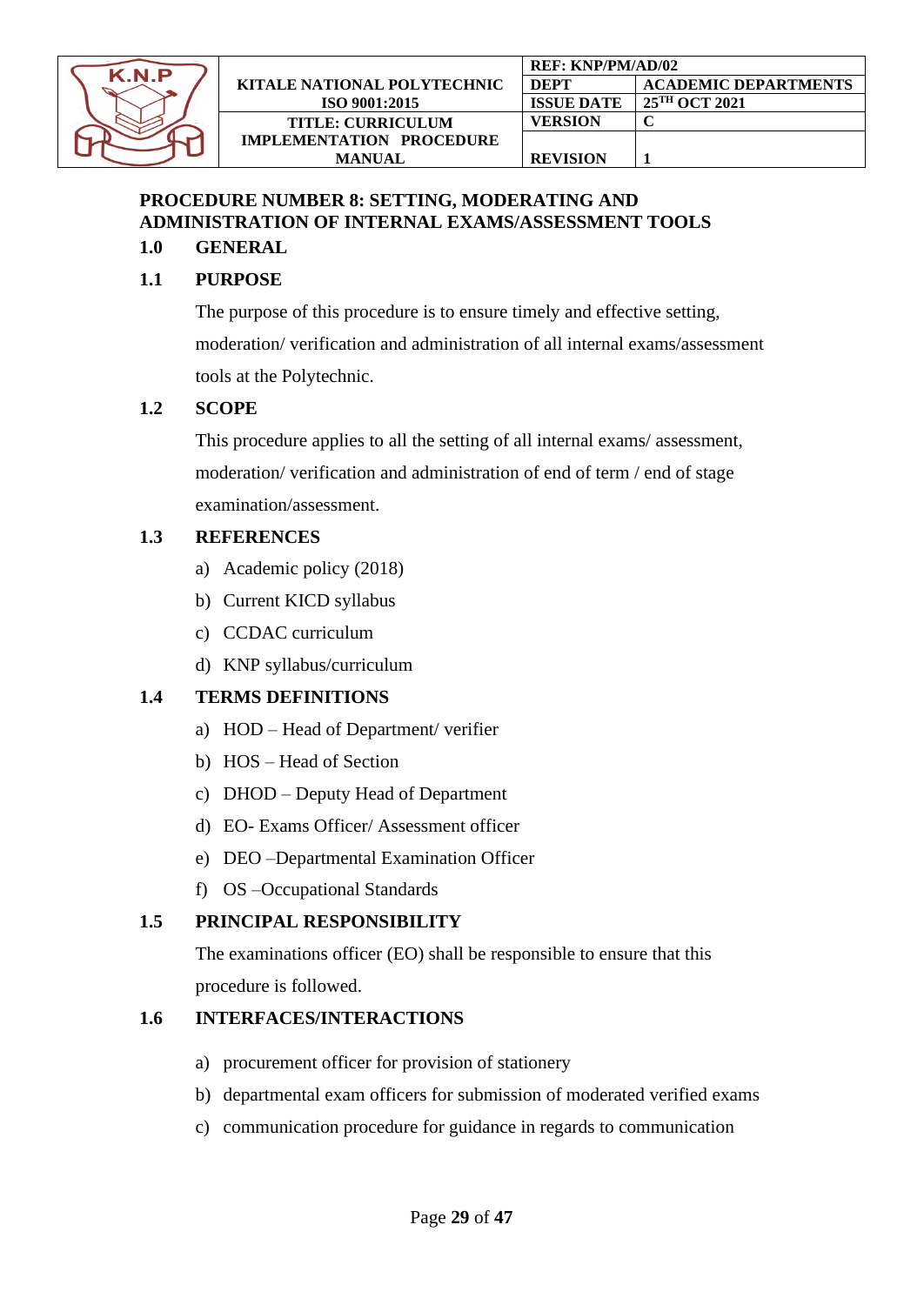

|                             | <b>REF: KNP/PM/AD/02</b> |                             |  |
|-----------------------------|--------------------------|-----------------------------|--|
| KITALE NATIONAL POLYTECHNIC | <b>DEPT</b>              | <b>ACADEMIC DEPARTMENTS</b> |  |
| ISO 9001:2015               | <b>ISSUE DATE</b>        | $25^{\text{TH}}$ OCT 2021   |  |
| <b>TITLE: CURRICULUM</b>    | VERSION                  |                             |  |
| IMPLEMENTATION PROCEDURE    |                          |                             |  |
| <b>MANUAL</b>               | <b>REVISION</b>          |                             |  |

d) trainers/assessors for setting and moderation /verification of exams/ assessment tools

#### **1.7 PERFORMANCE TARGET**

The performance shall be measured through the overall performance of the Department basing on;

| PERFORMANCE TARGET                      | <b>MONITORING AND MEASUREMENT</b>            |
|-----------------------------------------|----------------------------------------------|
| submission of set and moderated         | Check dates in the examination submission    |
| examinations by $6th$ week of every     | register against stipulated timelines and    |
| term                                    | Review of moderation tools against set dates |
| submission of set and moderated         | Check dates in the assessment tools          |
| assessment tools by $1st$ week of every | submission register against stipulated       |
| term                                    | timelines and Review of moderation tools     |
|                                         | against set dates                            |
| Administration and supervision of       | Review of Departmental examination           |
| exams two weeks before closing date     | collection and return register               |

#### **1.8 RESOURCES**

The resources to be used in the process are listed below:-

- e) Printing machine
- f) Computers
- g) Cabinets
- h) Stationery
- i) Personnel

#### **1.9 INPUTS AND OUTPUTS**

| <b>INPUTS</b>                            | <b>OUTPUTS</b>                                  |
|------------------------------------------|-------------------------------------------------|
| <b>Exam setting</b>                      |                                                 |
| • Schemes of work, syllabus, lesson      | Set exam paper assessment tool and<br>$\bullet$ |
| notes                                    | marking scheme                                  |
| • Departmental examination/assessment    | • Filled departmental examination               |
| tool submission register                 | submission register                             |
| <b>Moderation</b>                        |                                                 |
| -Moderation tools                        | -Filled moderation tools                        |
| - set exam paper/assessment tool and     | - moderated exam paper/assessment tool          |
| marking scheme                           |                                                 |
| Administration                           | -Filled Internal examination attendance         |
| Internal examination attendance register | register                                        |
| Exam paper/assessment tools and blank    | -Written Answer sheets                          |
| answer sheets                            | -Filled Exam collection and submission          |
| Exam/assessment tool collection and      | register                                        |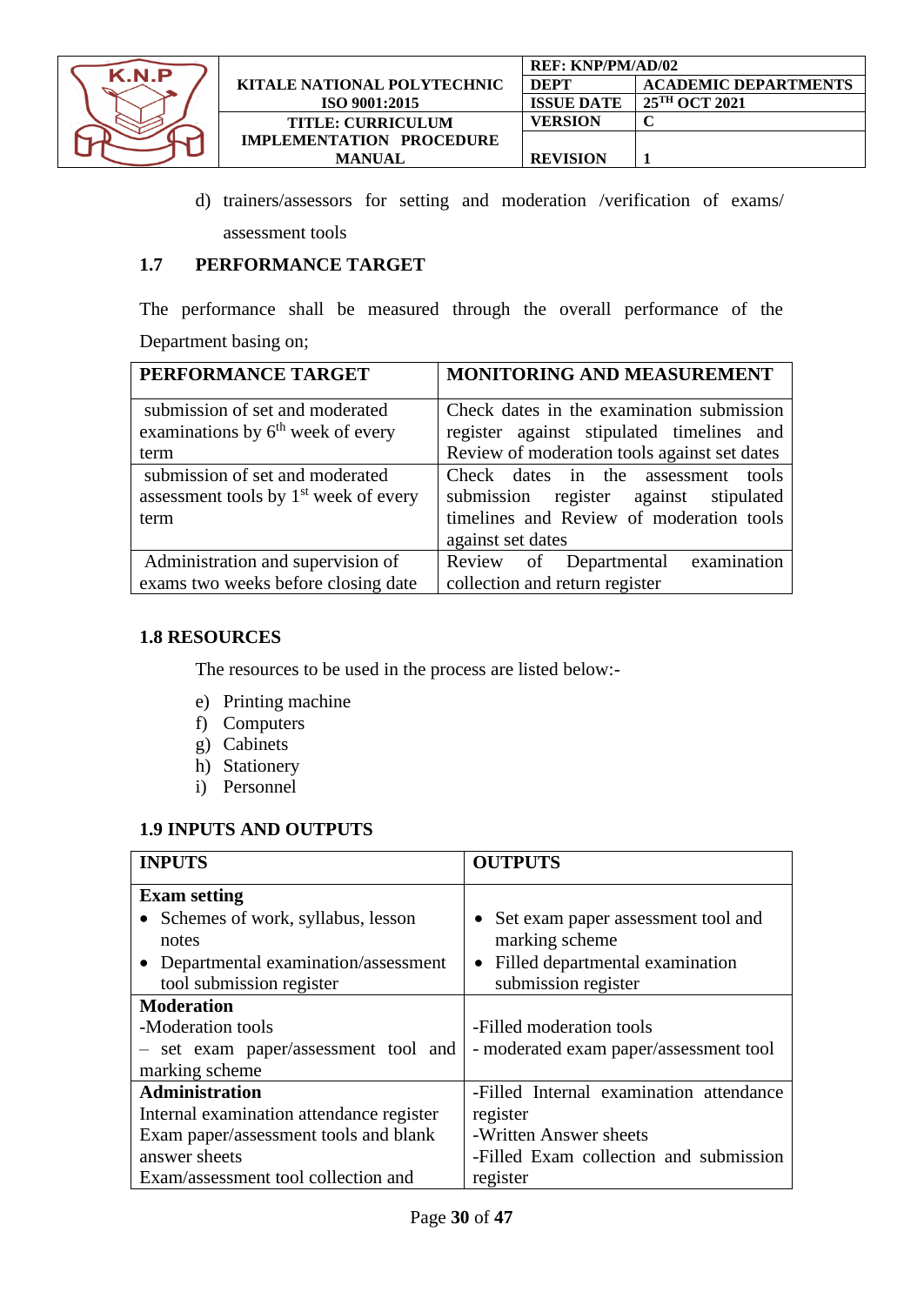

#### submission register

| <b>METHOD</b><br>2.0 |  |
|----------------------|--|
|----------------------|--|

- 2.1 This procedure shall start as follows:
- 2.1.1 For non CBET pogrames, with the EO issuing a notice to all academic HODs in the third week of every academic term as per the internal communication procedure to remind them of the deadline for the submission of moderated exams.
- 2.1.2 For CBET programs, the CBET champion issuing a notice to all academic HODs on behalf of EO 28 days (calendar) before commencement of a CBET program as per the internal communication procedure
- 2.1.3 In issuing the notice, the EO shall be informed by the academic policy/the TKNP CBET implementation policy
- 2.1.4 Upon receipt of this communication, the respective HODs shall bring the notice to the attention of the departmental staff.

## **2.2 SETTING OF EXAM**

- 2.2.1 The respective trainer shall then
	- a) Guided by the scheme of work, by the curriculum and the OS read through the topics that should be covered by the end of the term/year/period.
	- b) Prepare a test table of specification /performance criteria evaluation tool.
	- c) Formulate questions to be attempted during the exam/ prepare candidates assessment tools and the instructions thereof. and. (two written and praticals with their guides)
	- d) Produce a draft copy of the questions
	- e) Prepare a marking scheme /assessor guides for the draft questions/ assessment tools.
- 2.2.2 The respective trainer shall then submit the soft copy of the draft questions to their respective DEO by the end of the fourth week/week one (CBET) of the term.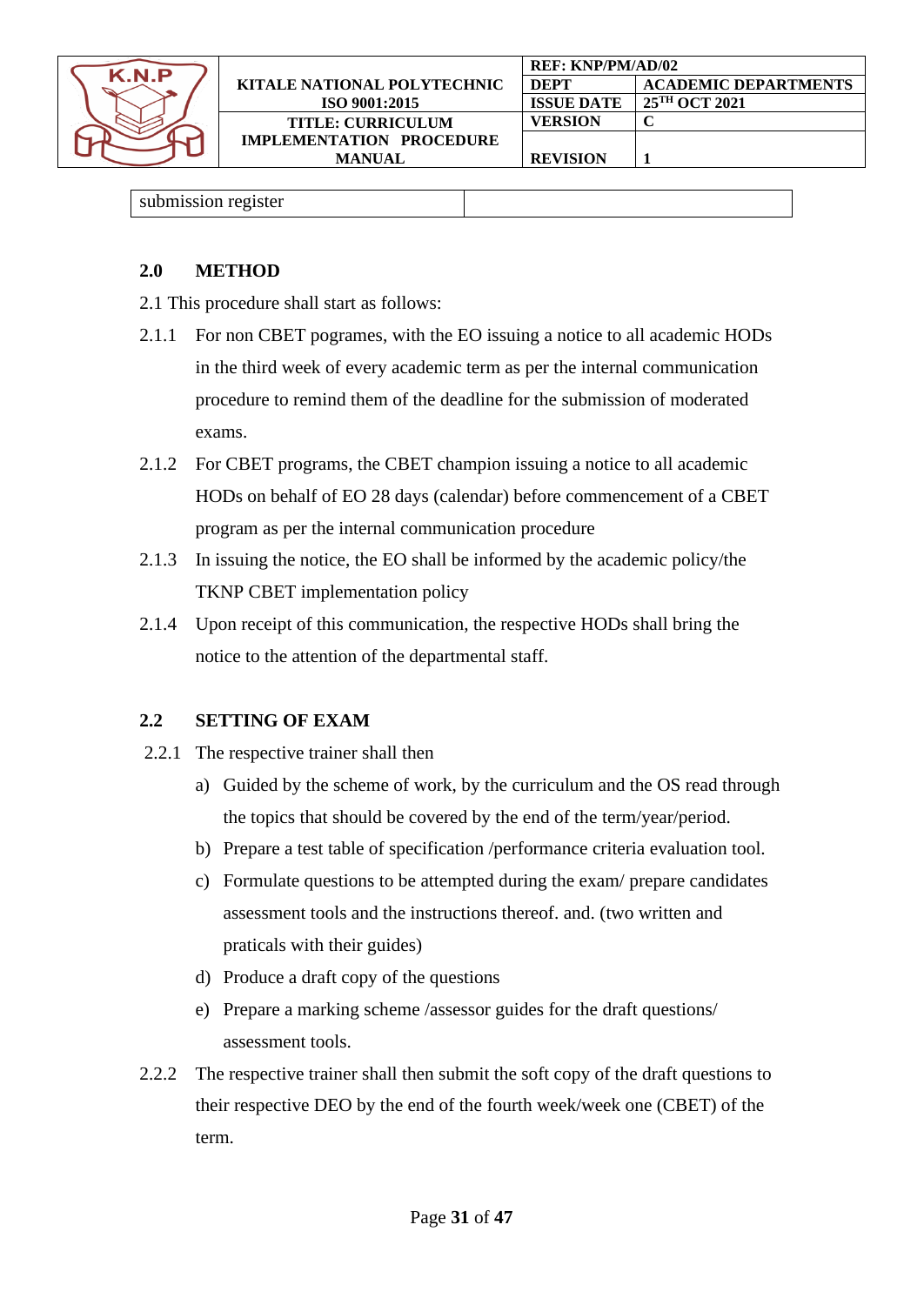

2.2.3 The DEO shall record receipt of the same by recording in the departmental draft examination register and this activity shall be deemed complete.

#### **2.3 MODERATION OF EXAMS**

- 2.3.1 In the fifth week, the respective DEO shall ensure moderation of all exams by respective subject panels and make entries in the exam moderation forms.
- 2.3.2 In moderating/ verifying the draft questions, panels /the technical committee shall use the following criteria:
	- a) Test table of specification/ adherence to the provisions performance criteria Expected number of questions
	- b) Expected number of questions
	- c) Correct structure
	- d) Typographical, grammatical or arithmetical errors among others
	- e) Logical flow of information in the question,
	- f) Adequately cover the taught syllabus/ Adequately cover the OS
	- g) Correct questions distribution
	- h) Correct marks distribution
	- i) Exam Series /assessment periods
	- j) Marking scheme
	- k) Cover page to contain the following information
		- i. Name and logo of examining bodie(s)
		- ii. Name of department
		- iii. Class
		- iv. Subject /unit and unit code
		- v. Time allocation
		- vi. Instructions to candidates.
		- vii. Provision for stamp and signature of moderation chair person.
		- viii. Exam series/ assessment periods
- 2.3.3 For any questions rejected, subject trainer shall provide alternative questions by the end of the moderation / verification exercise.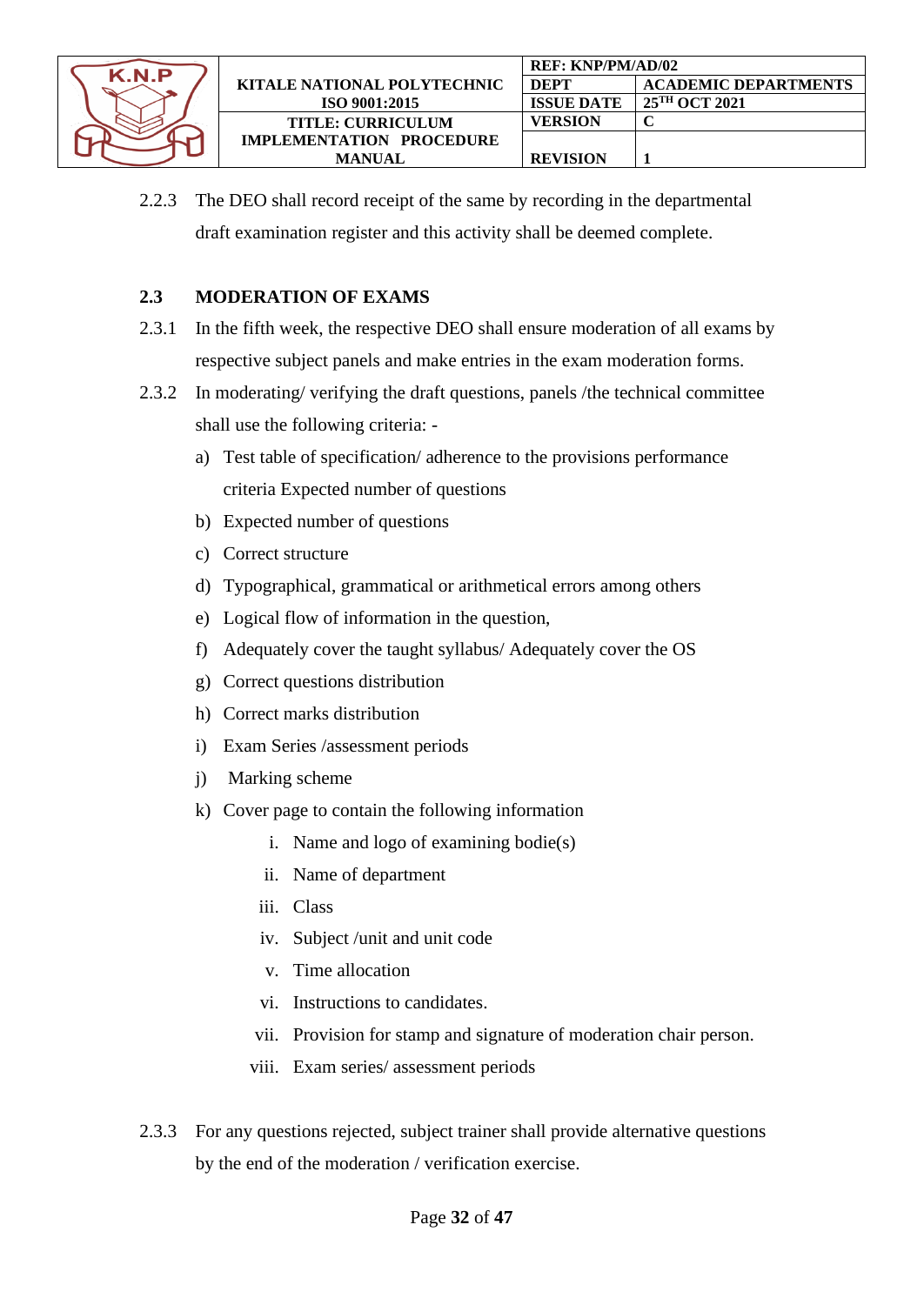

- 2.3.4 If the draft questions meet the requirements described in 2.3.2 above, the panel shall approve and adopt the draft questions as the exam for the particular subject by stamping and signing on the cover page.
- 2.3.5 The panel/ the technical committee chairperson shall submit the moderated exams verified assessment tools with the moderation forms from the moderation panel/ the technical committee to the respective DEO by the beginning of the sixth week of the term and for CBET one week before commencement of a CBET course.
- 2.3.6 Upon receipt of the moderated exams/ verified assessment tools the DEO shall forward them in soft with instructions on the number of required copies to the examinations officer and sign for the submission in the exams submission register.
- 2.3.7 The examinations officer shall ensure adequate copies are produced, packaged and sealed, ready for use by the end of the eighth week of the term.
- 2.3.8 The packaging shall be done in envelopes with the following details captured on the cover
	- a) Department
	- b) Class/ programme
	- c) Subject title /unit title
	- d) Subject code unit code
	- e) Number of copies
	- f) Exam Series/ assessment period
	- g) Examiner/ assessor.

2.3.9 The procedure shall be deemed complete when the exam is packed and sealed.

# **2.4 EXAM ADMINISTRATION**

The procedure shall start with the respective DEOs /CBET champion collecting printed, packed and sealed exams/assessment tools from the EO and signing in the exams collection register. The DEO CBET champion shall take the exams/ assessment tools to the department and issue to invigilators/ internal assessor. Invigilators/ internal assessor shall collect the exams/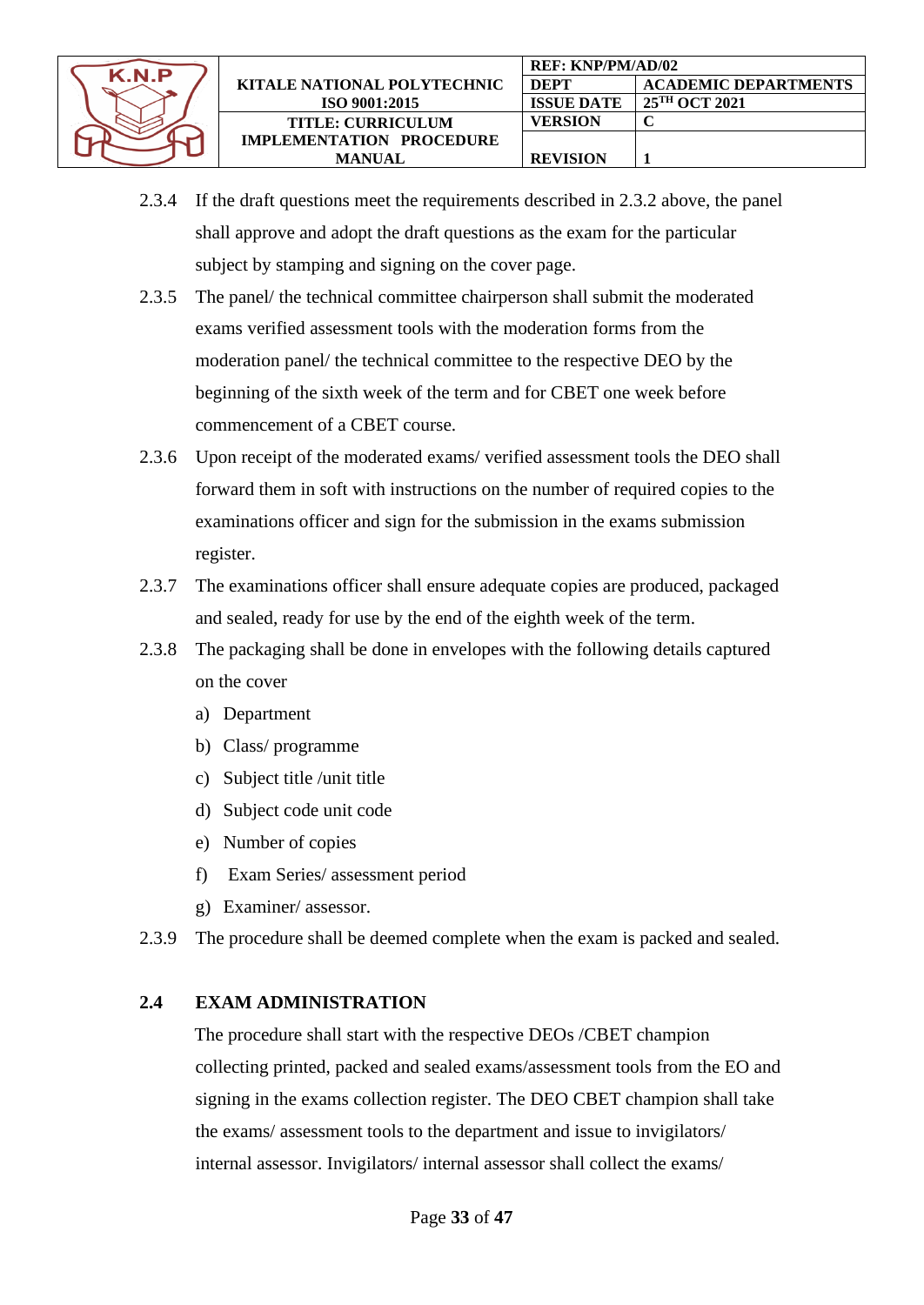

assessment tools from the DEO/ CBET champion and signing for them in the departmental exams' submission and collection register as per exam/assessment timetable.

- 2.5 The invigilator/ internal assessor shall then proceed to the exam/ assessment room before the scheduled start time of the exam assessment.
- 2.6 The invigilator/ internal assessor shall confirm the following before the start of the exam assessment:
	- a) Check if the furniture arrangement is conducive for examinations/ assessment
	- b) Check the room for any written materials and confiscate them.
	- c) Check if the candidates are eligible (By possessing an examination card)
	- d) Ensure no mobile phones, memory cards or any electronic storage devices are found in the examination/ assessment room.
- 2.7 In the event a candidate does not have the examination card, the invigilator internal assessor shall refer him/her to the HOD for advice
- 2.8 The invigilator/ internal assessor shall distribute the question papers and answer booklets to the candidates.
- 2.9 The invigilator internal assessor shall inform the candidates the start and end time of the examination/ assessment
- 2.10 In the course of the examination assessment, the invigilator/ internal assessor shall:
	- a) Be alert to detect any abnormalities and take action against them.
	- b) Remind the candidates of the remaining times at intervals.
- 2.11 At the lapse of the exam/ assessment time, the invigilators internal assessor shall announce to the candidates to stop, and hand in the answer booklets as they sign in the internal exam attendance sheet.
- 2.12 This procedure shall be deemed complete upon the invigilator internal assessor collecting all the answer sheets attendance register sheet and duly filled incidence form and handing them over to the DEO and signing in the collection and submission register.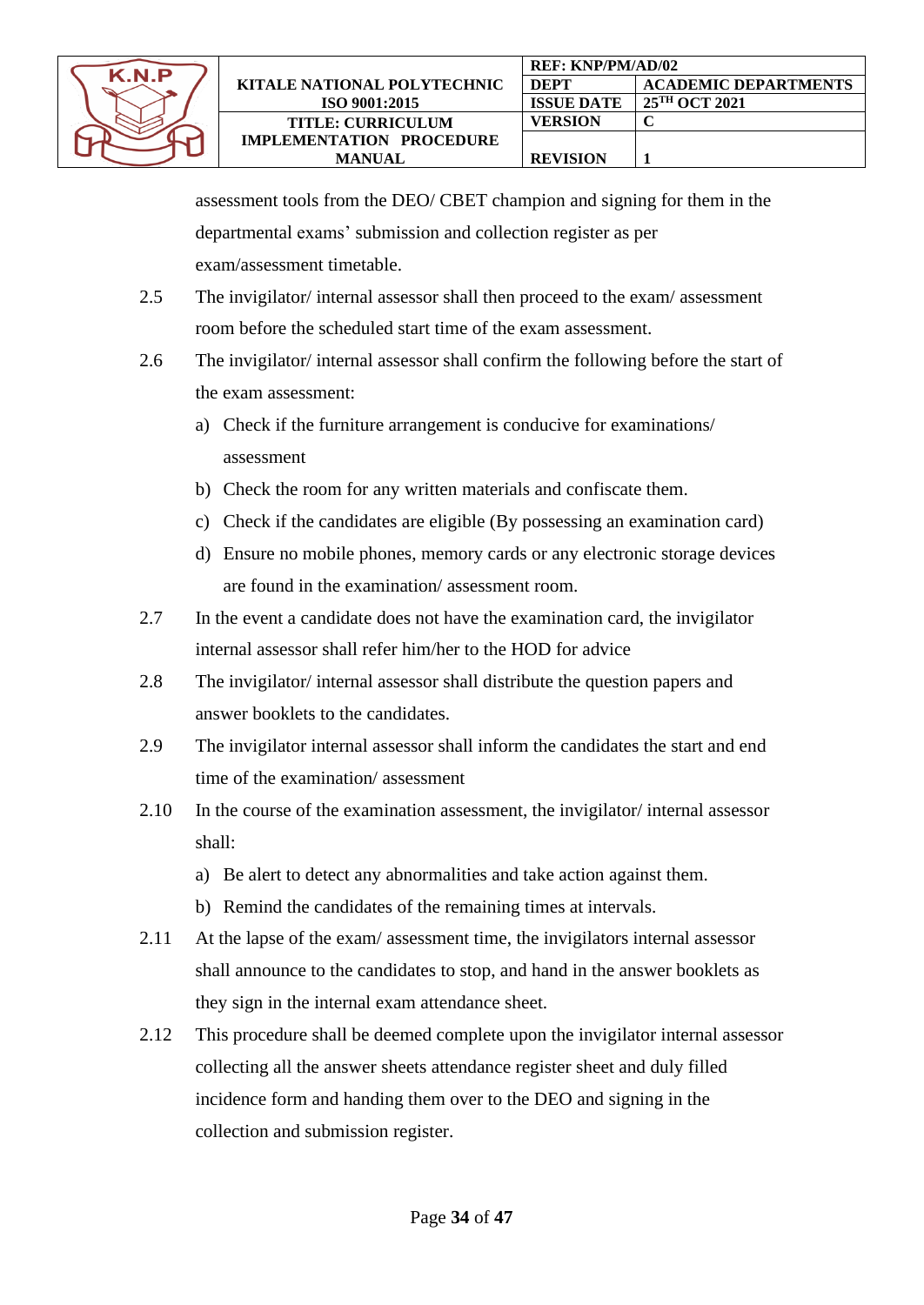

#### **3.0 LIST OF APPLICABLE RECORDS AND REPORTS**

a) Filled internal exams Moderation forms/ performance criteria evaluation tool

b) Filled internal exam/ internal assessment submission and collection register

- c) Filled internal exams/ internal assessment attendance form
- d) Filled incidence form.
- e) Assessment mark sheets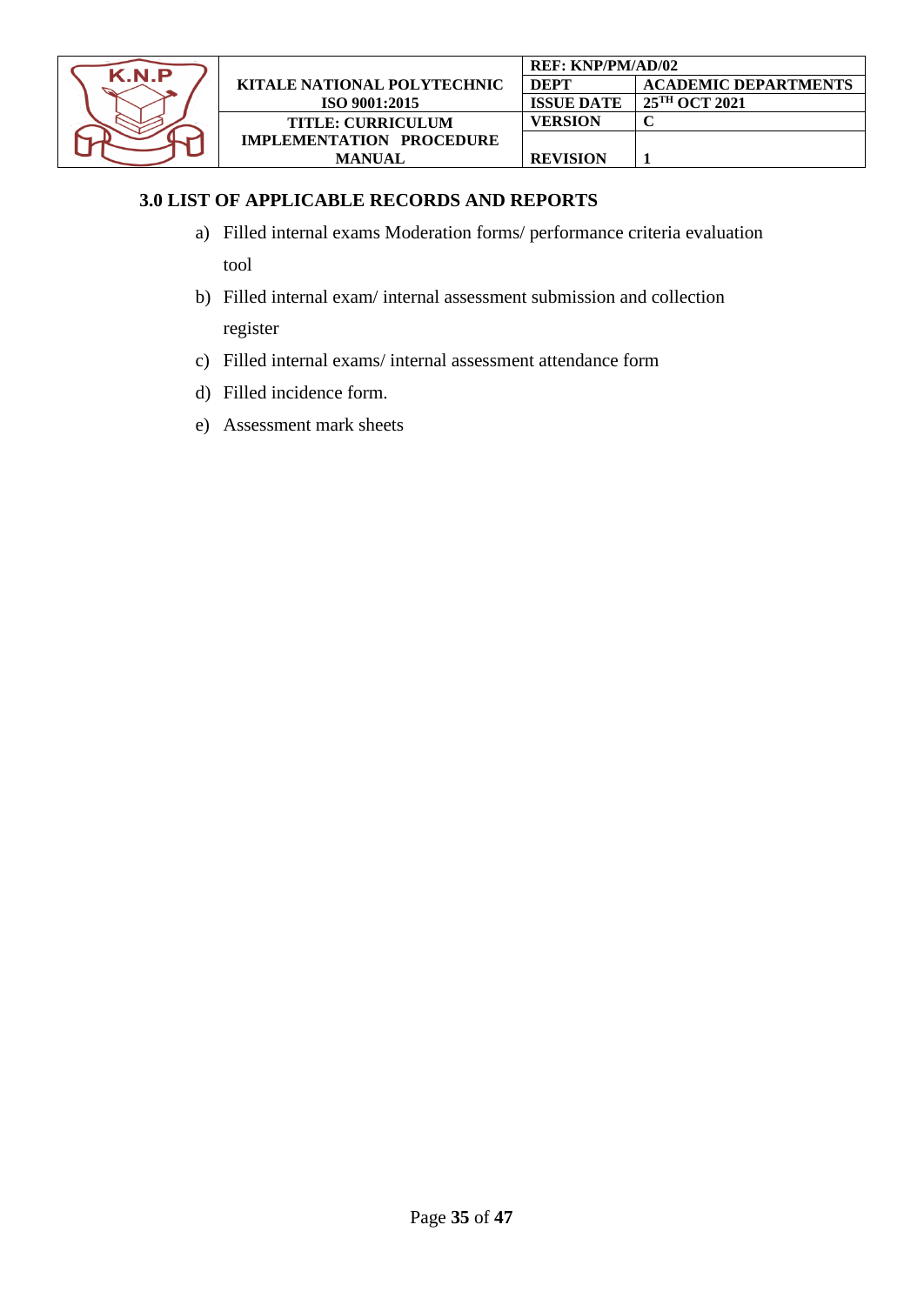

## <span id="page-35-0"></span>**PROCEDURES NUMBER 9: MARKING AND RELEASE OF INTERNAL EXAM (Non CBET)**

#### **1.0 GENERAL**

#### **1.1 PURPOSE:**

The purpose of this procedure is to ensure accuracy in the marking, grading and release of internal examinations /assessment in the polytechnic.

#### **1.2 SCOPE**:

This procedure applies to the marking, grading and release of all internal examinations assessment in the polytechnic.

#### **1.3 TERMS DEFINITIONS**

- a) CNC course not complete
- b) CRNM- course requirements not met
- c) DEO- Departmental Exams Officer
- d) MIS-Management Information System
- e) ABC-Academic Board Committee

## **1.4 REFERENCE**:

KNP academic policy (2016)

## **1.5 RESPONSIBILITY**:

The Deputy Principal Academics shall ensure that this procedure is adhered to.

#### **1.6. INTERFACES/INTERACTIONS**

- a) DEO for the release of exams answer sheets to the subject trainers
- b) Subject trainers/ internal assessor for submission of marks/assessment results to the departmental awards committee
- c) MIS for keying in of the marks by the subject trainers

#### **1.7. PERFORMANCE TARGET**

The performance shall be measured through the overall performance of the Department basing on;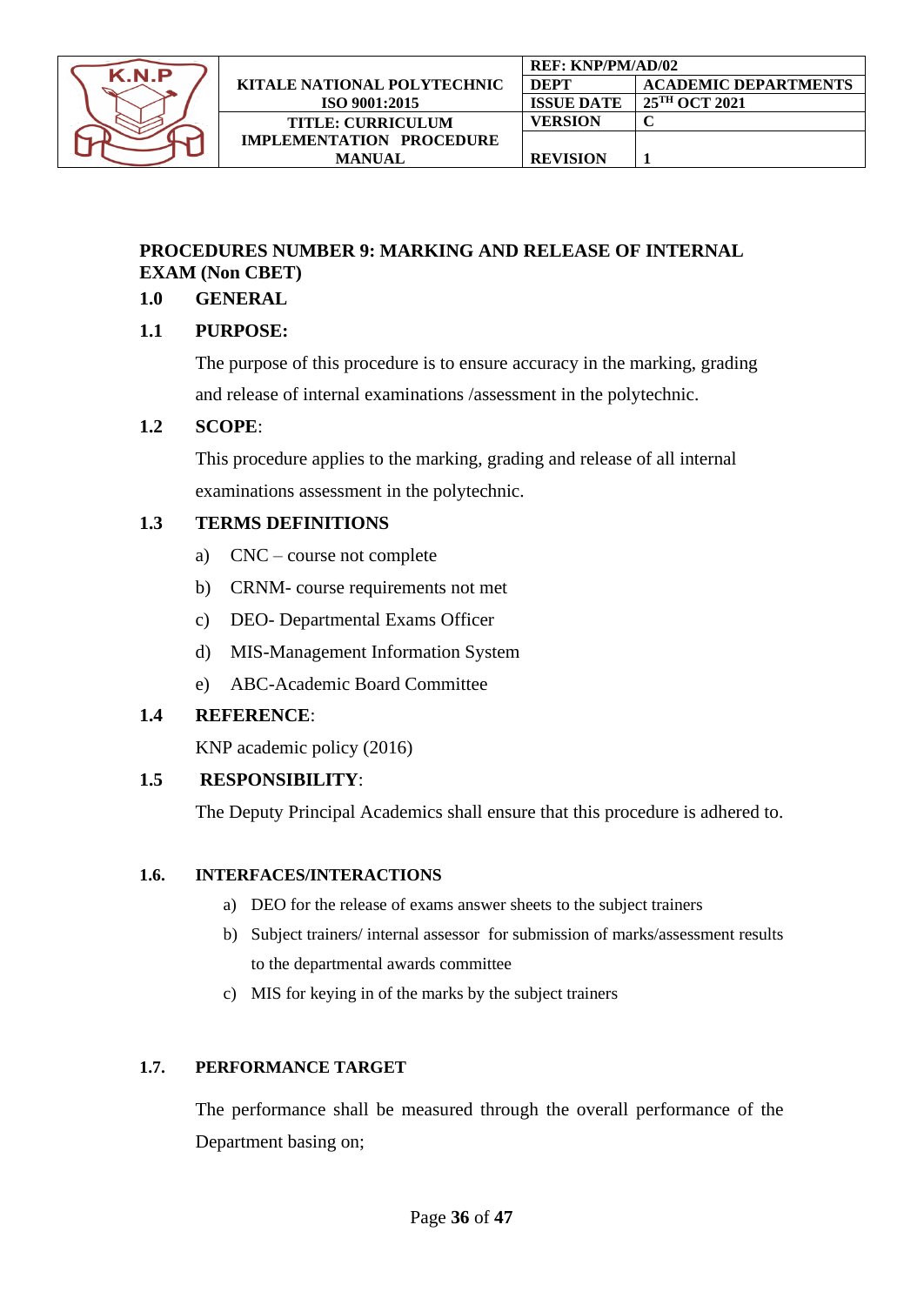

| KITALE NATIONAL POLYTECHNIC<br><b>ISO 9001:2015</b> |  |  |
|-----------------------------------------------------|--|--|
| <b>TITLE: CURRICULUM</b>                            |  |  |
| <b>IMPLEMENTATION PROCEDURE</b>                     |  |  |
| <b>MANUAL</b>                                       |  |  |

|            | <b>REF: KNP/PM/AD/02</b> |                             |  |  |
|------------|--------------------------|-----------------------------|--|--|
| INIC       | <b>DEPT</b>              | <b>ACADEMIC DEPARTMENTS</b> |  |  |
|            | <b>ISSUE DATE</b>        | 25TH OCT 2021               |  |  |
|            | <b>VERSION</b>           |                             |  |  |
| <b>JRE</b> |                          |                             |  |  |
|            | <b>REVISION</b>          |                             |  |  |

| PERFORMANCE TARGET                      | <b>MONITORING AND MEASUREMENT</b>   |
|-----------------------------------------|-------------------------------------|
| Collection of the written answer sheets | Review of signed departmental exams |
| by the subject trainers from DEO at     | submission and collection register  |
| least two days after the paper is done  |                                     |
| marking and submission of marks for     | Review of records of mark sheets.   |
| all subjects one week after the end of  |                                     |
| the last paper/after assessment         |                                     |
| Entry of marks by the subject trainers  | Review the marks in the MIS.        |
| to the MIS within four days after the   |                                     |
| ABC meeting.                            |                                     |

#### **1.8.RESOURCES**

The resources to be used in the process are listed below: -

- a. Computer
- b. Stationery
- c. Personnel
- d. Internet

#### **1.9. INPUTS AND OUTPUTS**

| <b>INPUTS</b>                   | <b>OUTPUTS</b>                         |
|---------------------------------|----------------------------------------|
| -FOR MARKING                    | -FOR MARKING                           |
| -Written answer sheets          | - filled mark sheet                    |
| -mark sheet                     | -Marked answer sheet/ assessment sheet |
| -Marking scheme/ assessors tool |                                        |
|                                 | <b>FOR RELEASE</b>                     |
| <b>FOR RELEASE</b>              | - progress reports                     |
| -Trainees marks                 | -transcripts                           |
| -MIS                            | -Updated MIS.                          |
|                                 |                                        |

#### **2.0 METHOD**

#### **2.1.0 MARKING**

2.1.1 This procedure shall start with the marker/internal assessor collecting from DEO/ CBET champion the written answer sheets and signing in the departmental exam collection/submission register.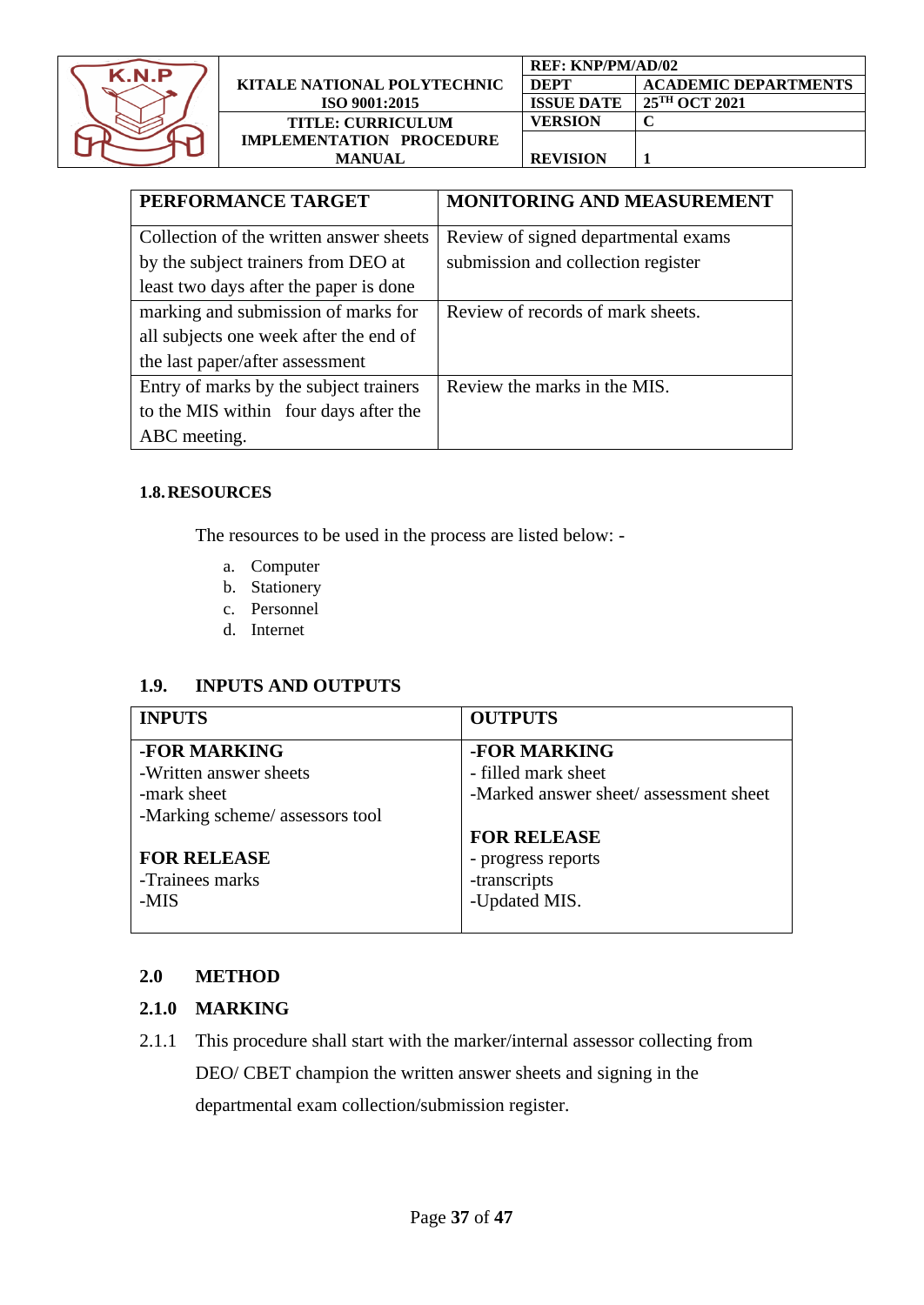

- 2.1.2 The marker/ internal assessor shall proceed to mark the answer scripts and upon completion grade and present the marks in the individual mark sheets to the HOD and proceed to key in the results in the Unisol System for analysis within twenty one calendar days after the last paper. The marker/ internal assessor shall be cleared upon keying all the results in the system and submitting all the marked answer scripts to the HOD.
- 2.1.3 Within the first week of opening, the class representative shall collect the marked scripts and issue to individual trainees for end of term exams.

#### 2**.2.0 RELEASE OF EXAMS**

2.2.1 The HOD shall present the departmental mark sheets to the Academic Board for analysis, recommendation and approval for release of the results. This procedure shall be deemed complete upon the trainee accessing the results in the student portal.

## **2.3.0 ISSUANCE OF PROGRESS REPORTS AND TRANSCRIPTS**

- 2.3.1 This procedure shall start upon the student logging in the portal to access and print progress report. For transcripts, the trainee shall make a request to the HOD. The HOD shall liaise with the EO to print and issue the transcripts as per the request.
- 2.3.2 The procedure shall be deemed complete upon the trainee signing the transcript issuance register in the department.

#### **3.0 LIST OF APPLICABLE RECORDS AND REPORTS**

- a) Mark sheets/assessment sheets
- b) Exams submission and collection register
- c) Progress reports
- d) Transcripts
- e) Updated MIS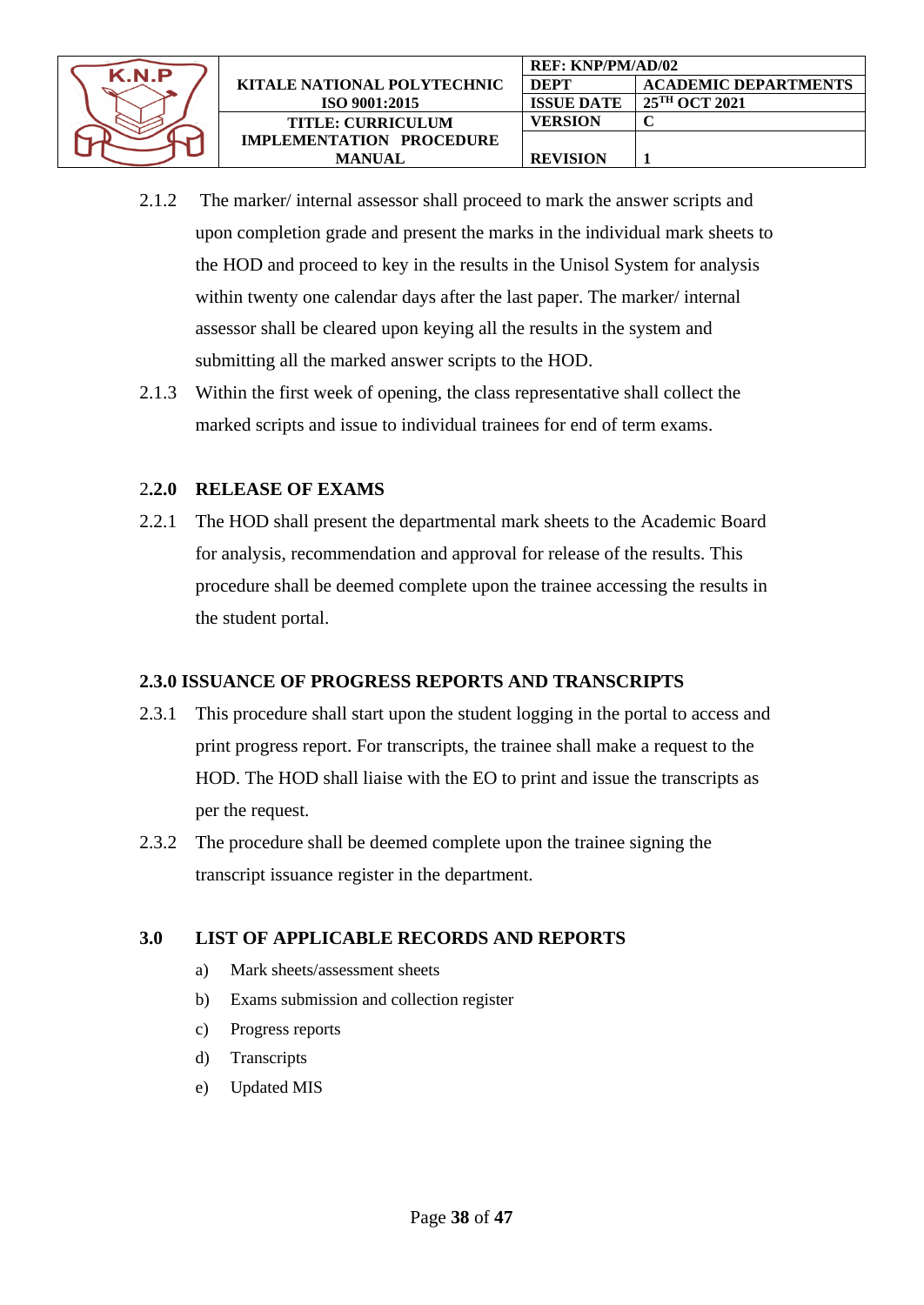| K.N.P |
|-------|
|       |
|       |
|       |
|       |

|                                 | <b>REF: KNP/PM/AD/02</b> |                             |
|---------------------------------|--------------------------|-----------------------------|
| KITALE NATIONAL POLYTECHNIC     | <b>DEPT</b>              | <b>ACADEMIC DEPARTMENTS</b> |
| <b>ISO 9001:2015</b>            | <b>ISSUE DATE</b>        | 25 <sup>TH</sup> OCT 2021   |
| <b>TITLE: CURRICULUM</b>        | VERSION                  |                             |
| <b>IMPLEMENTATION PROCEDURE</b> |                          |                             |
| <b>MANUAL</b>                   | <b>REVISION</b>          |                             |

# <span id="page-38-0"></span>**PROCEDURE NUMBER 10: REGISTERING FOR EXTERNAL EXAMS**

## **1.0 GENERAL**

#### **1.1 PURPOSE**

The purpose of this procedure is to ensure efficiency and professionalism in the registration for external exams/external assessment

#### **1.2 SCOPE**

This procedure covers registration of trainees for all external exams /external assessment in the Polytechnic

#### **1.3 REFERENCES**

- a) Current KNEC guideline
- b) Current KASNEB guideline
- c) KNP academic policy  $(6<sup>th</sup>$  edition 2016)
- d) Current Departmental work plan
- e) Current NITA guidelines
- f) City and guild guidelines CCDAC

## **1.4 DEFINITION**

- a) KNP- Kitale National Polytechnic
- b) HOD- head of department
- c) NITA –National Industrial Training Authority
- d) KNEC- Kenya National Examinations Council
- e) EO- Examination Officer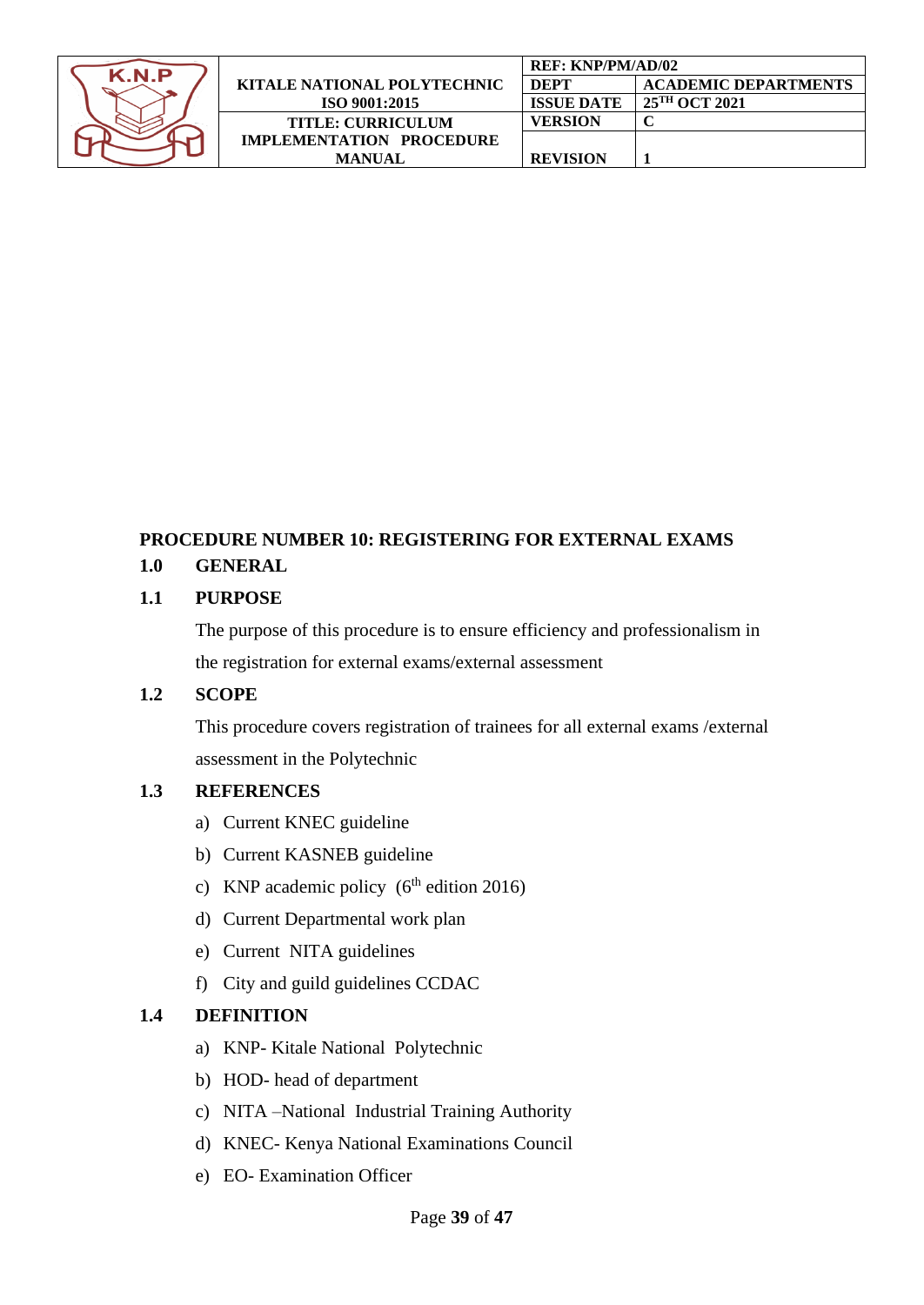

#### **1.5 PRINCIPAL RESPONSIBILITY**

The Examinations Officer (EO) shall be responsible for ensuring that this procedure is adhered to.

#### **1.6. INTERFACES/INTERACTIONS**

a) Academic departments and any other institution allowed by the

polytechnic management for documents of candidates for external examinations and assessments.

- b) Finance department for payment of the sum total of registration fee for all registered candidates to External examining body.
- c) Referred candidates for registration of the referred papers.
- d) Communication procedure –for guidance in regard to communication procedures
- e) Candidates for submission of their required document.

#### **1.7. PERFORMANCE TARGET**

The performance shall be measured through the overall performance of the Department basing on;

| PERFORMANCE TARGET                          | MONITORING AND MEASUREMENT                                                             |
|---------------------------------------------|----------------------------------------------------------------------------------------|
|                                             | Registration of all eligible candidates   Compare the list of candidates submitted for |
| examining<br>External<br>for                | body   registration and evidence of examination fee                                    |
| exams/assessment two weeks before   payment | with<br><b>HODS</b><br>from                                                            |
|                                             | External examining body registration   External examining body exams/assessment        |
| deadline.                                   | registration register.                                                                 |

#### **1.8. RESOURCES**

The resources to be used in the process are listed below:-

- a) Personnel.
- b) Computer.
- c) Camera.
- d) Stationery
- e) Internet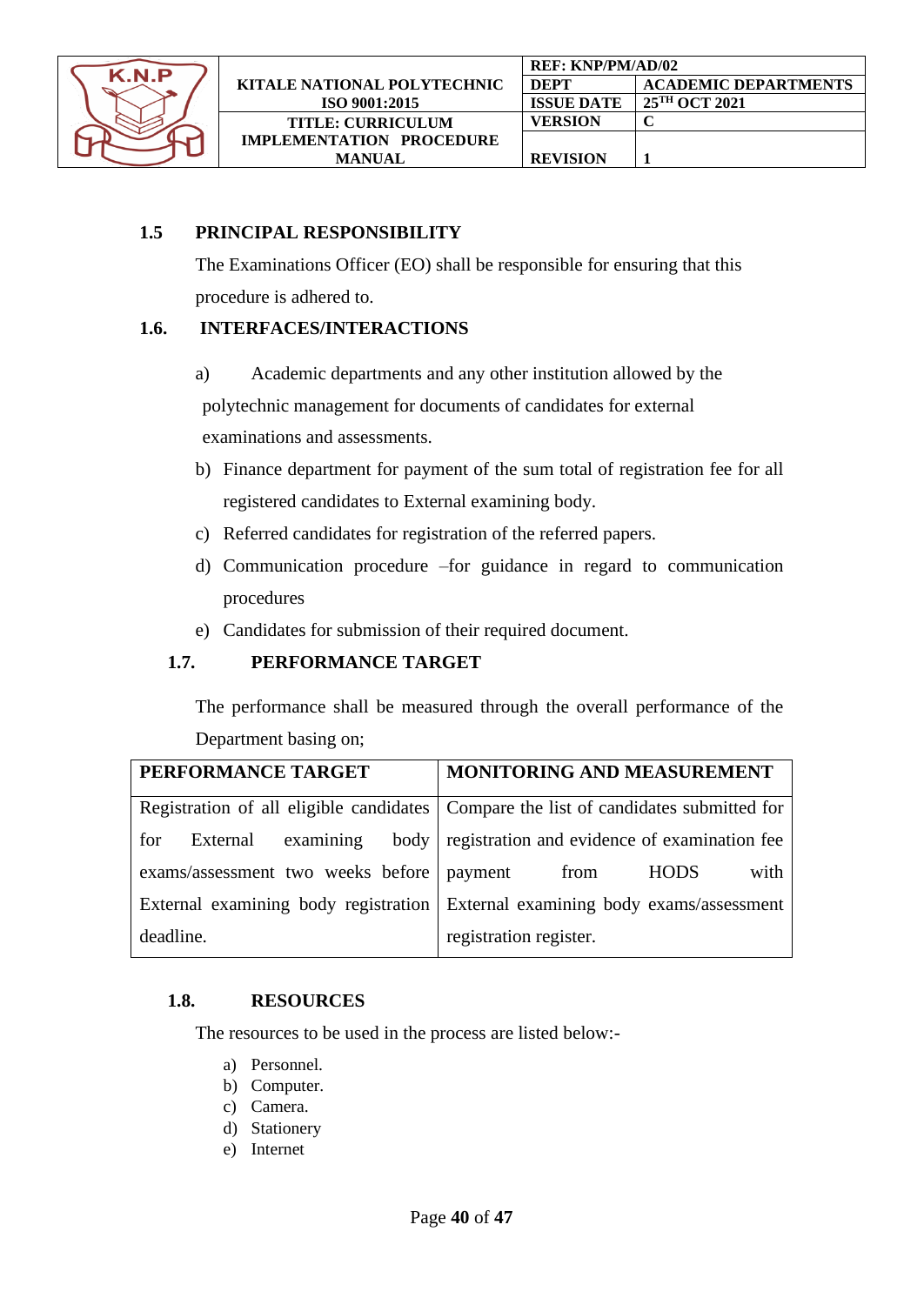

|                                    | REF: KNP/PM/AD/02 |                             |
|------------------------------------|-------------------|-----------------------------|
| <b>KITALE NATIONAL POLYTECHNIC</b> | <b>DEPT</b>       | <b>ACADEMIC DEPARTMENTS</b> |
| ISO 9001:2015                      | <b>ISSUE DATE</b> | 25 <sup>TH</sup> OCT 2021   |
| <b>TITLE: CURRICULUM</b>           | VERSION           |                             |
| <b>IMPLEMENTATION PROCEDURE</b>    |                   |                             |
| <b>MANUAL</b>                      | <b>REVISION</b>   |                             |

# **1.9. INPUTS AND OUTPUTS**

| <b>INPUTS</b>                           | <b>OUTPUTS</b>                         |  |  |
|-----------------------------------------|----------------------------------------|--|--|
| -Referred candidates request            | examining<br>body<br>External          |  |  |
| -List of trainees to be registered from | exams/assessment registration register |  |  |
| <b>HODS</b>                             | -Signed nominal roll                   |  |  |
| -Funds                                  |                                        |  |  |
| -Results slip/certificates              |                                        |  |  |
|                                         |                                        |  |  |

## **2.0 METHOD**

- 2.1 This procedure shall start with the E.O. communicating to all departmental heads and trainees as per internal communication procedure to forward the names of the trainees to be registered for external exams/assessment.
- 2.2 The respective HOD shall verify, compile list, receive candidate documents and evidence of payment of all trainees to be registered for external exam with various examination bodies.
- 2.3 The EO shall receive the candidates' documents from HODS for uploading.
- 2.4 The EO shall then sum up all the examination fee paid and forward the list to the finance officer for verification and payment as per procedure on payment number 1 in the finance procedures manual
- 2.5 The finance officer upon facilitation of payment shall forward the list to the EO for onward transmission to the examination body and this activity shall be deemed complete

## 2.6 **REFERRED CANDIDATES**

- 2.6.1 This activity shall start when a referred candidate presents himself/herself to the EO and requests for registration of the referred subjects.
- 2.6.2 The EO shall request for the candidates' documents for verification through the respective academic HOD of department. The EO shall then advice the candidate on payment of total fees as per the revenue procedure in the finance procedure manual.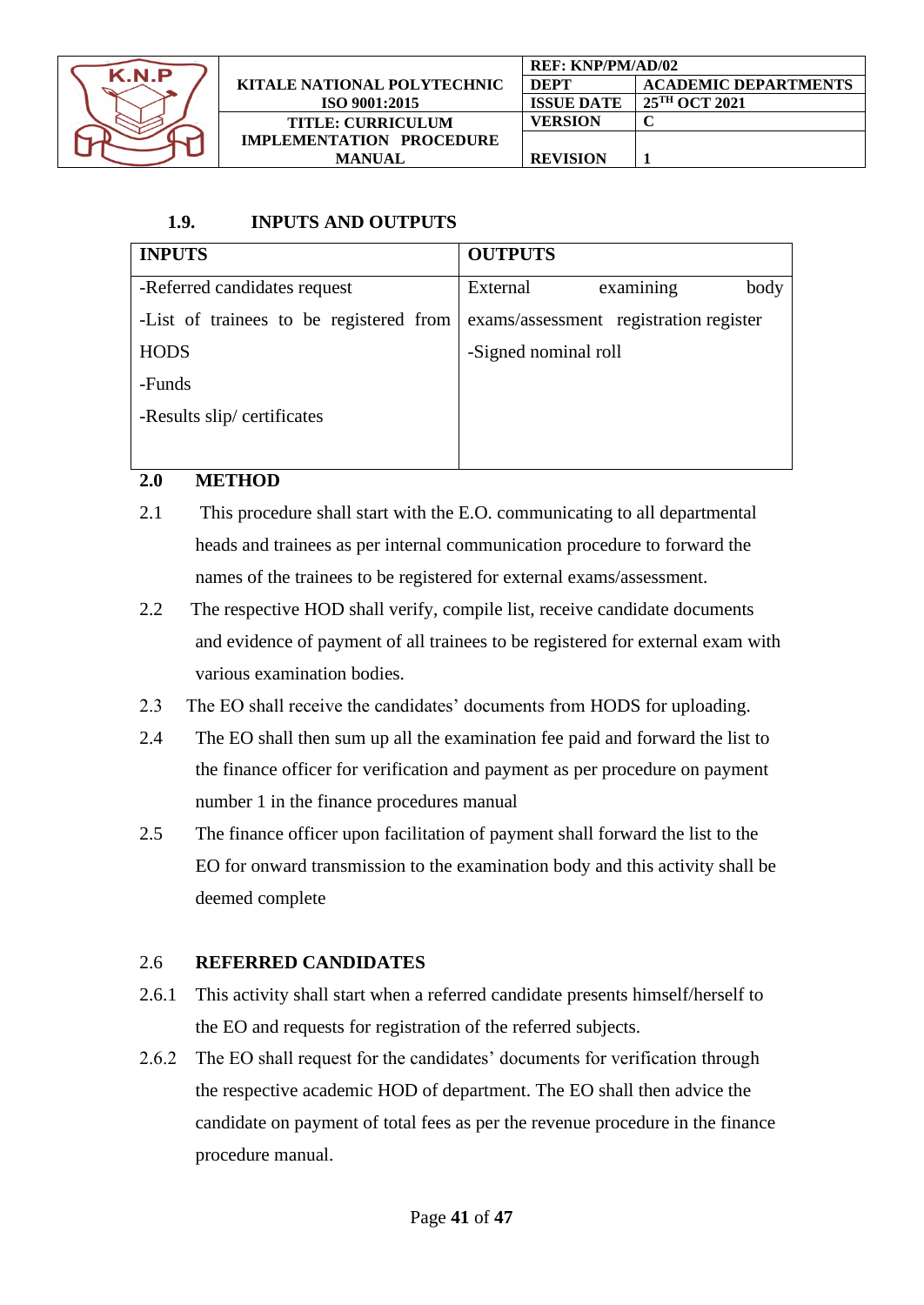

|                             | <b>REF: KNP/PM/AD/02</b> |                             |
|-----------------------------|--------------------------|-----------------------------|
| KITALE NATIONAL POLYTECHNIC | <b>DEPT</b>              | <b>ACADEMIC DEPARTMENTS</b> |
| ISO 9001:2015               | <b>ISSUE DATE</b>        | 25 <sup>TH</sup> OCT 2021   |
| <b>TITLE: CURRICULUM</b>    | VERSION                  |                             |
| IMPLEMENTATION PROCEDURE    |                          |                             |
| <b>MANUAL</b>               | <b>REVISION</b>          |                             |

2.6.3 Upon payment of the total fees, the procedure shall flow as in 2.4.

# **3.0 LIST OF APPLICABLE RECORDS AND REPORTS**

- a) Departmental register of candidates
- b) External examining body exams/assessment registration register
- c) Nominal roll

## <span id="page-41-0"></span>**PROCEDURE NUMBER 11: INDUSTRIAL ATTACHMENT**

## **1.0 GENERAL**

## **1.1 PURPOSE**

This procedure is intended to ensure that industrial attachment is carried out efficiently and effectively

## **1.2 SCOPE**

This procedure applies to all industrial attachment activities in KNP

## **1.3 REFERENCES**

- a) KNP industrial attachment policy
- b) Current DIT guideline
- c) KNP Academic Policy(2018)

## **1.4 TERMS DEFINITION**

- a) ILO Industrial Liaison Officer
- b) HOD Head of Department
- c) DAC- Departmental Attachment Coordinator.
- d) Attachment Committee- composed of ILO, Deputy ILO, and all the DACs.
- e) Attachment logbook- attaché's daily record book
- f) Attaché Trainee on attachment.
- g) FO =Finance Officer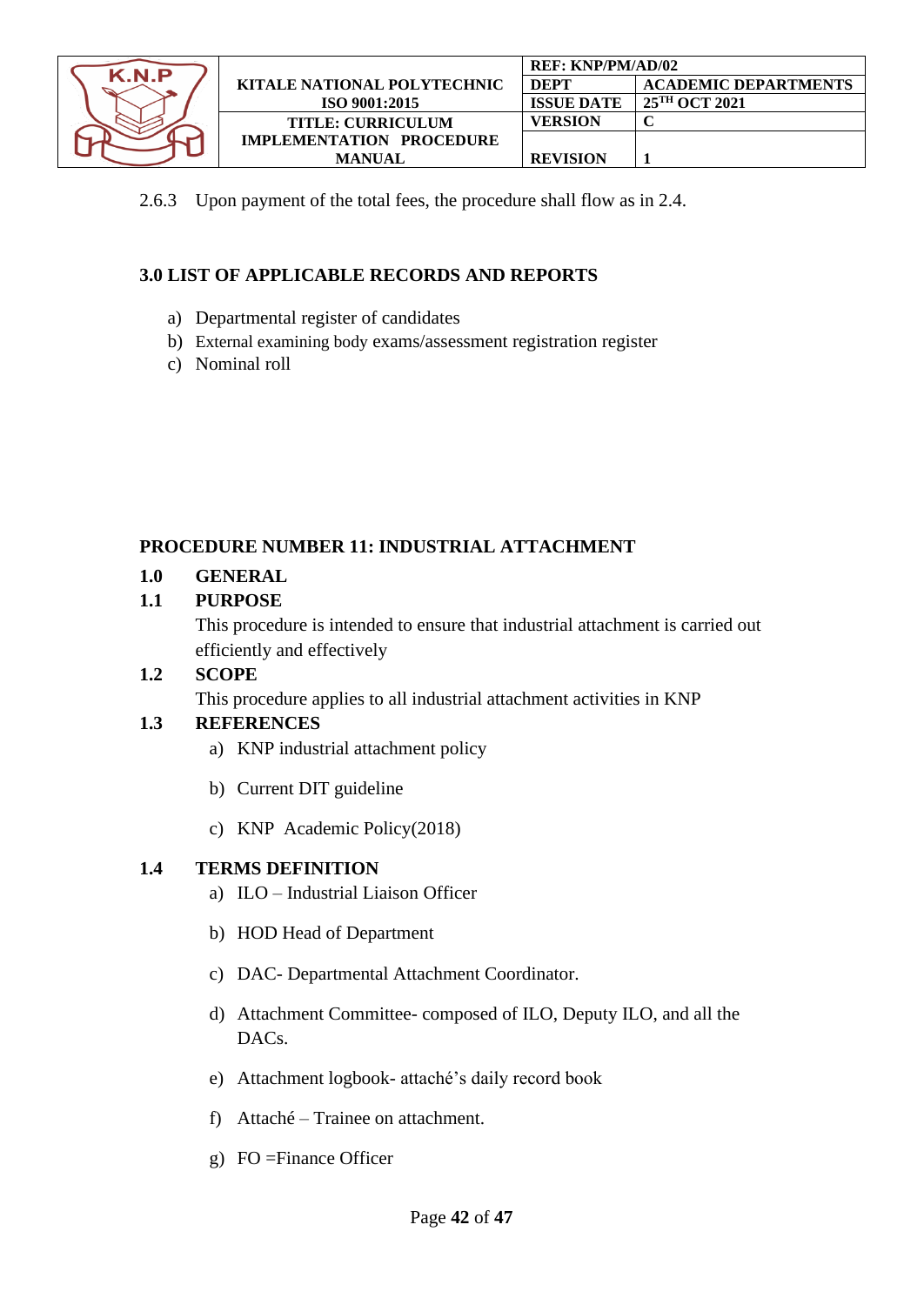

- h) DIT- Directorate OF industrial Training
- i) NITA- National Industrial Training Authority

#### **1.5 PRINCIPAL RESPONSIBILITY**

The ILO shall ensure that this procedure is followed and maintained.

#### **1.6 INTERFACES/INTERACTIONS**

- a) Principal for Approvals of Budgets.
- b) Finance officer for facilitation of payments for assessment and insurance covers.
- c) Academic HODs for provision of lists of attaches.
- d) Procurement officer for procurement of insurance covers for students.

#### **1.7 PERFORMANCE TARGET**

The performance shall be measured through the overall performance of the Department basing on;

| PERFORMANCE TARGET                                                                   | <b>MONITORING AND MEASUREMENT</b>                                                                           |
|--------------------------------------------------------------------------------------|-------------------------------------------------------------------------------------------------------------|
| Submission of Lists of all eligible<br>attachés From HODs by 8 <sup>th</sup> week of | Review date of submission of Lists against<br>stipulated time.                                              |
| term preceding attachment period to                                                  | Verify the lists from HODs with registrar's                                                                 |
| the attachment office.                                                               | list and admissions criteria (Date of<br>admission and date of attachment)                                  |
| 100% placement of eligible attaches.                                                 | Compare assessment reports against and list<br>of students on attachment against approved<br>list from HOD. |
| 100% insurance covers for students<br>proceeding on attachment                       | Review the list of students proceeding on<br>attachment against insurance policies                          |
| Assessment of all Attachés before the<br>end of attachment period.                   | Compare assessment reports against list of<br>students on attachment                                        |

#### **1.8 RESOURCES**

The resources to be used in the process are listed below:-

- i) Printing Machine
- ii) Stationery
- iii) Computers
- iv) Personnel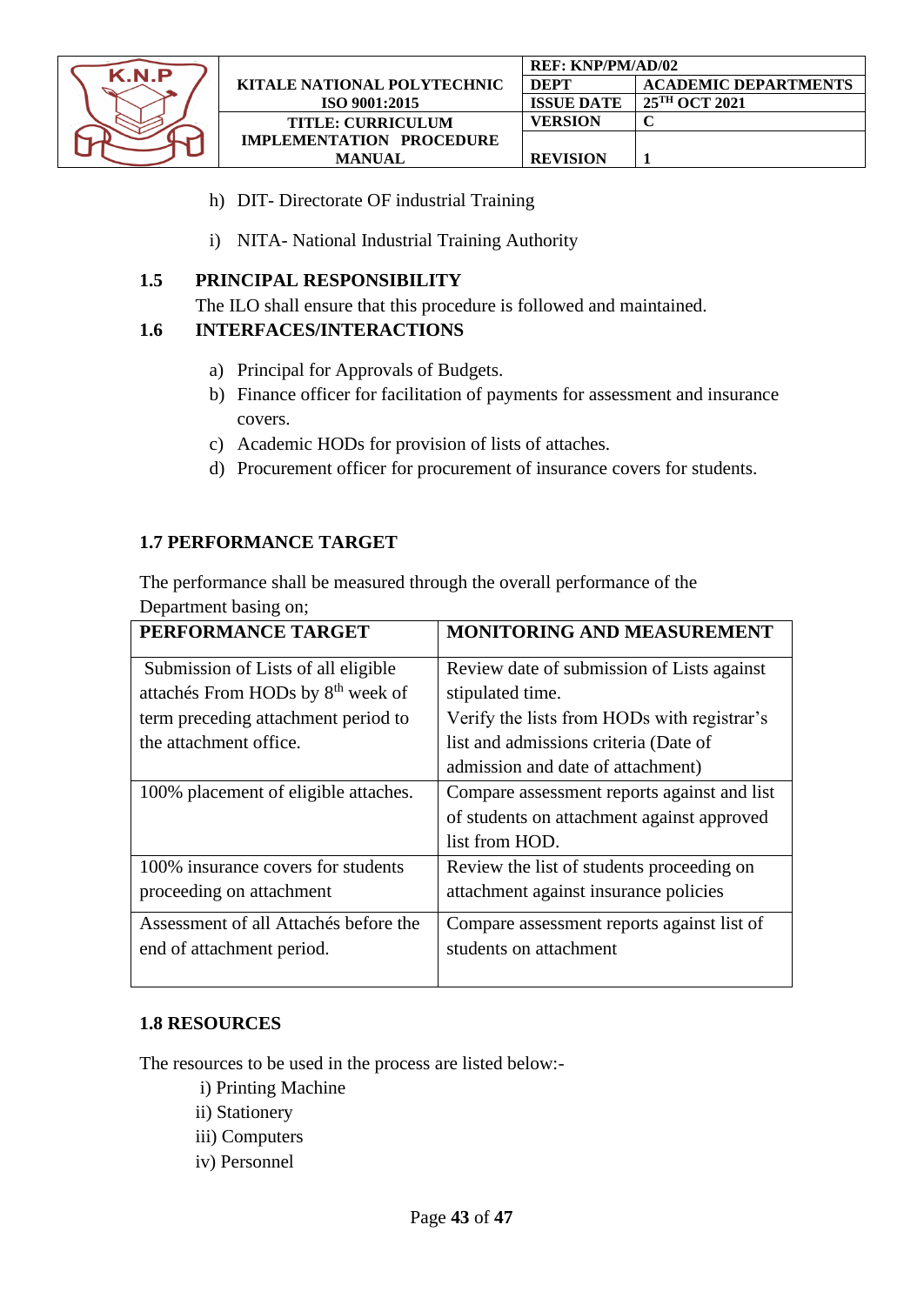

|                                 | REF: KNP/PM/AD/02 |                             |
|---------------------------------|-------------------|-----------------------------|
| KITALE NATIONAL POLYTECHNIC     | <b>DEPT</b>       | <b>ACADEMIC DEPARTMENTS</b> |
| ISO 9001:2015                   | <b>ISSUE DATE</b> | 25 <sup>TH</sup> OCT 2021   |
| <b>TITLE: CURRICULUM</b>        | VERSION           |                             |
| <b>IMPLEMENTATION PROCEDURE</b> |                   |                             |
| <b>MANUAL</b>                   | <b>REVISION</b>   |                             |

v) Logbooks

# **1.9 INPUTS AND OUTPUTS**

| <b>INPUTS</b>             | <b>OUTPUTS</b>                       |
|---------------------------|--------------------------------------|
| Funds                     | - Students with practical skills and |
| List of attaches          | exposure                             |
| <b>Insurance Covers</b>   | -Duly Filled assessment Forms        |
| Industry requirements     | -Duly Filled Confidential Reports    |
| <b>Industry Data base</b> | -Valid Insurance Covers              |
|                           | -Attachment Certificates             |
|                           | -feedback on attachment              |
|                           | -Minutes of attaches briefing.       |

## **2.0 METHOD**

# **2.1. IDENTIFICATION OF STUDENTS DUE FOR ATTACHEMENT AND PLACEMENT**

- 2.1.1 This procedure shall start with the ILO determining the names of trainees proceeding on industrial attachment in each department one term in advance of the attachment period for all trainees. ILO shall be guided by:
	- a) Admission register
	- b) Class attendance register
	- c) KNP Academic Policy
- 2.1.2 Upon determination of the names of trainees proceeding on attachment as per 2.1.1 the ILO shall issue respective attachment introduction letters to the trainees as per department, 4 weeks before the end of the term.
- 2.1.3 The ILO shall also issue NITA forms to attaches' as applicable and also advice on online application.
- 2.1.4 The trainees shall be directed to apply to industries based on:
	- a) Relevant industry in regard to the course
	- b) Ability to self-sustain
	- c) Availability
- 2.1.5 This activity shall be deemed complete when the trainee communicates with the ILO on their successful placement.
- **2.2 INSURING OF TRAINEEES.**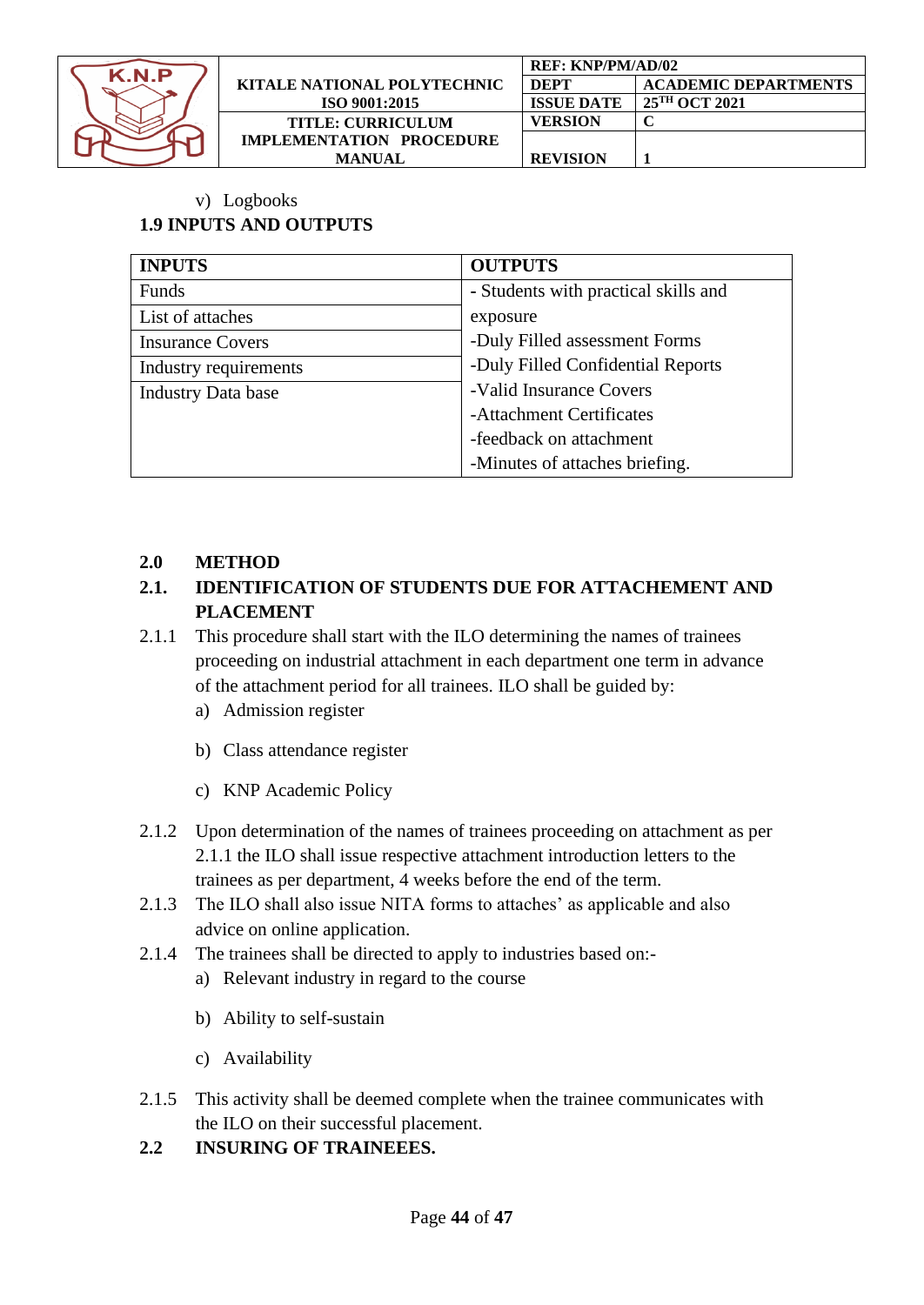

- 2.2.1 All trainees shall be insured every academic year upon registration. Before the start of the industrial attachment period, the ILO shall in liaison with the F.O compile a list of all trainees due to proceed for attachment and have completed payment of attachment and insurance fees.
- 2.2.2 The ILO shall liaise with the Principal and the F.O to ensure the trainees who have completed payment of attachment and insurance fees as per the procurement procedure.
- 2.2.3 The ILO shall communicate with insurance company as per external communication procedure number 2 in the general operations procedures and the insurance company shall proceed to insure the trainees.
- 2.2.4 Upon receipt of the valid insurance cover/policy, the ILO shall issue them to the trainees who shall sign for them.
- 2.2.5 This activity shall be deemed complete when all eligible attachés have been issued with insurance covers.

# **2.3 ATTACHMENT BRIEFING**

- 2.3.1 This activity shall start with the ILO convening an attachment briefing meeting as per meetings procedure, three weeks before the end of the term. Before the briefing meeting, the attachment committee shall meet to deliberate the agenda outlined in 2.3.3
- 2.3.2 The briefing meeting shall be attended by:
	- a). Administration representatives
	- b). ILO/ deputy ILO
	- c). Representatives from Dean's office
	- d). Guidance and Counseling Representative
	- e). Departmental attachment coordinators
	- f). Trainees proceeding on attachment.
- 2.3.3 During the briefing meeting, the trainees shall be advised on a) personal discipline
	- b) observing rules/regulations governing place of attachment
	- c) log book use
	- d) assessment criteria
	- e) safety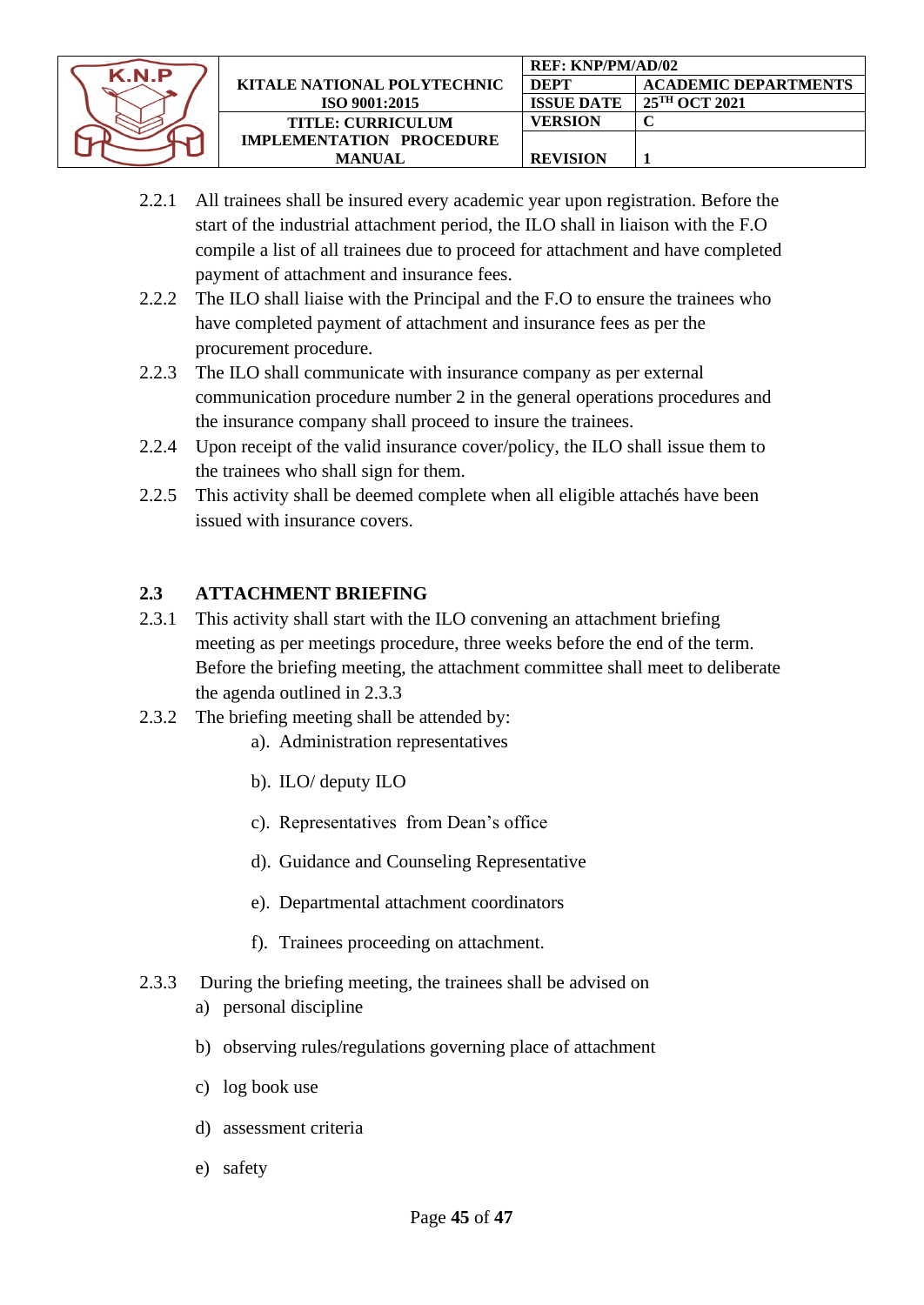

- f) Deadline for reporting attachment placement
- g) Deadline for submitting post attachment reports
- h) any emerging issues
- 2.3.4 The ILO shall issue the trainees with:
	- a) log books/Mentoring tools for CBET trainees
	- b) Attachment introduction letters as per individual courses.
- 2.3.5 This activity shall be deemed complete when trainees are released from the meeting.

## **2.4 ASSESSMENT OF TRAINEES**

- 2.4.1 This activity shall start when attaches report to the place of attachment.
- 2.4.2 The ILO shall communicate with the attaches within 6 weeks to confirm:
	- a) the place/location of attachment
	- b) The number of attaches in a given location.
	- c) Budget of the exercise guided by the destination
	- d) Proposed assessment dates.
- 2.4.4 The ILO shall submit the proposed budget to the principal for approval as per the internal communication procedure.
- 2.4.5 If the principal does not approve, the proposed budget is returned to the ILO with recommendations on amendments.
- 2.4.6 If the principal approves, the proposed budget shall be forwarded to the FO for facilitation/processing of funds and the funds availed to the trainers proceeding for the assessment exercise.
- 2.4.7 After briefing the assessors, the ILO shall provide them with:
	- a) Lecturers introduction letter
	- b) Industrial assessment form
	- c) Confidential report form.
	- d) Particulars of attaché i.e. contact, company, industry, town etc
- 2.4.8 The assessors shall communicate with attaches to inform them of the assessment day.
- 2.4.9 The lecturers shall assess the attaches as per the schedule by:
	- a) Marking the log book
	- b) Discussing with the supervisor/training manager